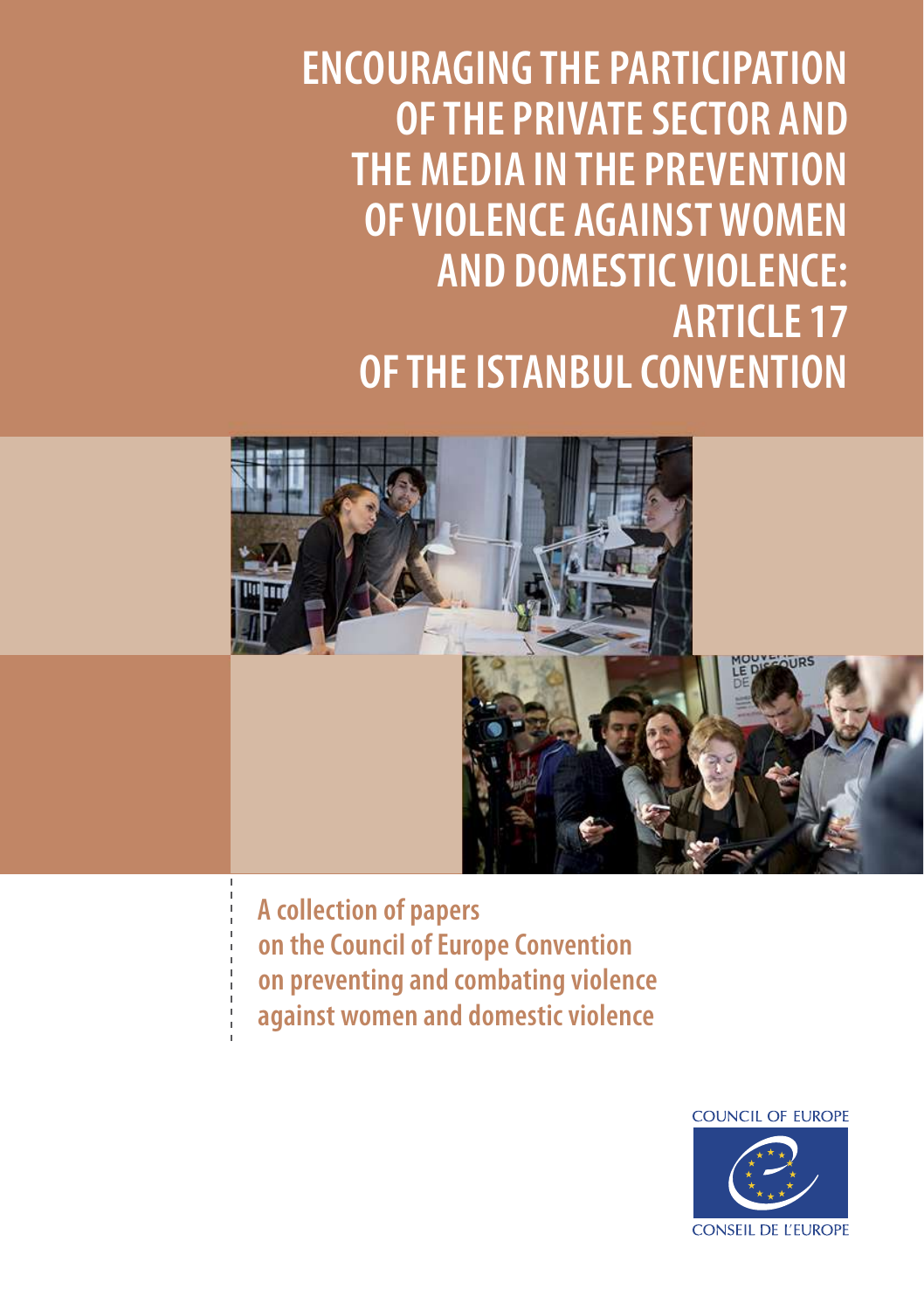### **ENCOURAGING THE PARTICIPATION OF THE PRIVATE SECTOR AND THE MEDIA IN THE PREVENTION OF VIOLENCE AGAINST WOMEN AND DOMESTIC VIOLENCE: ARTICLE 17 OF THE ISTANBUL CONVENTION**

**A collection of papers on the Council of Europe Convention on preventing and combating violence against women and domestic violence**

Background study to this paper prepared by: **Melissa Morbeck**  Corporate Alliance against Domestic Violence (CAADV), United Kingdom

Council of Europe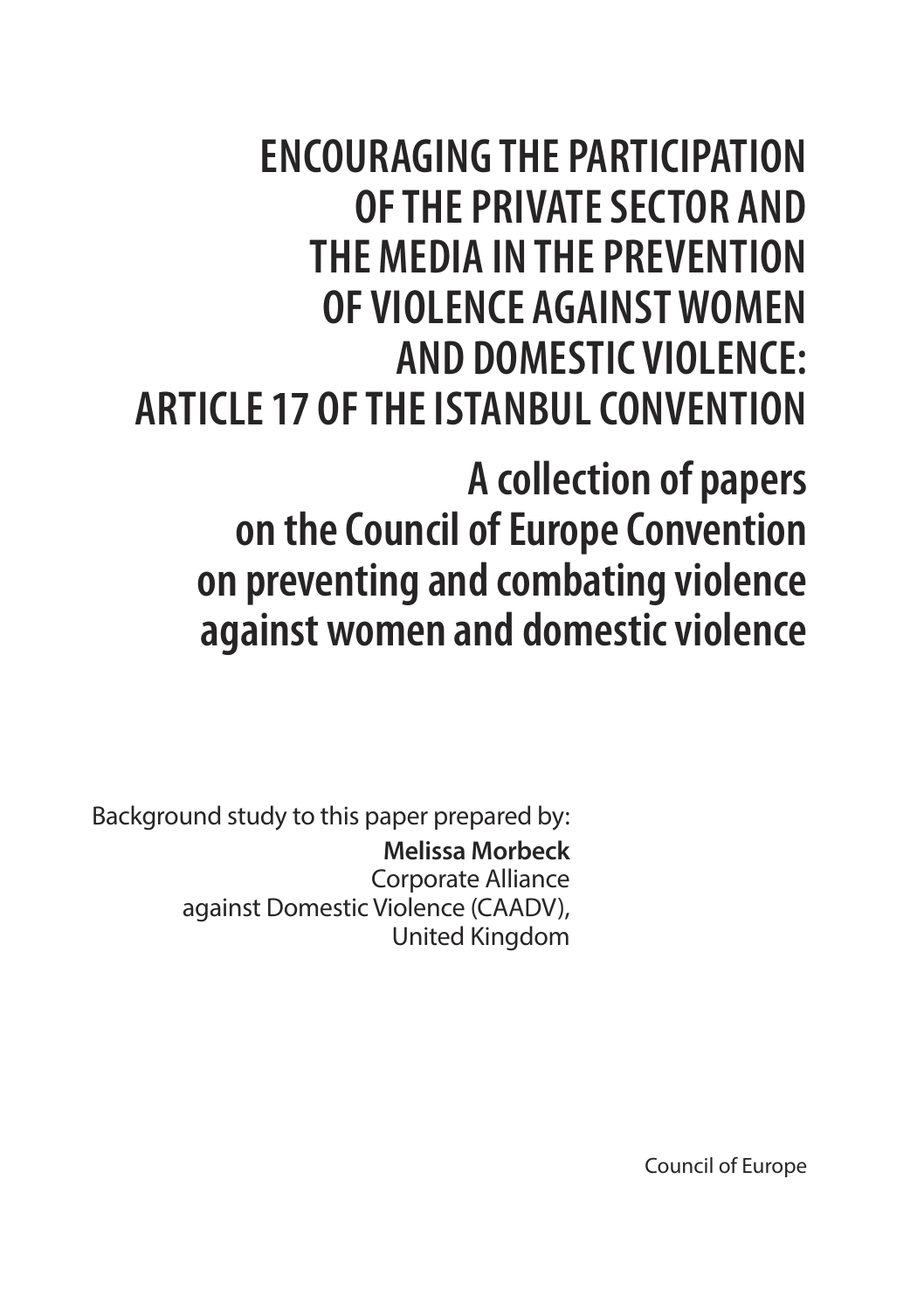#### French edition:

*Encourager la participation du secteur privé et des médias à la prévention de la violence à l'égard des femmes et de la violence domestique : Article 17 de la Convention d'Istanbul*

*The opinions expressed in this work are the responsibility of the author and do not necessarily reflect the official policy of the Council of Europe*

All requests concerning the reproduction or translation of all or part of this document should be addressed to the Directorate of Communication (F-67075 Strasbourg Cedex or publishing@coe.int). All other correspondence concerning this document should be addressed to the Equality Division of the Directorate General of Democracy.

All URLs cited in this document were last accessed on 4 December 2015.

Cover and layout: Documents and Publications Production Department (SPDP), Council of Europe

Photos: Shutterstock

© Council of Europe, January 2016 Printed at the Council of Europe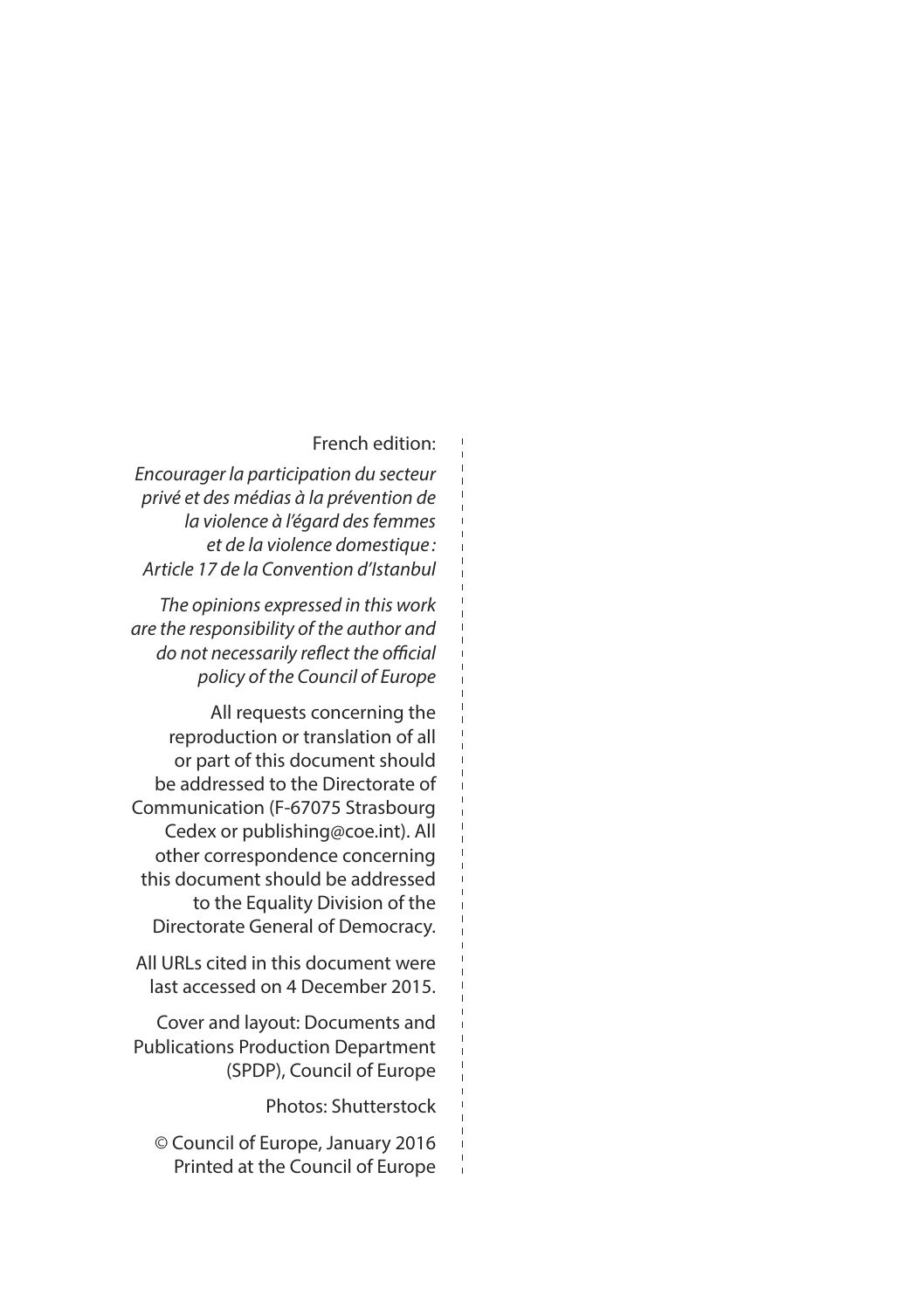### **Contents**

| <b>INTRODUCTION</b>                                                                                                                                                 | 5              |
|---------------------------------------------------------------------------------------------------------------------------------------------------------------------|----------------|
| THE SCOPE OF ARTICLE 17                                                                                                                                             | $\overline{7}$ |
| THE RATIONALE FOR THE PRIVATE SECTOR AND THE MEDIA TO ENGAGE<br>IN THE PREVENTION OF VIOLENCE AGAINST WOMEN AND DOMESTIC<br><b>VIOLENCE</b>                         | 9              |
| The negative impact of violence against women on businesses and their employees                                                                                     | 11             |
| The link between the media's portrayal of women and men, their reproduction<br>of gender stereotypes and violence against women                                     | 12             |
| HOW TO ENGAGE THE PRIVATE SECTOR IN PREVENTING AND COMBATING<br>VIOLENCE AGAINST WOMEN AND DOMESTIC VIOLENCE                                                        | 14             |
| The involvement of the private sector in its role as employer                                                                                                       | 14             |
| The private sector as shaper of attitudes towards women through its goods<br>and services                                                                           | 21             |
| Engaging the private sector in awareness-raising programmes and victim support                                                                                      | 23             |
| <b>MEDIA AND THE PREVENTION OF VIOLENCE AGAINST WOMEN</b>                                                                                                           | 27             |
| Promoting a positive role of the media in preventing violence against women                                                                                         | 28             |
| Preventing violence against women by eradicating gender stereotyping in media<br>reporting                                                                          | 31             |
| <b>COLLABORATION BETWEEN GOVERNMENTS, THE PRIVATE SECTOR AND</b><br>THE MEDIA TO PROMOTE MEASURES TO PREVENT VIOLENCE AGAINST<br><b>WOMEN AND DOMESTIC VIOLENCE</b> | 33             |
| Enhancing the training of media professionals on issues related to gender<br>equality and violence against women                                                    | 34             |
| Promoting media self-regulation and regulation of discriminatory and violent<br>content                                                                             | 34             |
| Partnerships to increase media coverage of gender equality and violence<br>against women                                                                            | 36             |
| Promoting co-operation on media literacy                                                                                                                            | 36             |
| <b>CONCLUSION</b>                                                                                                                                                   | 40             |
| <b>CHECKLIST</b>                                                                                                                                                    | 41             |
| <b>KEY RESOURCES</b>                                                                                                                                                | 46             |
| <b>BIBLIOGRAPHY</b>                                                                                                                                                 | 49             |
|                                                                                                                                                                     |                |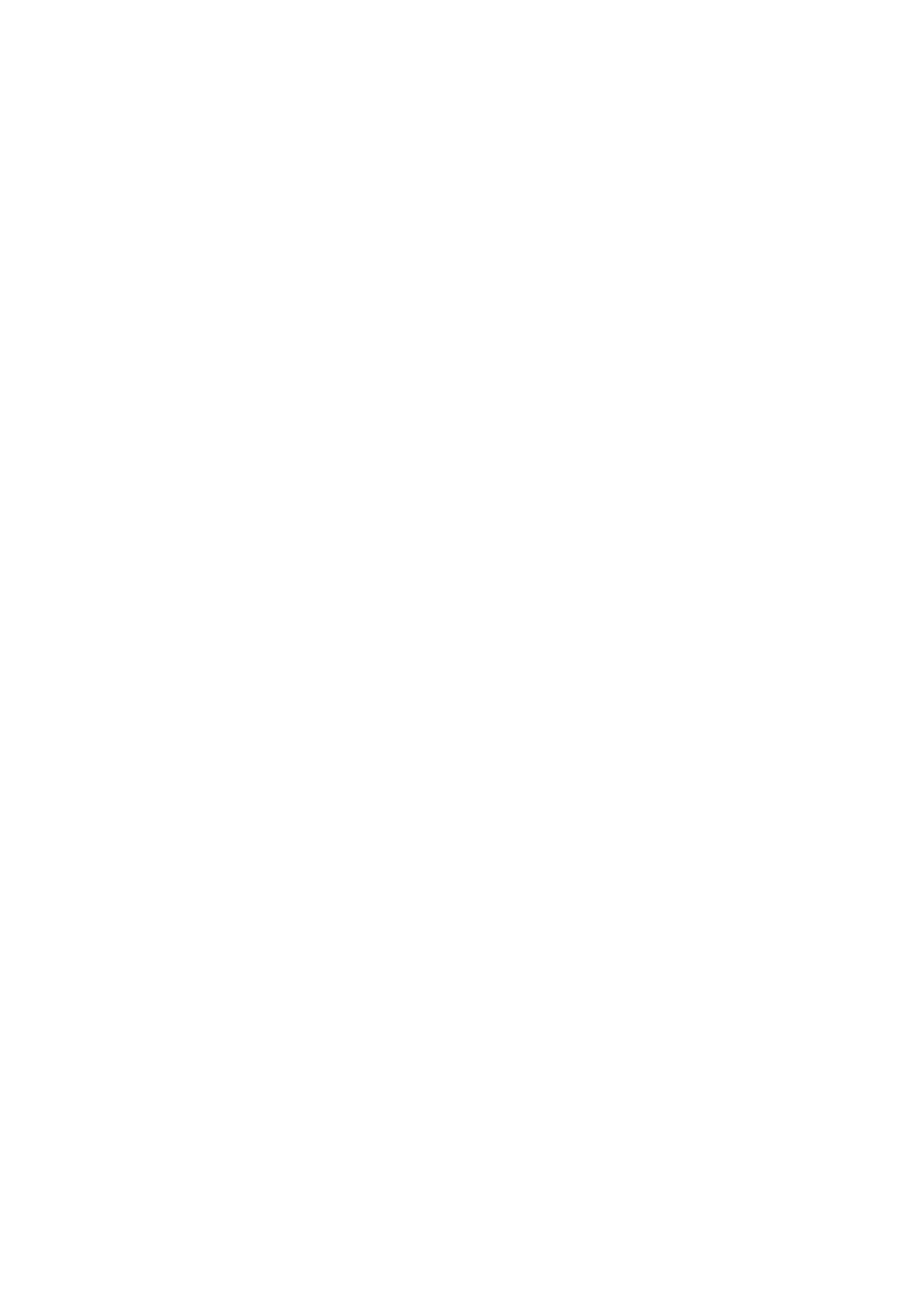## **Introduction**

**T** he private sector and the media play a crucial role in preventing and combating violence against women in its various forms. Private and public employers have legal and moral obligations as well as an economic interest in supporting their staff by protecting their health and safety and by mitigating risks of all kinds – related and unrelated to the work environment. Various forms of violence against women such as sexual harassment, stalking and domestic violence are not only serious forms of abuse condemned by the Council of Europe Convention on Preventing and Combating Violence against Women and Domestic Violence<sup>1</sup> (CETS No. 210, hereinafter "the Istanbul Convention"), but they can also have a serious impact on work performance, absenteeism and the general well-being of staff. Whether it is violence perpetrated by a co-worker or someone outside the work environment, it negatively impacts the workplace.

This holds true for media organisations as places of work, but the media also play a significant role in shaping opinions and mentalities, and can therefore contribute even more to preventing violence against women by shaping how society views women and men and how it understands gender-based violence. The media have an immense potential for social change. However, the presence of sexism and degrading images, and the way the media cover and treat issues of violence against women can also hinder change. The media sector is therefore a vital partner in preventing and combating all forms of violence against women.

<sup>1.</sup> Council of Europe (2011), Council of Europe Convention on Preventing and Combating Violence against Women and Domestic Violence, Explanatory report, available at www.coe.int/en/web/conventions/full-list/-/conventions/treaty/210.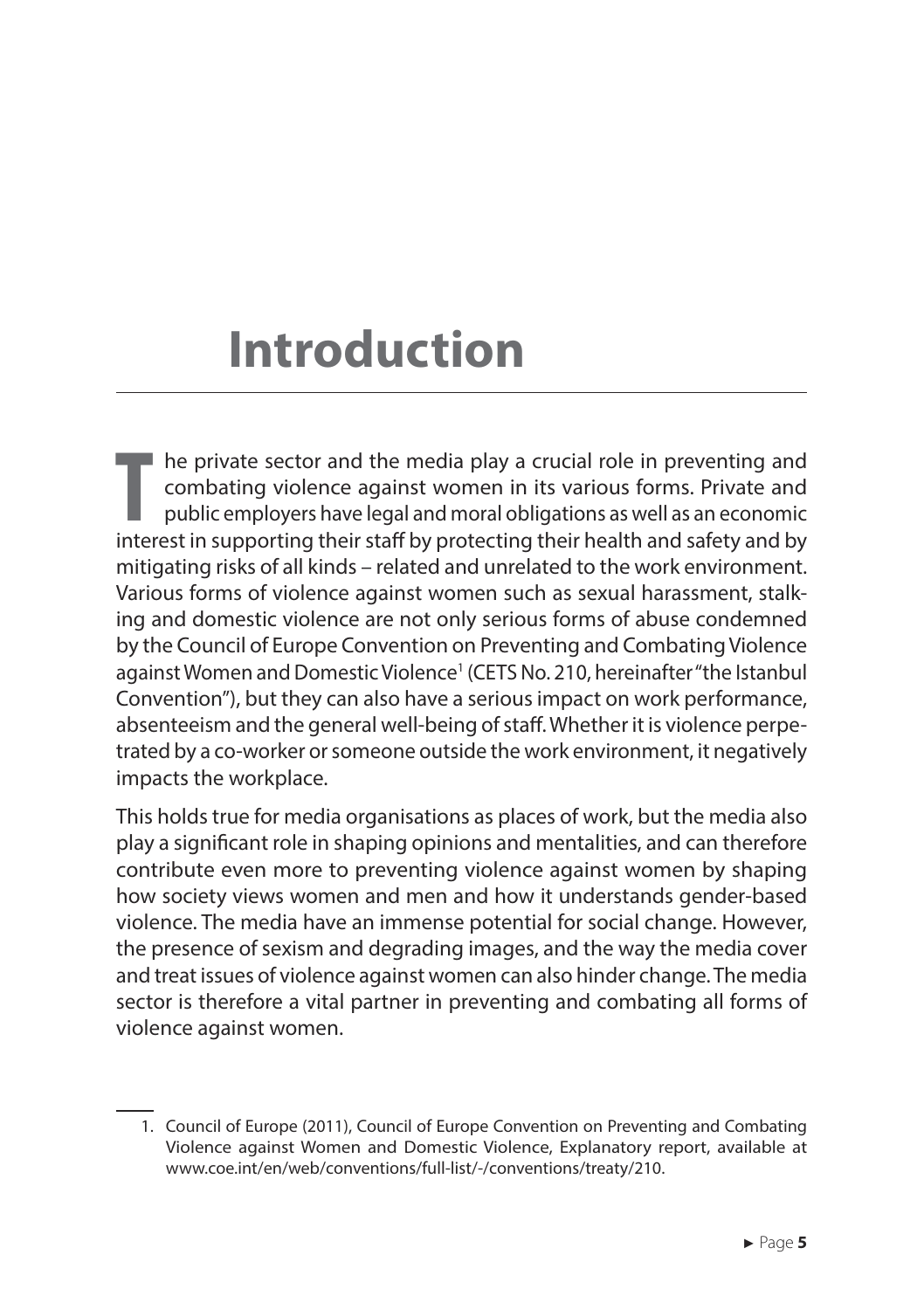Recognising the important role of the private sector and the media, Article 17 of the Istanbul Convention requires states parties to tap into this potential by encouraging the private sector, in particular the information technology sector and the media, to take on the issue of violence against women and help shape, elaborate and implement internal and external policies in this field.

The purpose of this paper is to explain the rationale for the private sector and the media to engage in preventing and combating violence against women and to offer practical advice and good practice examples. Case studies and examples are drawn from a range of employers and organisations, which demonstrate how various interventions and governmental mechanisms can be used to tackle the effects of violence against women and raise awareness of gender-based violence. Specific attention is also given to examples of measures taken in co-operation with the private sector to increase children's safety when using the information and communications environments, including new social media that provide access to content of sexual or violent nature, which may be harmful.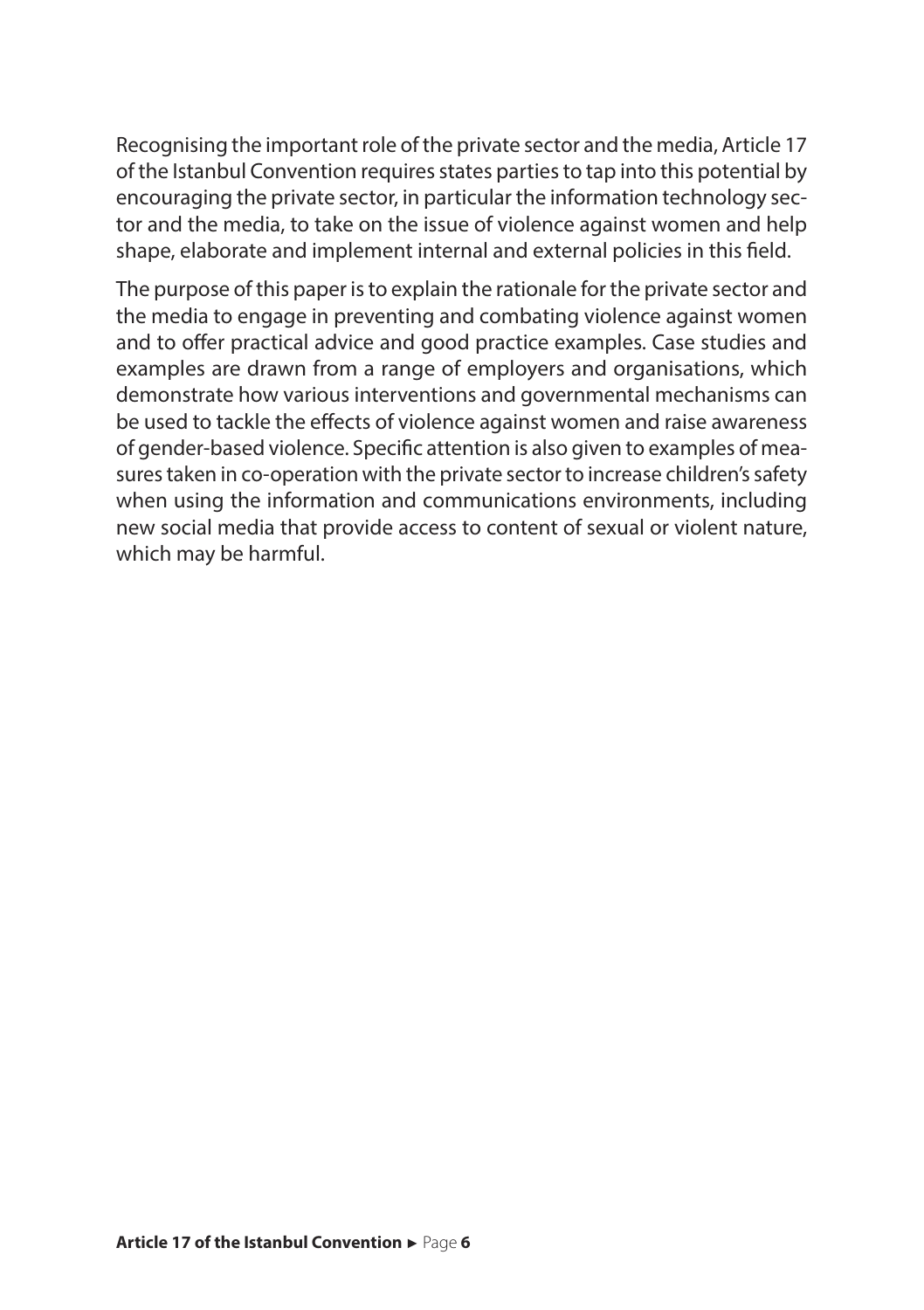# **The scope of Article 17**

**T** he private sector is essential to the goal of changing attitudes of the public at large, overcoming gender stereotypes and raising awareness of the various forms of violence against women. Attempting to tap into this potential, Article 17 of the Istanbul Convention requires states parties to actively encourage the private sector and the media to contribute to the prevention of violence against women.

#### **Article 17 – Participation of the private sector and the media**

1. Parties shall encourage the private sector, the information and communication technology sector and the media, with due respect for freedom of expression and their independence, to participate in the elaboration and implementation of policies and to set guidelines and self‐regulatory standards to prevent violence against women and to enhance respect for their dignity.

2. Parties shall develop and promote, in co-operation with private sector actors, skills among children, parents and educators on how to deal with the information and communications environment that provides access to degrading content of a sexual or violent nature which might be harmful.

The explanatory report of the Istanbul Convention indicates that the purpose of Article 17 is to encourage a broader involvement of private companies and the media in the effort to end gender-based violence.

The first paragraph of Article 17 contains two different obligations for states parties. First, it requires them to encourage the private sector, the information and communication technology (ICT) sector and the media to participate in the development and implementation of local, regional and national policies and efforts to prevent violence against women. Second, it obligates states parties to encourage these sectors to set guidelines and self-regulatory standards in order to strengthen the respect for women's and girls' dignity and in this way contribute to the prevention of gender-based violence. For example, private companies may be encouraged to establish protocols or guidelines on how to prevent violence in the workplace and support victims.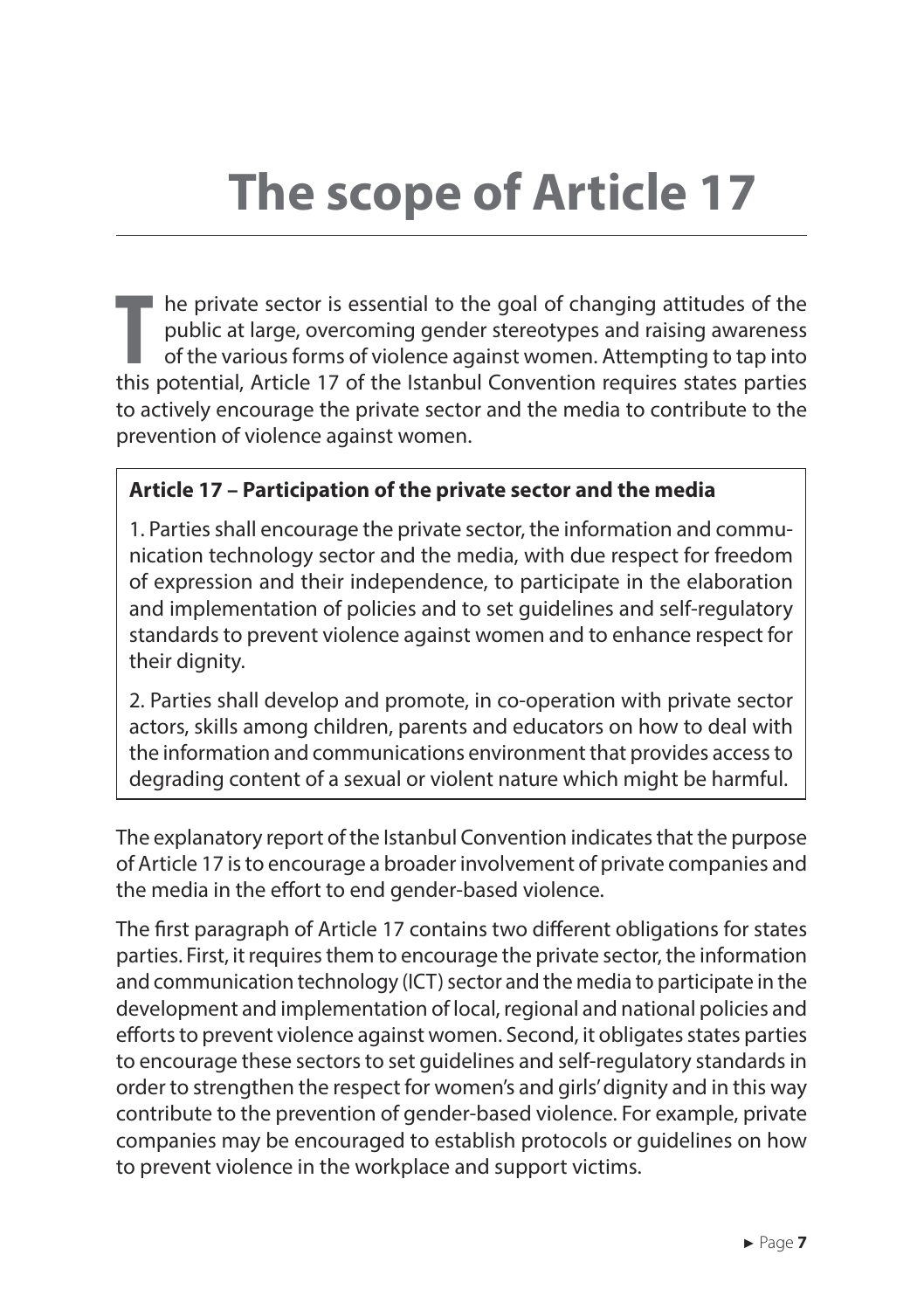Paragraph 1 of Article 17 also explicitly points out that states parties have to respect the fundamental principles of freedom of expression and independence of the media. Although existing standards, such as the 2013 Council of Ministers Recommendation CM/Rec(2013)1 on gender equality and media,<sup>2</sup> and the legal framework of some member states include provisions on gender equality and/or violence against women in media content,<sup>3</sup> Article 17 of the Istanbul Convention attributes the task of preventing and combating violence against women through the media to the media themselves. Media organisations can contribute to this by introducing self-regulatory mechanisms, internal codes of conduct/ethics and internal supervision to promote gender equality; combating gender stereotypes; avoiding sexist advertising, language and content; and refraining from the use of degrading images of women associating violence and sex.

The second paragraph of Article 17 requires states parties to co-operate with the private sector to equip children, parents and educators with skills for dealing with the information and communication environments that provide access to degrading content of a sexual or violent nature. Although there is no doubt that the Internet is an innovative and global resource that serves the interests of many of its users, it is not always a safe, secure, open and enabling environment for everyone without discrimination. Many aspects of Internet governance are still fairly unregulated, providing myriad opportunities for the free access to, production and dissemination of degrading messages about women or girls, hypersexualised images, incitements to or normalisation of violence against women as well as growing occurrences of sexist hate speech. Such messages and images propagated through the Internet can have a negative effect by socialising children into harmful stereotypes and the acceptance of violence against women. There is also growing evidence of misuse of new technology and social media to exploit and target vulnerable young people, including girls, in the form of bullying, stalking, harassment and threatening behaviour. Therefore, raising public awareness on harmful material and practices in the information and communication environments, and education programmes for children, parents and educators on the safe use of the Internet are essential. The aim of such programmes would be to equip children, parents and educators with skills to protect children's safety while using new information technologies, mobile phones, tablets and social networking sites.

3. See p. 34.

<sup>2.</sup> Point A.1 of Recommendation CM/Rec(2013)1 of the Committee of Ministers on gender equality and media: "Unless already in place, member States should adopt an appropriate legal framework intended to ensure that there is respect for the principle of human dignity and the prohibition of all discrimination on grounds of sex, as well as of incitement to hatred and to any form of gender-based violence within the media.".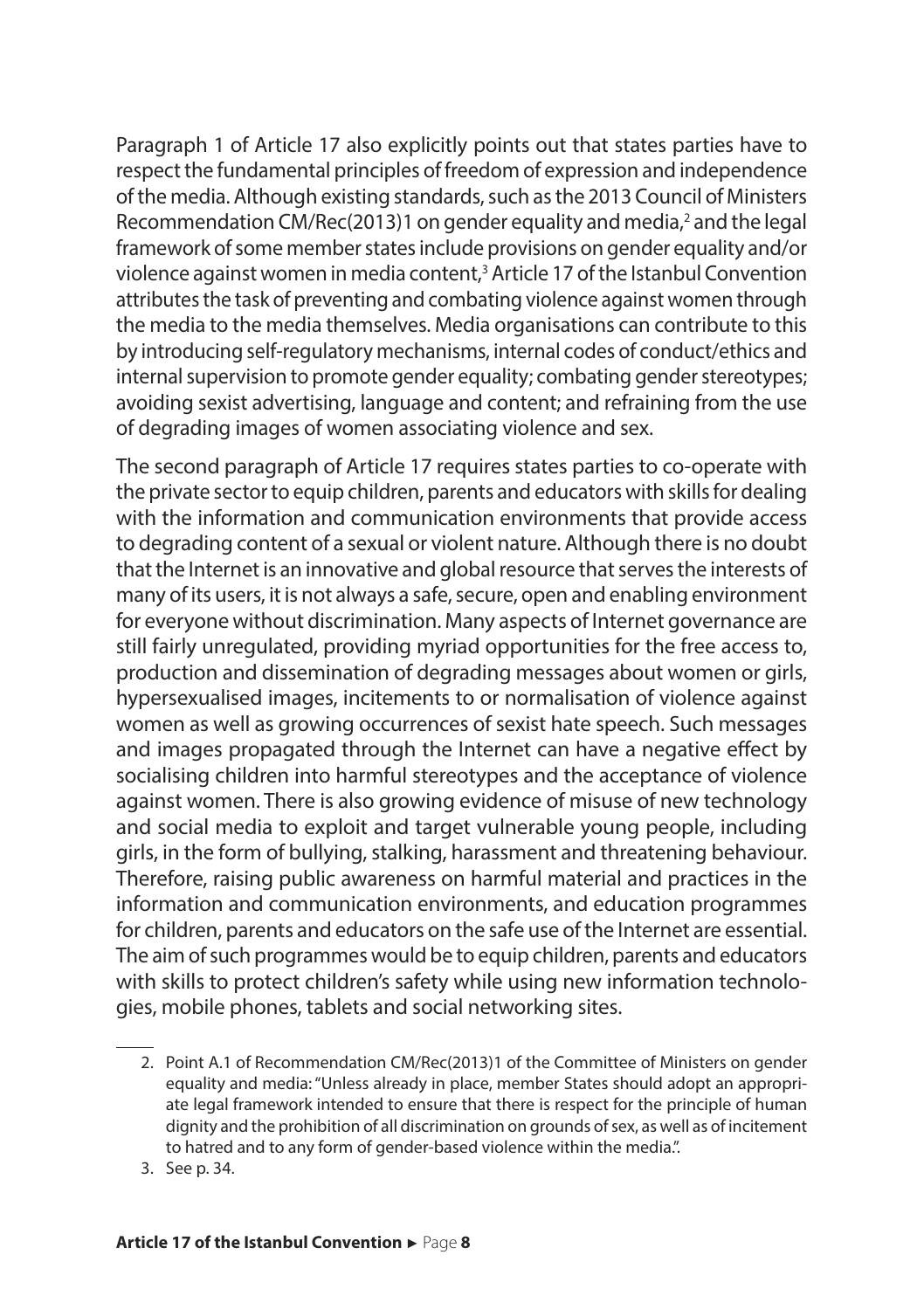### **The rationale for the private sector and the media to engage in the prevention of violence against women and domestic violence**

**T** he Istanbul Convention aims at zero tolerance for violence against women. It requires states parties to criminalise or otherwise sanction the following specific forms of such violence: sexual harassment, stalking, forced marriage, female genital mutilation, forced abortion, forced sterilisation and domestic violence in its many forms (physical, sexual, psychological or economic violence).<sup>4</sup> This sends a clear message that violence against women, in all its many forms, is not a private matter. Because many women who experience any of these types of violence still suffer in silence, due to the pervasive culture of blaming and shaming the victims, violence is often undisclosed.<sup>5</sup> However, violence happens everywhere; its consequences are felt in all places, including in the private sector.

<sup>4.</sup> Council of Europe, Information leaflet on the Istanbul Convention.

<sup>5.</sup> The European Union Fundamental Rights Agency (2014) found that about one quarter of women victims of partner or non-partner sexual violence in the European Union refrained from reporting because they felt ashamed of what happened. Up to 40% of women that suffered either physical or sexual violence have not turned to anyone, including friends or family.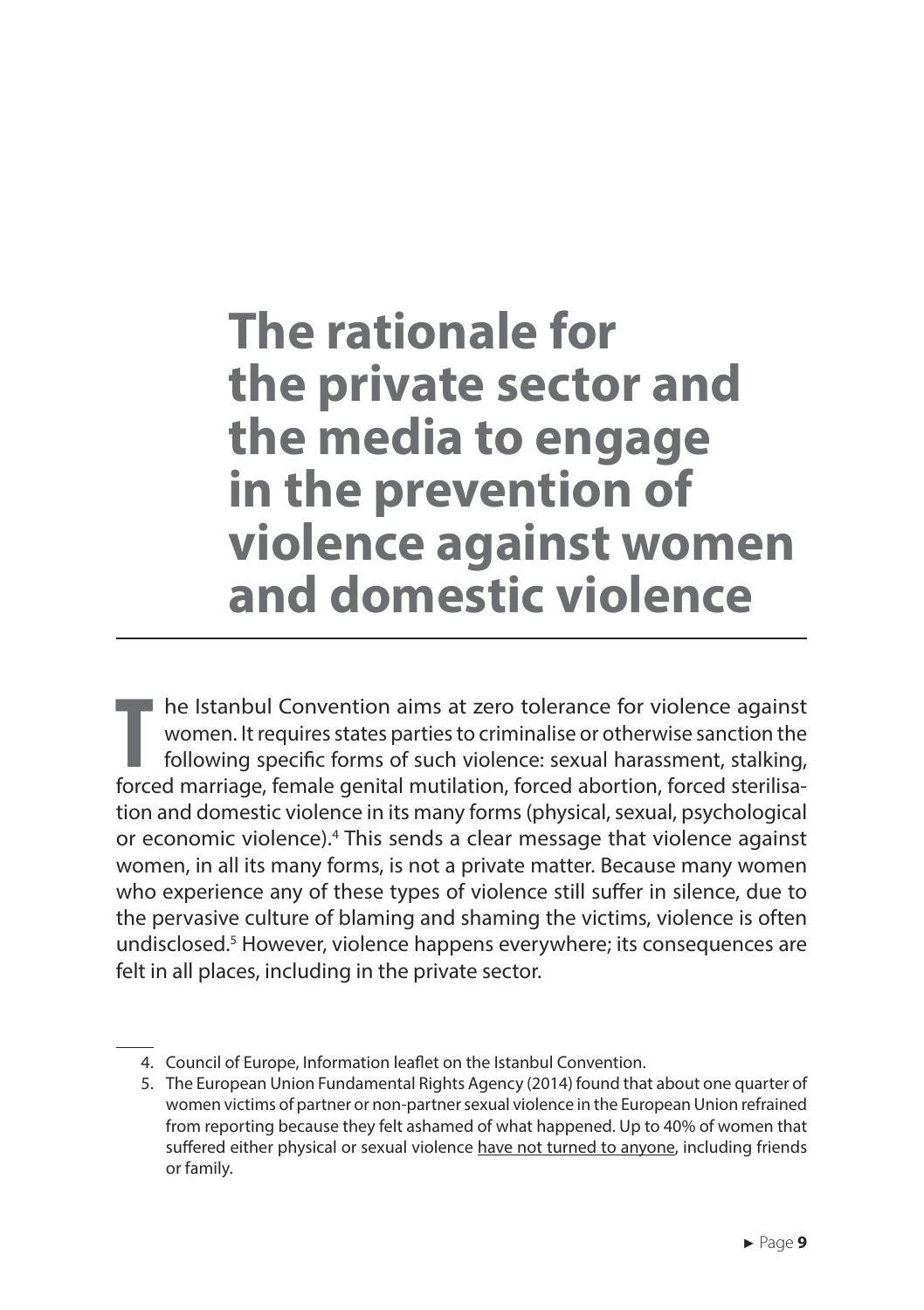In many European countries, employers have a legal responsibility to prevent sexual harassment at work<sup>6</sup> and potential court cases can have a great financial impact on companies. But violence against women also affects the workplace and businesses negatively in other ways. When violence, such as sexual harassment, takes place in the workplace, it erodes the fabric of trust and co-operation that sustains healthy work environments, and leads to lower economic output. Violence outside work, in particular domestic violence, impacts the workplace through its consequences on the affected employees.

There is also a relevant connection between media and violence prevention, as inadequate media reporting of violence against women without contextualisation, and giving preference to sensationalism, can reinforce gender stereotypes that perpetuate gender-based violence. In this context, nonbinding standards of the Council of Europe<sup>7</sup> and national legal frameworks in a number of European countries<sup>8</sup> complement the provisions of Article 17 of the Istanbul Convention with more detailed provisions to prevent incitement to violence against women and or sexist hate speech in media content.

States parties to the Istanbul Convention are responsible for ensuring that national legislation, institutional frameworks and policies comprehensively address violence against women and domestic violence. As part of their holistic response, governments should also encourage the private sector and the media to recognise themselves as relevant contexts in which the prevention of gender-based violence can be addressed. This can be done by showing that actors within the private sector and the media do not only have a social interest and moral responsibility in contributing to violence prevention, but that there are also economic and social advantages for them to engage in combating violence against women.

- 6. For example, Article 26 of EU directive 2006/54/EC on the implementation of the principle of equal opportunities and equal treatment of men and women in matters of employment and occupation (recast) stipulates: "Member States shall encourage, in accordance with national law, collective agreements or practice, employers and those responsible for access to vocational training to take effective measures to prevent all forms of discrimination on grounds of sex, in particular harassment and sexual harassment in the workplace, in access to employment, vocational training and promotion".
- 7. Recommendation CM/Rec(2013)1 of the Committee of Ministers to member States on gender equality and media.
- 8. Examples of national legal frameworks are given in the chapter starting on p. 33.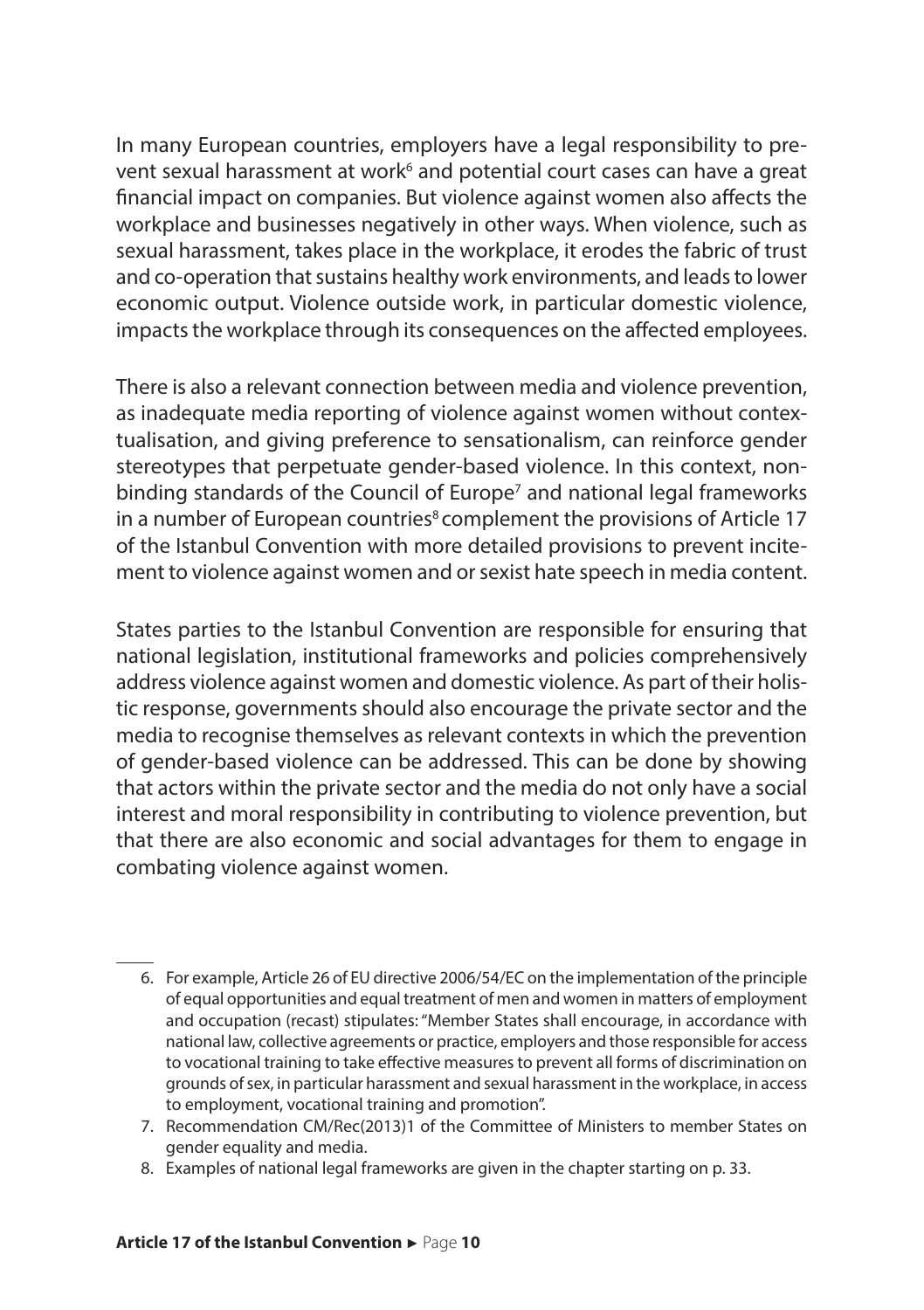#### **The negative impact of violence against women on businesses and their employees**

Firstly, employers can be made aware of the magnitude of the impact that violence against women has on workplaces: for example, 45% to 55% of women in the European Union report having experienced some form of sexual harassment in the workplace (Fundamental Rights Agency 2014). In the United Kingdom, it is estimated that every year more than 20% of employed women take time off work because of domestic violence. As a direct result of this abuse, 2% of these women even lose their jobs (Walby S. *et al*. 2004, p.38).

Secondly, it is increasingly recognised that domestic violence affects an individual's ability to carry out his or her professional responsibilities. Employees do not only bring one part of themselves to their job, but every aspect of their lives follows them through the doors of the workplace. Good health and well-being are key factors in enabling individuals to enter and remain in the labour market. Research demonstrates that the well-being of workers is significant also for business productivity and economic growth (McKee M. *et al.* 2012; Marmot M. 2010). A healthy psychosocial working environment, in terms of being consultative, supportive and flexible, can enable employees to be more motivated, profitable and above all, help to achieve a betterperforming organisation. The well-being of personnel contributes to greater productivity and higher labour force participation, while also reducing future demands on health care (HAPI 2012).

Furthermore, violence does not only have negative effects on the individual, it also has significant implications for work colleagues who may become involved in order to assist or by witnessing an act of violence whether committed by a colleague, client or stranger. The abused employees suffer, but colleagues can also be directly or indirectly affected.

At an organisational level, the feeling of not being able to help may give rise to frustration within the organisation (Pattison G. 2006). Violence can influence the social cohesion of the working environment and the way the work is organised (Johnson P.R. and Gardner S. (2000), pp. 197-203). It negatively affects motivation and commitment among staff, loyalty to the enterprise, working climate, public image, and even openness to innovation and knowledge building. Furthermore, violence at work can include destruction of property and court cases on harassment and violence can divert and drain a company's budget. If cases are lost or settlements agreed to, there can be major direct financial implications.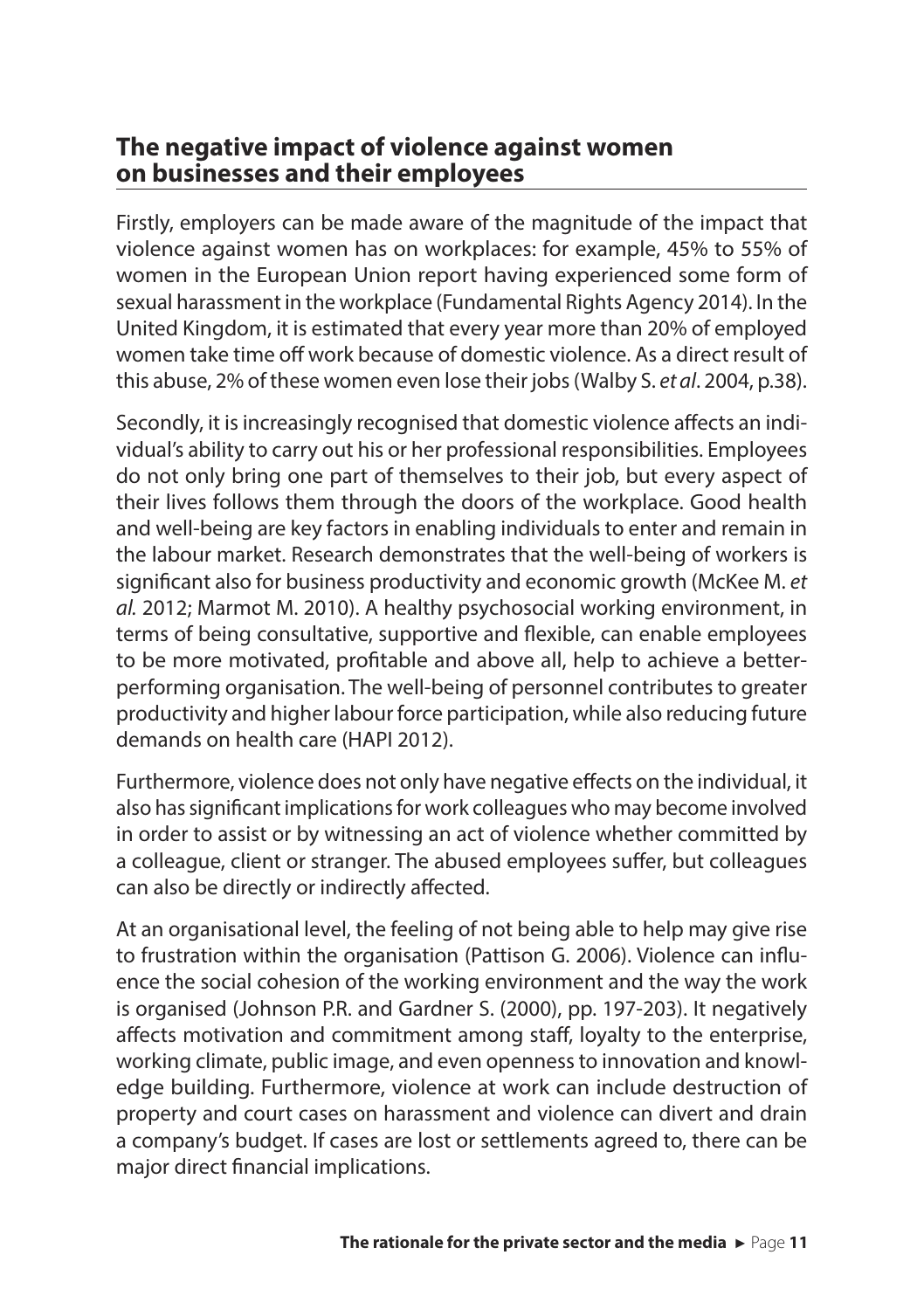Thirdly, the social and economic costs of violence against women and girls and domestic violence are high, not only for the victims but also for society and the private sector in the form of economic costs and lost economic output due to absences from work. Gaining an accurate and systematic figure for the costs of domestic violence across member states is difficult due to the immense differences in definitions, methodologies for data collection and publication of results. Still, some efforts have been made to estimate the costs of violence against women in Europe. The European Institute for Gender Equality (EIGE) estimates that the cost of gender-based violence to the EU member states exceeds €200 billion per year (European Institute for Gender Equality 2014). This includes the lost economic output; the provision of services, including health, legal, social and specialised support; and the personal (physical and emotional) impact on the victim. One study shows that in the UK alone the total annual cost of domestic violence for the state, employers and victims is around £16 billion (Walby S. 2009). Lost economic output and losses to employers account for around £1.8 billion a year (Coy M. and Kelly L. 2011). This is the cost of sickness, absence, lost productivity, leaving work early, arriving late, turnover and ill health. It is estimated that around half of the costs of such sickness absences is borne by the employer and half by the individual in lost wages.

It is therefore crucial that violence against women and domestic violence are seen as serious, recognisable, and preventable also by the private sector. To this end, states parties can take a number of measures to motivate employers to become interested in enhancing and protecting their employees' health, safety and well-being as part of their business and management standards, policies and strategies. Examples of such measures are given in the following section and in the checklist at the end of this paper.

#### **The link between the media's portrayal of women and men, their reproduction of gender stereotypes and violence against women**

The media are more than mere mirrors of society or neutral communication environments.<sup>9</sup> Through their reporting and representations, the media create meanings and subjects, and actively shape opinions, attitudes, perceptions and ideas. In fact, with the advance of technology, the media now play a bigger

<sup>9.</sup> Council of Europe (2013) "Media and the Image of Women".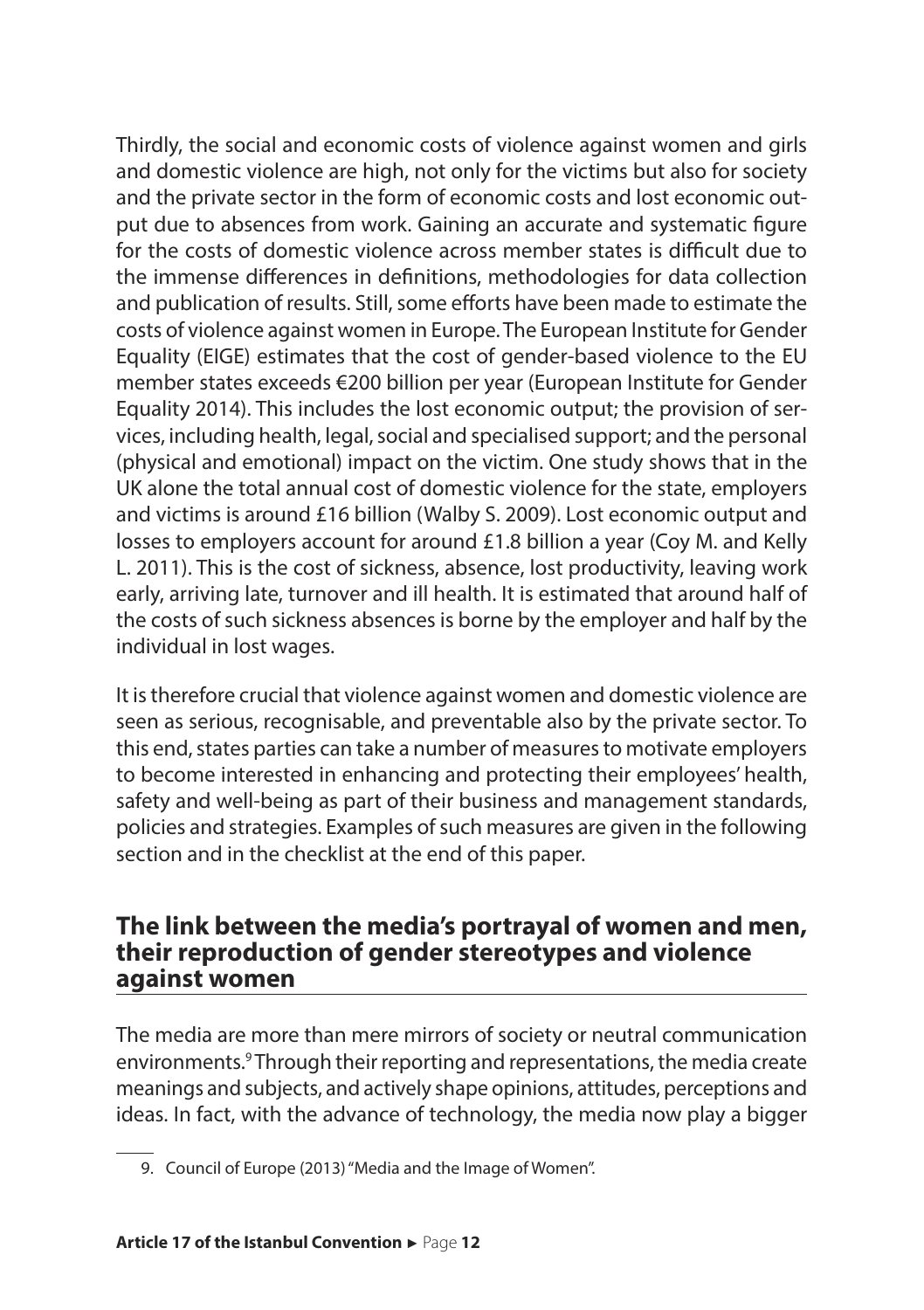role in the socialisation of individuals than they ever did. Media are an integral and constant part of people's everyday lives.

Media can reinforce the *status quo* by perpetuating gender stereotypes and attitudes that condone violence against women. Sexism, the trivialisation of violence or the hypersexualisation of women that can be found in the media, including social media, and advertising can even exacerbate violence against women. Gender stereotyping and violence against women are intrinsically connected. Ideas about the inferiority of women, notions of male entitlement, or preconceived views of female or male sexuality significantly influence behaviour and justify men's use of violence against women as a form of control. Furthermore, the media play a central role in the production and dissemination of images of women and men, which significantly influence public perceptions of both sexes and of gender roles.

Equally, the media can contribute to social change by promoting zero tolerance of violence against women. They can promote balanced images of women and men and help raise awareness about violence against women and domestic violence and about ways in which different sectors of society can act to prevent this violence and support victims. Examples of how the media can engage in the prevention of violence against women are given in the chapter on Media and the prevention of violence against women (p. 27).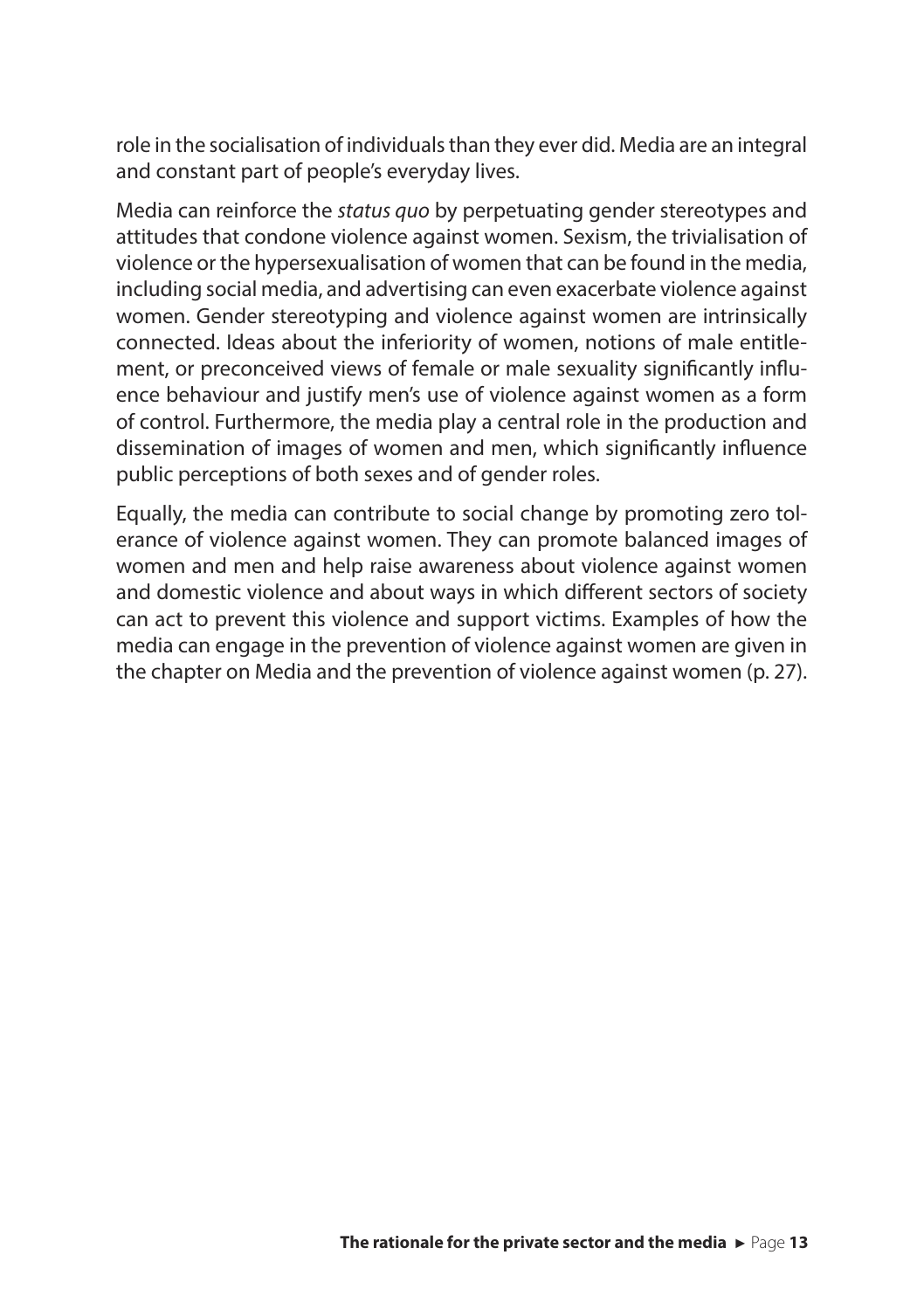**How to engage the private sector in preventing and combating violence against women and domestic violence**

**W** hen designing measures to support the engagement of the private sector in preventing violence against women, it is important to address the various roles it may have: as an employer, but equally important as a shaper of attitudes and perceptions, as an advertiser or producer of goods and services and as a member of the wider community. There are opportunities to take action to prevent violence against women or to perpetuate violence against women in all of these roles. This section illustrates how the private sector can have an impact on violence against women and, conversely, how violence against women affects the private sector. A number of practical solutions for what businesses can do to improve the situation are discussed and illustrated by good practice examples.

#### **The involvement of the private sector in its role as employer**

In most European countries, national legal frameworks contain provisions on the role of employers regarding the prevention and elimination of sexual harassment at work.<sup>10</sup> These include putting in place specific procedures and contact/resource persons within the human resources departments, and are often completed by the work of trade unions. However, as suggested by the

<sup>10.</sup> See note 5 on Article 26 of EU directive 2006/54/EC, op. cit. In addition, according to the ILO Report *Sexual harassment at work, national and international responses*, "Sexual harassment laws in most jurisdictions impose duties on employers. Some impose a duty to respond to incidents of harassment", see Bibliography.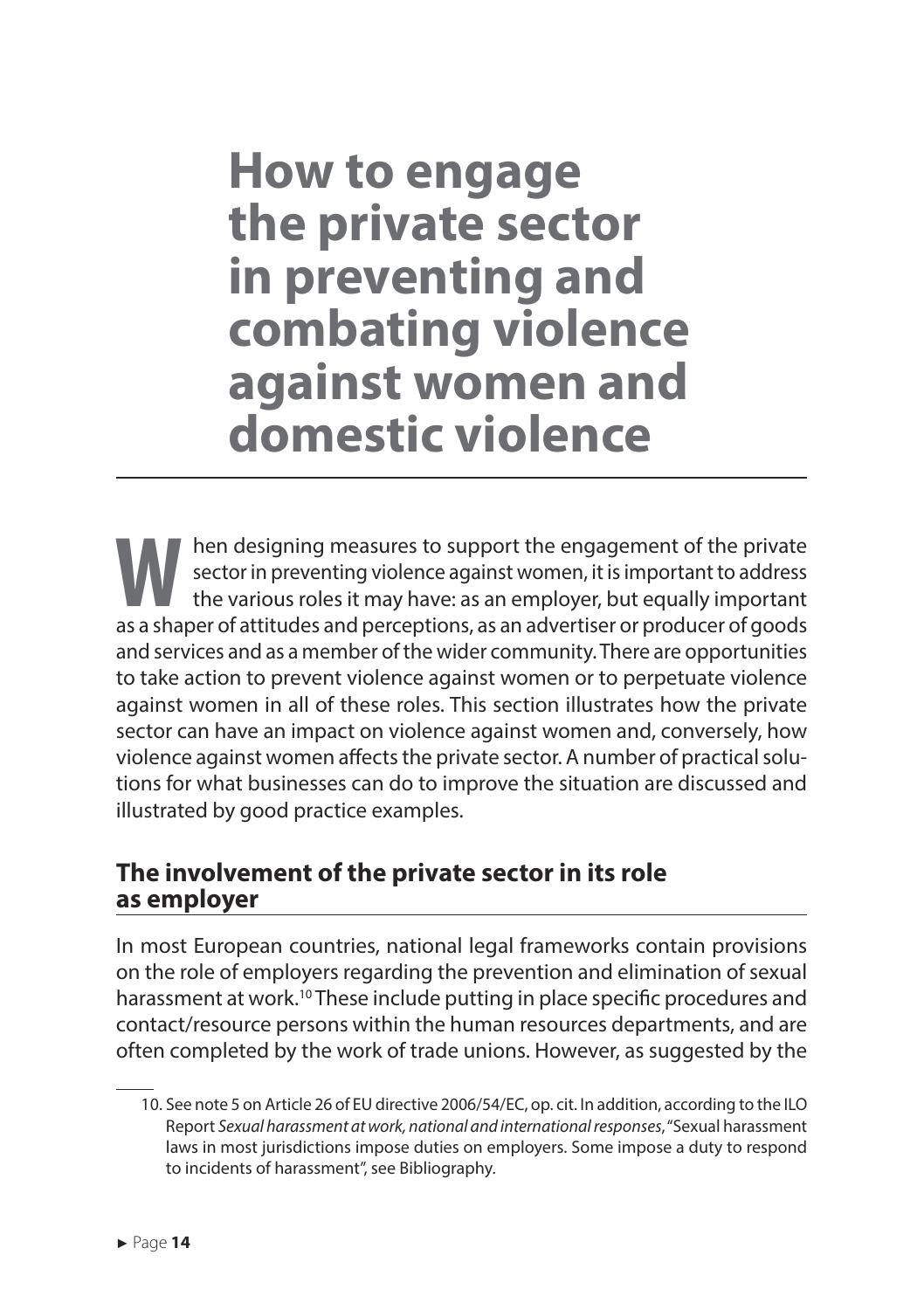Istanbul Convention, there are additional ways in which the private sector can intervene and play a role to prevent violence against women, including violence that happens outside the workplace.

#### **Providing information and training on violence against women**

A first step for employers who wish to participate in the prevention of violence against women and domestic violence can be to raise awareness of this issue among their employees. Because gender-based violence is easily seen as a taboo topic, employees can find it difficult to talk about violence and they might not always know how to have a conversation about it. Employers thus have the possibility to give their staff the "permission", as well as the information, to talk about violence in the workplace. Education of staff can therefore include training on how to have a conversation about gender-based violence both at the workplace and in the community. The training can also include the interpretation of signs of trouble as well as discussions on what to do and what not to do if there is reason to believe that a colleague is confronted with violence at home or in the workplace. Appointing high-level ambassadors within the organisation to represent the cause of prevention also highlights that fighting violence against women is important and of concern to everyone.

In the United Kingdom, the firm KPMG has worked towards raising their staff's awareness about domestic violence. The aim has been to foster a professional environment in which employees that are experiencing abuse can come forward. In order to make the company's official position public, its internal support policy has been posted on the company's Intranet. The Intranet also provides information about the support available and the procedure to apply. Furthermore, line managers receive training to develop their confidence to deal with abusers as well as with victims of domestic violence. A connection between business productivity and domestic violence is made by linking the support and prevention to the performance management in the organisation.

Education about gender-based violence will give the staff an understanding of why violence prevention and victim support might be of importance within the company. Once employees better understand the issue, they are also more willing to help and contribute to the company's internal policies. Internal business support systems for employees at risk of violence can make a difference, and they do not have to be expensive – they can tap into resources already available within the organisation. It is important to build a basis for trust between employees and the organisation. Trusted managers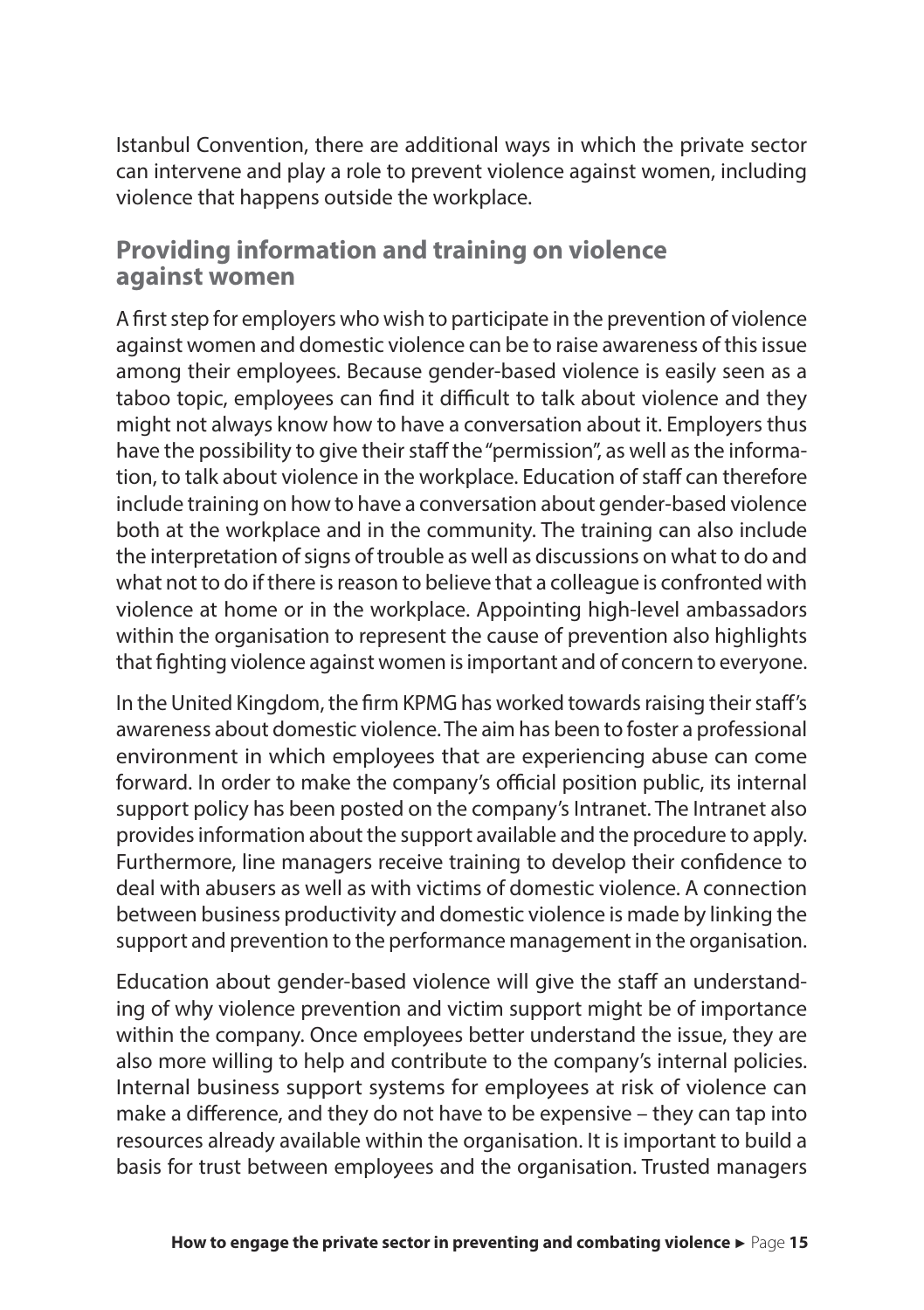and colleagues can help in this task, since employees who are confronted with violence might first open up about their situation to someone they know, rather than a complete stranger or a law-enforcement agent. The training can thus also include preparing employees to give "psychological first aid" to victims of violence within their own organisation.

Furthermore, employers can reduce the economic and business costs of domestic violence in the workplace by adopting an active role in violence prevention. Violence against women should be seen as an issue of workplace safety. The organisation can inform staff about help lines and services available. For example, in the Spanish company HC Energía this is done by providing information on the company's Intranet about sexual harassment and stalking, and about different ways of reporting them in accordance with provisions of Spanish Act 3/2007 (European Commission (2012), pp. 258-259). Information about counselling and professional support for victims of gender-based violence is also available on the company's Intranet.

#### **Providing information on domestic violence: Milbank, Tweed, Hadley & McCloy LLP and Wragge & Co. LLP (United Kingdom/International)**

**Intervention:** These two international law firms have engaged in a number of initiatives to address domestic violence in the workplace, after becoming members of the Corporate Alliance against Domestic Violence. To raise awareness of domestic violence in the workplace, posters have been put up in the toilets. This gives employees the possibility to read the information in a safe, private environment which allows potential victims of violence to understand that what is happening to them is unacceptable and that help is available. The posters have tear-off slips with a free 24-hour helpline number that employees can discreetly take with them. The firms' Intranet sites offer links to websites which provide further practical help and support for victims. The material on the Intranet also addresses what to do if an employee thinks that they or someone they know might be an abuser. The human resources teams and key managers in the firms are trained in how to identify the signs that someone may be a victim of domestic violence, what to do and what not to do. Receptionists and security guards have also been trained in dealing with abusers who try to contact victims at work. Employees can be escorted to their cars, a taxi, bus or train if they are being stalked.

**Results:** The increased awareness of domestic violence in the workplace has led to people's increased readiness to discuss the problem. Since the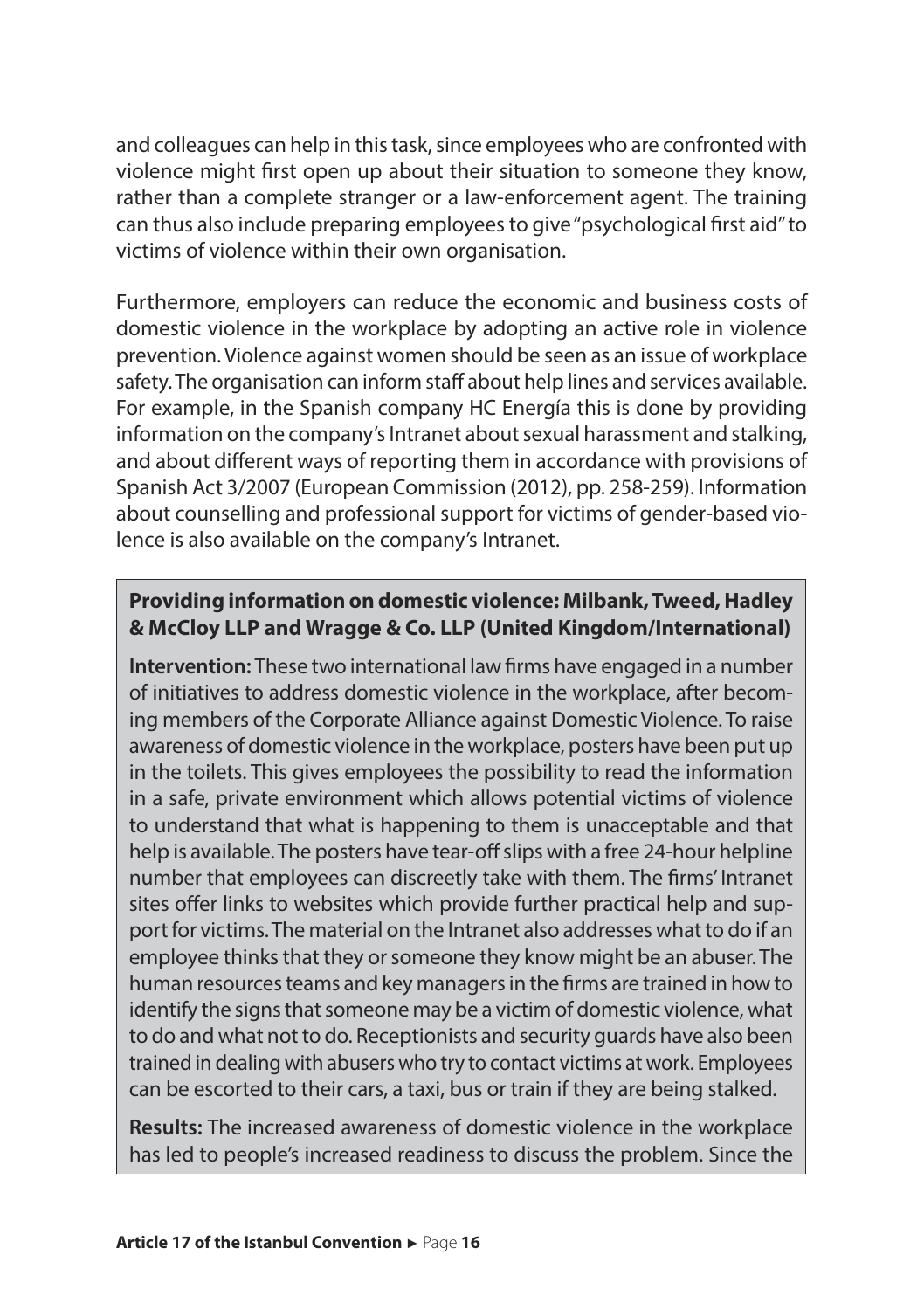managers have received training in how to address the issue, reports of gender-based violence of all kinds has increased within the firms. The posters in the toilets seem to have been particularly effective. On the Intranet, the pages on domestic violence get 20 to 25 visits a month from employees who stay longer than average on the page, which indicates that they are reading the information. Some cases of domestic violence have even been reported to the human resource department.

**Lessons learnt:** Education and information are important tools in making employees realise how common the problem of domestic violence actually is in the society and even within the firm. Government research and data have been useful in raising this awareness among staff members. It is important to contribute to the understanding that domestic violence is a very prevalent, albeit hidden, problem.

**How the approach works to prevent violence:** By raising awareness and taking active measures to overcome domestic violence, the issue is made visible within the firm. This increased visibility creates an environment of safety and confidence in which employees are invited to reflect upon their personal situation, or upon that of others, in their surroundings. They become aware of their rights and of the structural nature of domestic violence as a social issue beyond their individual situation. Information on where to seek help and support is available to both victims and perpetrators of domestic violence.

The prevention of violence and the provision of support to victims within the organisation can also be integrated into the employees' benefits scheme. The health and well-being of the staff can be followed up with online surveys and health checks. Psychological, medical, legal and economic support can be made available to victims of gender-based violence, as is the case at Red Eléctrica de España. This Spanish company covers expenses incurred due to gender-based violence suffered by its employees up to a sum of €600 per month for a period of up to six months. It must be noted that internal support programmes can choose to focus not only on victims and survivors of abuse, but also on perpetrators, who might be present within an organisation as well.

#### **Incentives and partnerships for the private sector to engage with violence against women**

Despite existing initiatives and good practices, the private sector easily becomes a missing link when it comes to confronting violence against women and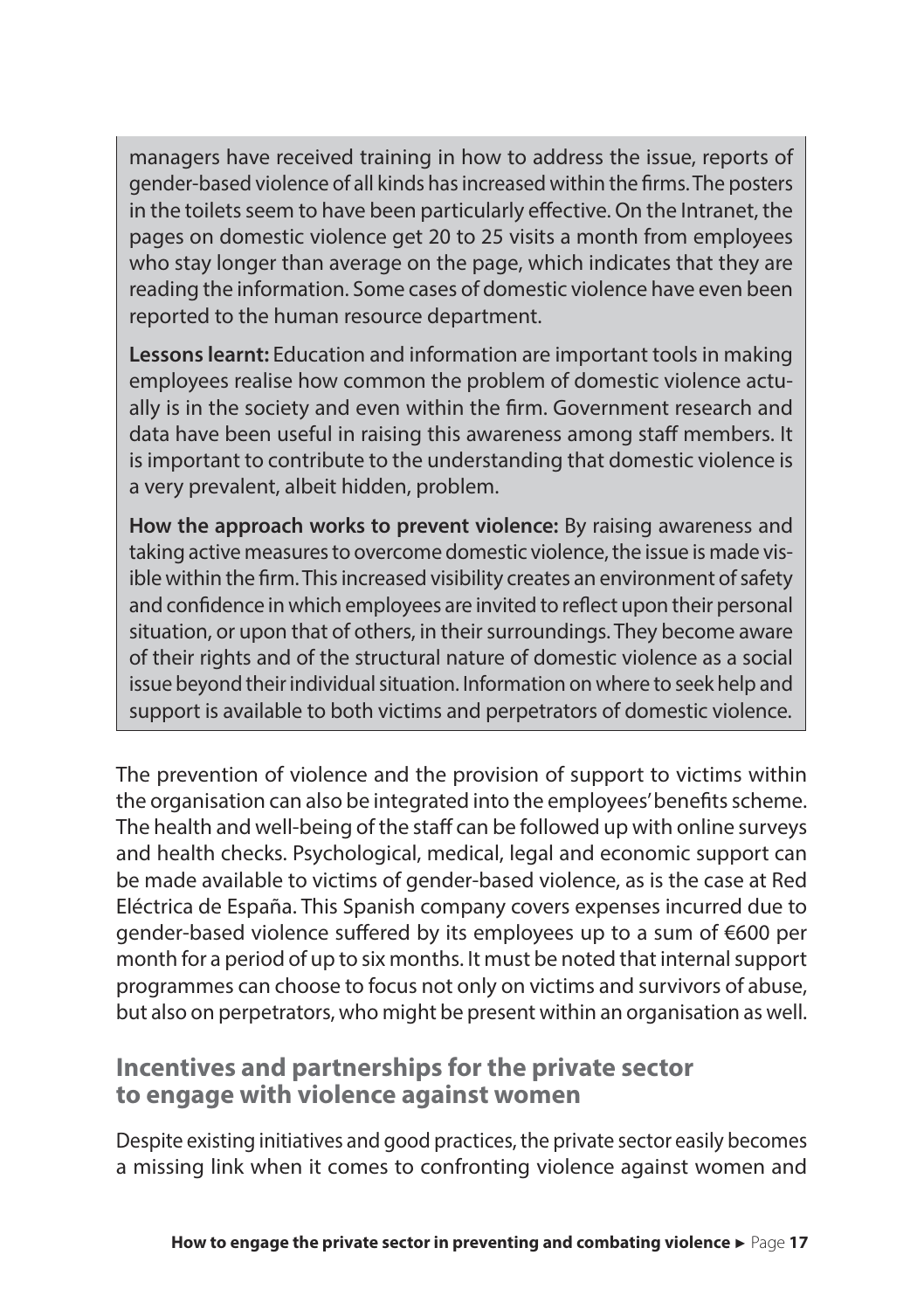domestic violence. As financial support is not always available, government political support and leadership as well as incentives, are needed to encourage the engagement of the private sector in violence prevention, as foreseen by the Istanbul Convention.

As a result of resistance created by companies' beliefs that violence does not occur in their organisations, actors in the private sector need help to understand why they should engage in the fight against gender-based violence, as well as how to co-ordinate and incorporate this issue into their staff policy. Therefore, providing the private sector with targeted information and data on the frequency and the costs of violence against women; how people are affected by gender-based violence in the workplace; to what extent it negatively affects business, productivity and economic growth; government strategies to prevent it as well as incentives (when) available; are important tools for governments in engaging the private sector in violence prevention. Business may not always have access to information about best practice, but they may be an effective place to implement policies of violence prevention.

In order to set incentives, governments and other organisations can also offer tax breaks, create award schemes or introduce gender equality labels to stimulate violence prevention in the private sector. Such policies exist in different countries, although they tend to focus on gender equality in general, not specifically on violence.<sup>11</sup>At the global level, the Women's Empowerment Principles – Equality Means Business (global),<sup>12</sup> a joint initiative of UN Women and the UN Global Compact, seeks private sector commitment and rewards businesses for their work on women's rights. The principles outline seven steps for business on how to empower women in the workplace, marketplace and community. Principle 3 relates to "Ensuring the health, safety and well-being of all women and men workers". Although this principle does not specifically mention eliminating violence against women, it is a first step to raising awareness about violence at work and for business leaders from all countries and sectors to demonstrate leadership and commitment to advance equality between women and men.

<sup>11.</sup> In Belgium, the Wo.Men@Work Award rewards the CEO who works hardest to achieve gender equality within his or her company based in Belgium www.womenatworkaward. be/concept. In Georgia, UNDP has created a Gender Equality Award to reward champions of gender equality in the private sector www.ge.undp.org/content/georgia/en/home/ presscenter/pressreleases/2015/07/06/gender-equality-in-business-and-politics.html.

<sup>12.</sup> More information can be found at www.weprinciples.org.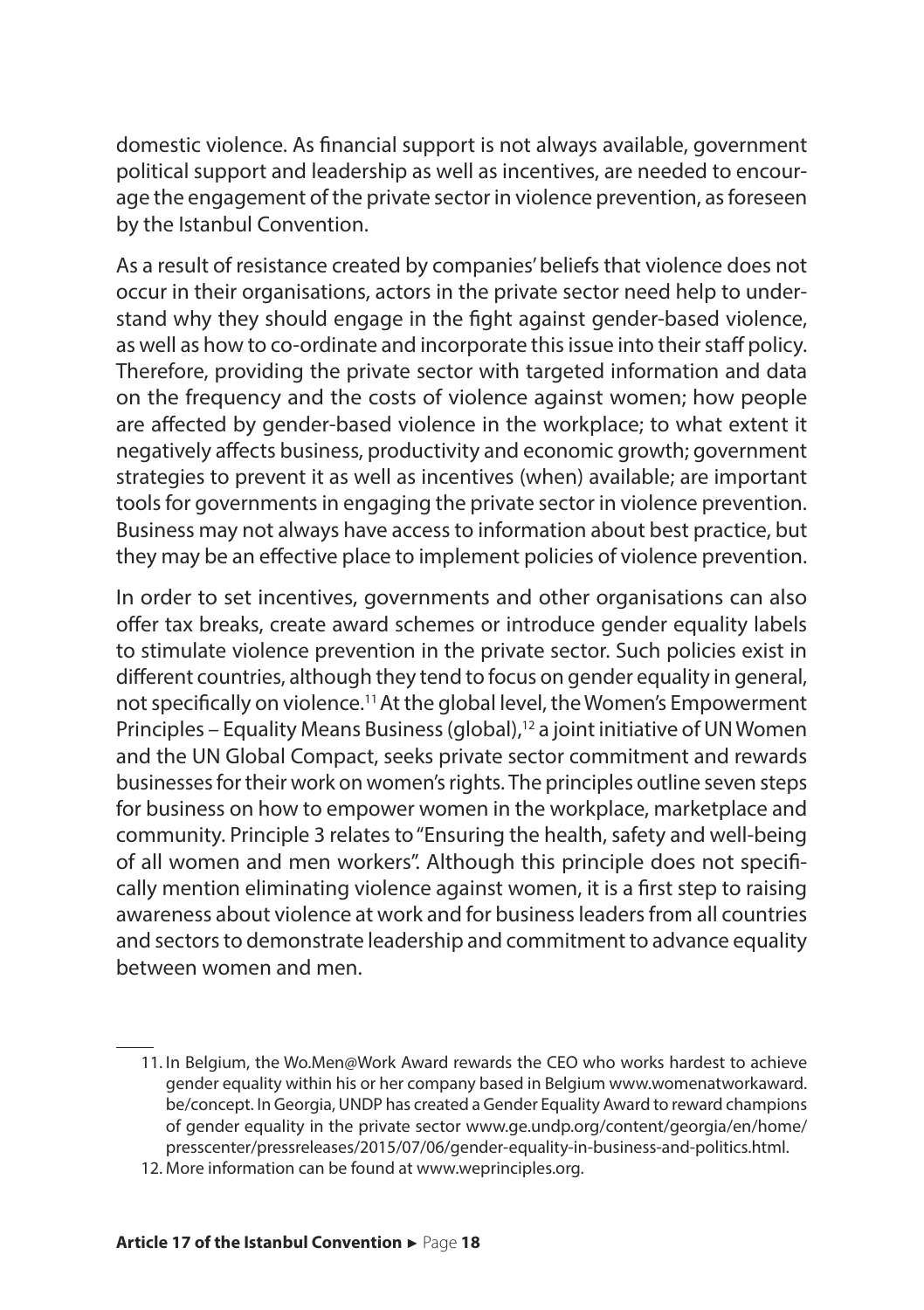Efforts can also be made by using incentives related to public procurement: in France for example, companies that do not respect the provisions of the 2014 law on real equality between women and men can be excluded from public procurement.<sup>13</sup>

In addition, by organising roundtables and building networks, government support can also offer a link between the public sector, the private sector and non-governmental organisations (NGOs), which ideally can lead to the development of public-private partnerships. NGOs, especially those working specifically on violence against women, have an expertise that can be useful for the private sector to raise awareness and create local partnerships. NGOs can, for example, intervene within companies to raise awareness among staff about special events such as the International Day for the Elimination of Violence against Women.

**Creating peer-support schemes to prevent violence through targeted services and the exchange of experiences: the Corporate Alliance against Domestic Violence**<sup>14</sup> **(UK)**

**Intervention:** the Corporate Alliance against Domestic Violence (CAADV) provides a network for companies that wish to address the needs of employees who endure, perpetrate and witness domestic violence. The Alliance offers its members training programmes, services and support as well as business-to-business tools for developing domestic violence policies within their organisation.

**Results:** The CAADV assists member and non- member companies to act on disclosures by employees of domestic violence; for example, in 2013 there were 18 instances of self-disclosures and subsequent support. The Alliance has a current membership of over 50 members and affiliate employers, reaching over 5 million employees in the private, public and voluntary sector. The Alliance has provided accredited training directly to over 10 000 employees, not to become counsellors but to identify the warning signs and take action.

**Lessons learnt:** The example of the CAADV demonstrates the potential in offering targeted services and in building networks of employers and finding allies in order to share experiences and good practice regarding the prevention of violence.

<sup>13.</sup> *Loi du 4 août 2014 sur l'égalité réelle entre les femmes et les hommes* (France), available at: www.gouvernement.fr/action/la-loi-pour-l-egalite-reelle-entre-les-femmes-et-les-hommes. 14. www.caady.org.uk/.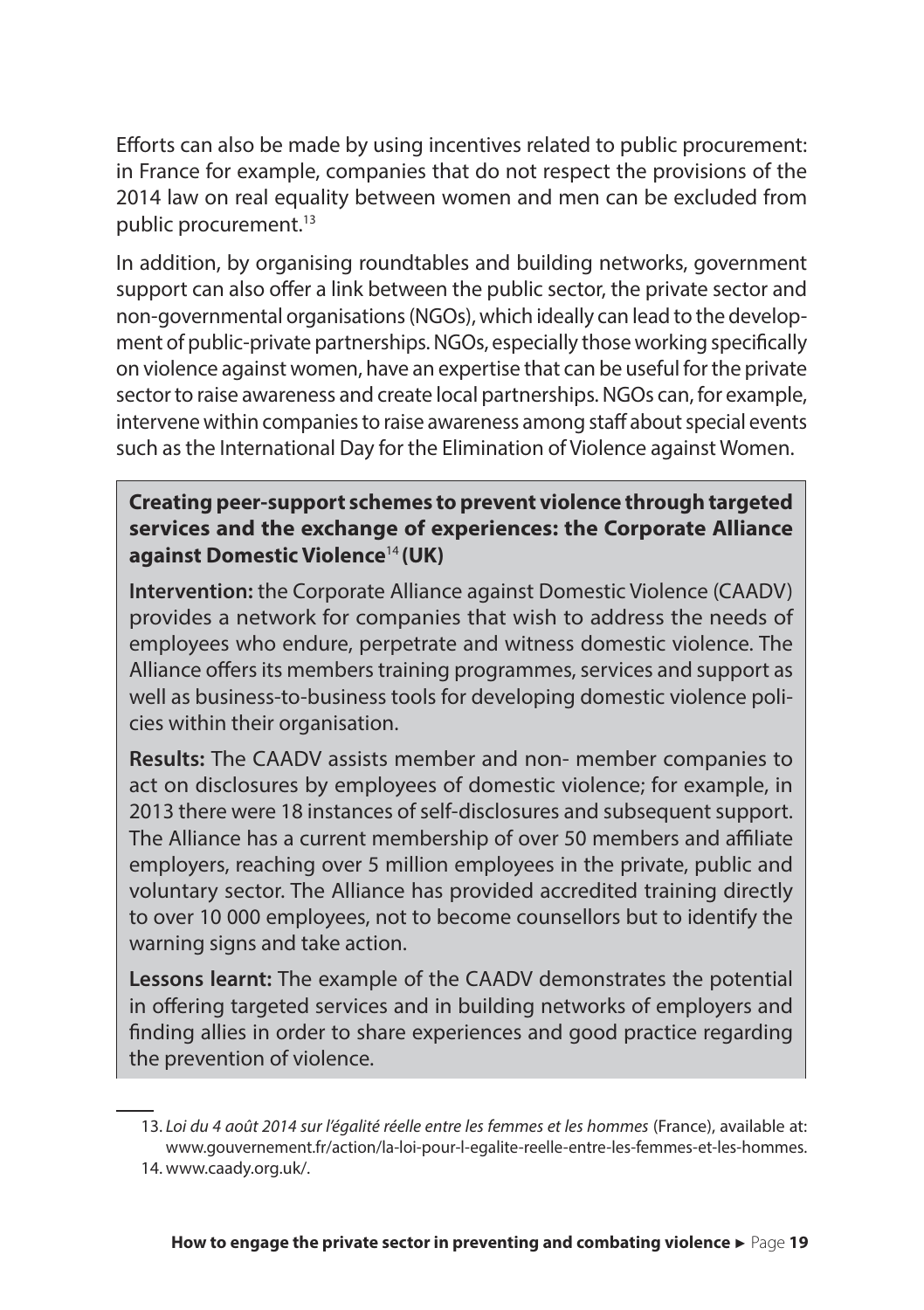**How the approach works to prevent violence:** The CAADV offers practical procedures, best practice policy development and implementation, research and knowledge on the issue to its members. The CAADV works as a peersupport scheme among businesses, in order for them to contribute to the prevention of violence against women and domestic violence.

The importance of trade unions in putting the prevention of violence against women on the agenda must also be recognised. Trade unions can be a vital partner as well as a forum for the exchange of ideas and visions of ways to combat gender-based violence from the perspective of the private sector.<sup>15</sup>

Addressing gender-based violence as a human rights violation should be the imperative of all decision makers in both the public and private sectors. The private sector can play an important role in tackling problems related to gender-based violence due to its flexibility. Taking due account of national and international frameworks, the private sector can design and implement its own policies and measures against violence, and can do so quickly. When doing so, it is important to strike the right balance between business interests and the efficiency of measures put in place to address the issue of genderbased violence. This is evident in the use of terminology and discourse. In the private sector, business language, including such expressions as "output" and "productivity", is likely to appear in the discourse on gender-based violence, whereas public discourse will focus more on violence against women as a human rights violation.

Ending gender-based violence is the ultimate goal and, to this end, governments should encourage businesses to align their measures with public policies and to participate in violence prevention by providing information on how employee well-being can be linked to economic advantages and better business results, for example by reducing absences and increasing productivity. Eventually, the challenge of engaging the private sector in the prevention of gender-based violence and victim support lies in building on a common denominator, which links up public, private and third-sector visions, resources and terminology while ensuring the implementation of standards in relation to addressing violence against women.

<sup>15.</sup> See, for example, the 2014 European Trade Union Confederation March 8th Report focusing on trade unions' strategies to prevent violence against women: www.etuc.org/sites/ www.etuc.org/files/other/files/etuc\_8th\_march\_survey\_2014\_en\_eh.pdf.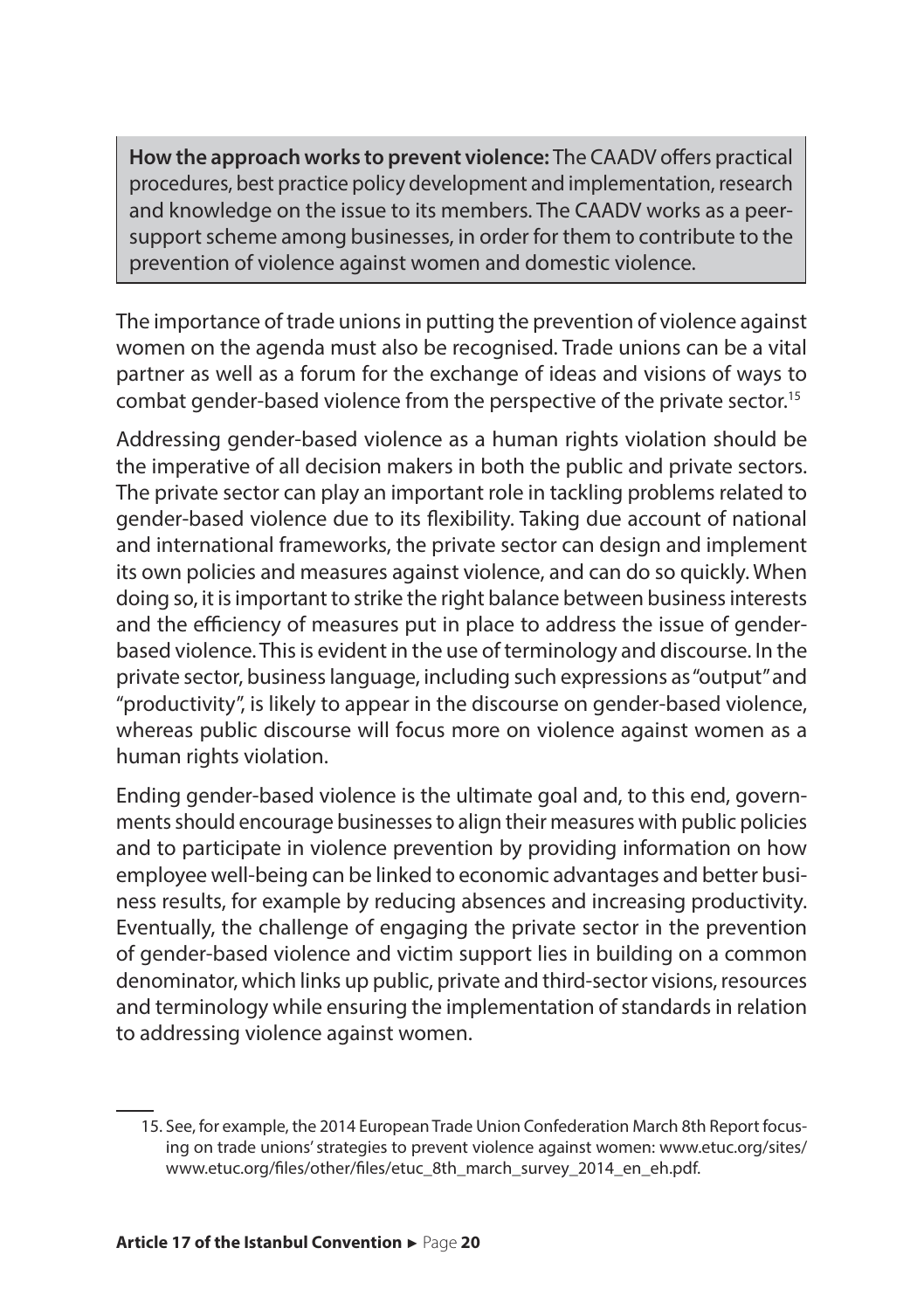#### **The private sector as shaper of attitudes towards women through its goods and services**

When it comes to the prevention of violence against women and domestic violence, the private sector also plays an important role as a shaper of attitudes. To change attitudes towards gender-based violence, support is needed from the private sector as it can have significant impact on cultural and social norms. On the one hand, businesses can contribute to the trivialisation of violence against women by linking the marketing and retailing of goods and services to violence. On the other hand, by avoiding gender blindness and stereotyping and/or by actively promoting gender-sensitive messages, companies can promote equality and non-violence as part of their policies on goods and services and of their corporate social responsibility. For example, employees in customer service can be trained and information can be made available to them on how to deal with situations in which they may encounter clients who are confronted with gender-based violence. In this way, staff members are able to provide customers with information and direct them to expert services, without necessarily having to be experts on the issue.

There is a risk of violence against women becoming normalised by the private sector and the market when the imagery of physical and sexual violence is used to sell and advertise products and services. This objectification and victimisation of women have an impact on individuals on a societal level by influencing men's and women's perception of violence, sexuality and gender roles. Research suggests that men become more passive and accepting of violence against women after exposure to sexually violent advertising (Capella M. L. *et al*. 2010). When gender-based violence is linked to the selling of a good or service, not only the good or service is sold, but also an accepting attitude towards violence. The image of violence against women as something normal, excused, legitimate or even desirable, risks rendering aggressive behaviour against women more prominent and accepted by society.

There is an urgent need to market goods and services without using gender stereotypes or references to physical and sexual violence. Today, a variety of products and services, ranging from fashion and cars to hotels and restaurants, are sold by using the imagery of physical and sexual violence directed towards women. These kinds of advertisements and marketing strategies demean the image of women by eroticising violence, often presenting it as something sexy, glamorous and edgy. In 2007, an advertisement from the clothing company Dolce & Gabbana, featuring a shirtless man holding down a woman, caused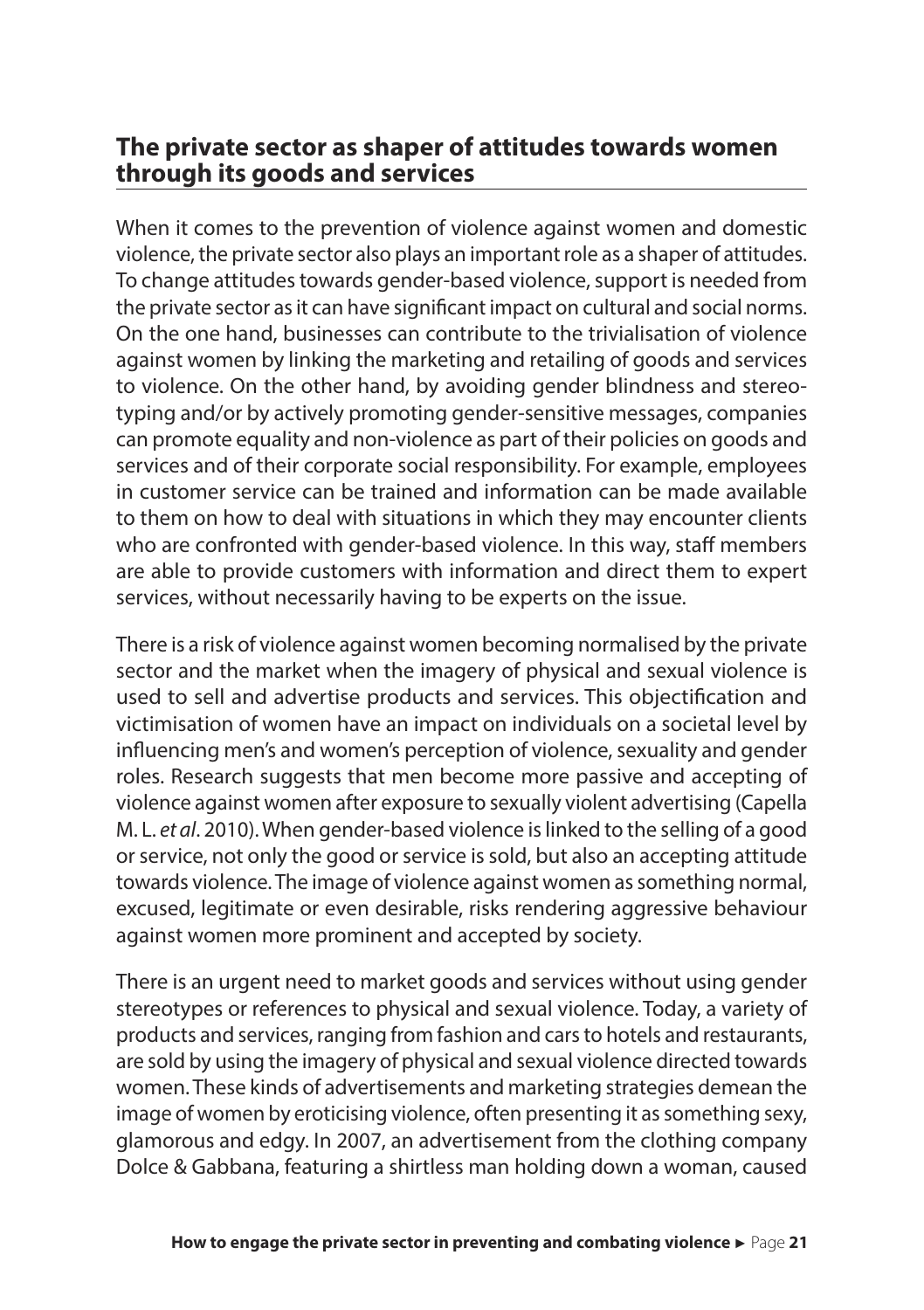outrage and was eventually withdrawn. Many other brands have also been accused of making references to violence against women in the marketing of their products and services.

Furthermore, it must be noted that the goods and products themselves can contribute to a distorted picture of violence against women and gender roles or be used to exercise violence. Examples can be found in particular in the ICT sector. GPS tracking devices for mobile phones are perfect tools for stalkers, as are smart-phone applications that enable the tracing of a person's whereabouts by using the mobile number. In the same way, video games, such as *RapeLay* centre on male characters that stalk and rape women, link masculinity with male supremacy and violent repression of women.<sup>16</sup>

Intended or not, this kind of product design has an impact on how violence against women is perceived by society. According to research, men who played video games containing sexualised female characters felt less empathy for victims of sexual harassment and were more likely to blame the victim (Dill K. E. *et al*. 2008). In relation to this, it must be emphasised that Article 17 of the Istanbul Convention also places an obligation on governments to develop and promote, in co-operation with the private sector, skills among children, parents and educators on how to deal with degrading content of sexual or violent nature in the information and communication environment.

However, companies can also choose to use their goods and services to prevent violence. The prevention of violence against women and the contribution to victim support can even become a part of the company's brand. In some cases, the product itself, through its design, serves the purpose of violence prevention, as in the case of the Vodafone TecSOS.<sup>17</sup> This mobile phone has been developed by the Vodafone Foundation in collaboration with the Spanish Red Cross and is designed to provide protection to victims of domestic violence. The phone has a button that activates immediate contact with the emergency services, providing details of the victim's location and triggering a recording of the activity in its vicinity. The mobile device has been used by more than 30 000 women in Spain, Italy, Portugal, Hungary, Ireland and the United Kingdom.

<sup>16.</sup> For more information about the representation of female characters in video games, see: www.youtube.com/watch?v=QC6oxBLXtkU&feature=youtu.be.

<sup>17.</sup> Vodafone TecSOS homepage: www.vodafone.com/content/index/about/foundation/ mobiles\_for\_good/tecsos.html.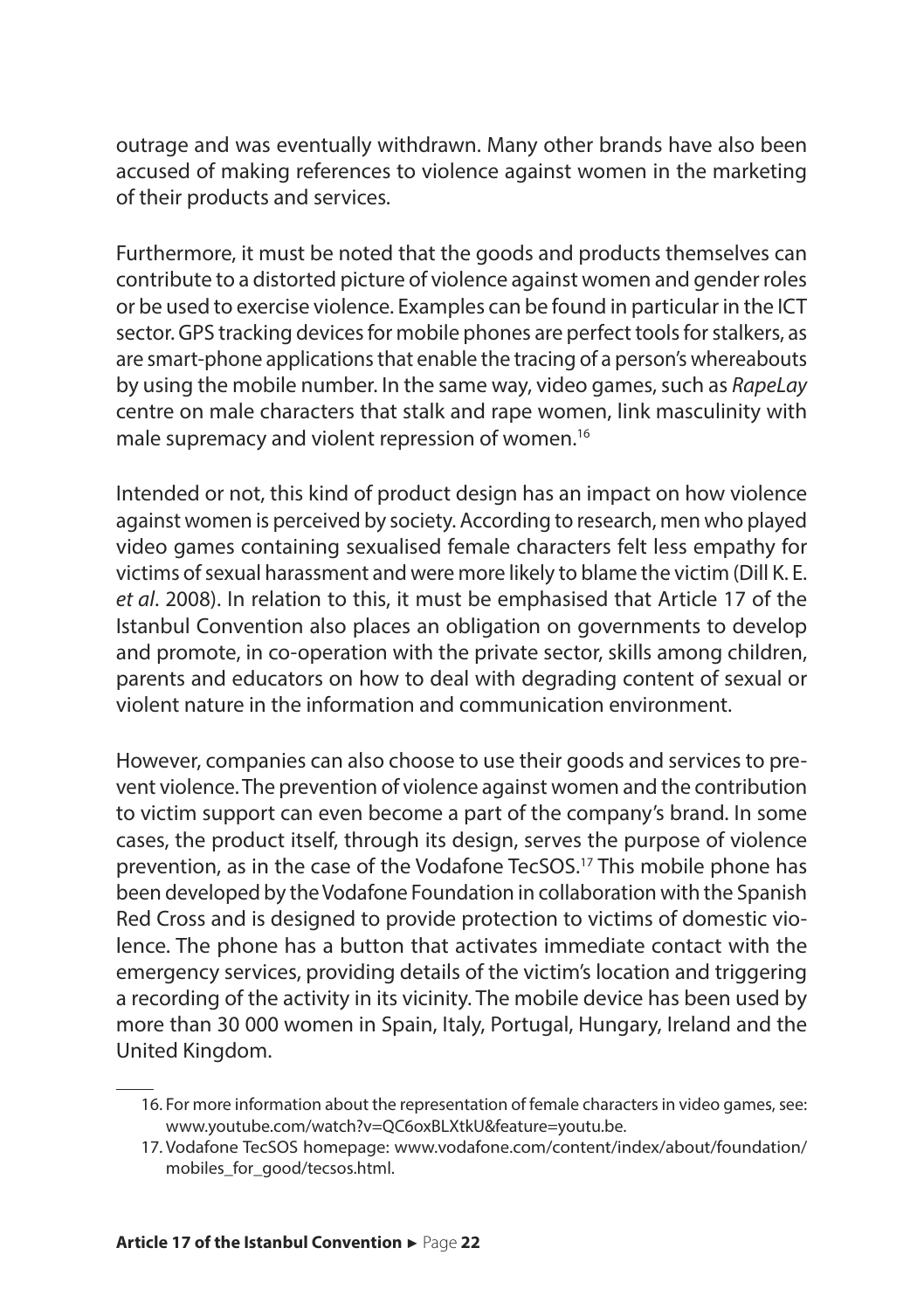Given the influence that the private sector has as a shaper of attitudes towards violence against women, there is a need for governments to promote the involvement of those working in the private sector in overcoming gender blindness and stereotyping. Governments must take action to encourage the private sector to avoid the use of sexist, violent and harmful content in the design of goods and services as well as in marketing. A number of member states have already adopted a regulatory framework regarding the content of advertising and have established independent bodies in charge of looking at advertising from an ethical point of view, including issues related to human rights and gender equality, and which can also receive complaints from the public.<sup>18</sup>

Incentives can also be set to stimulate corporate social responsibility commitments involving gender issues and/or women's dignity. This can either be done through individual company commitments or by convincing the business sector to engage in the development of ethical standards regarding gender equality and women's dignity.<sup>19</sup>

Such commitments can be monitored, evaluated and highlighted by using gender-proofing schemes, equality labels or non-violence prizes. By offering political leadership, governments are able to set standards and stress the importance of preventing gender-based violence in the private sector.

Reaching businesses through consumers is another way in which governments can try to stimulate the involvement of the private sector. Public awareness to encourage citizens to protest against the use of violence and sexual content in product design and marketing can be attained by campaigns targeted at consumers. The risk of consumer boycotts as a result of degrading content in the marketing of products and services can thus be emphasised in order to involve representatives from the private sector.

#### **Engaging the private sector in awareness-raising programmes and victim support**

Another role that the private sector may take on is that of engaging in awareness raising or offering financial support to services for victims or to programmes to eliminate violence. This can be done by engaging in campaigns

<sup>18.</sup> See chapter commencing p. 33 for examples of these.

<sup>19.</sup> Handbook on the implementation of Recommendation CM/Rec(2013)1 of the Committee of Ministers of the Council of Europe on gender equality and media (pages 25-27).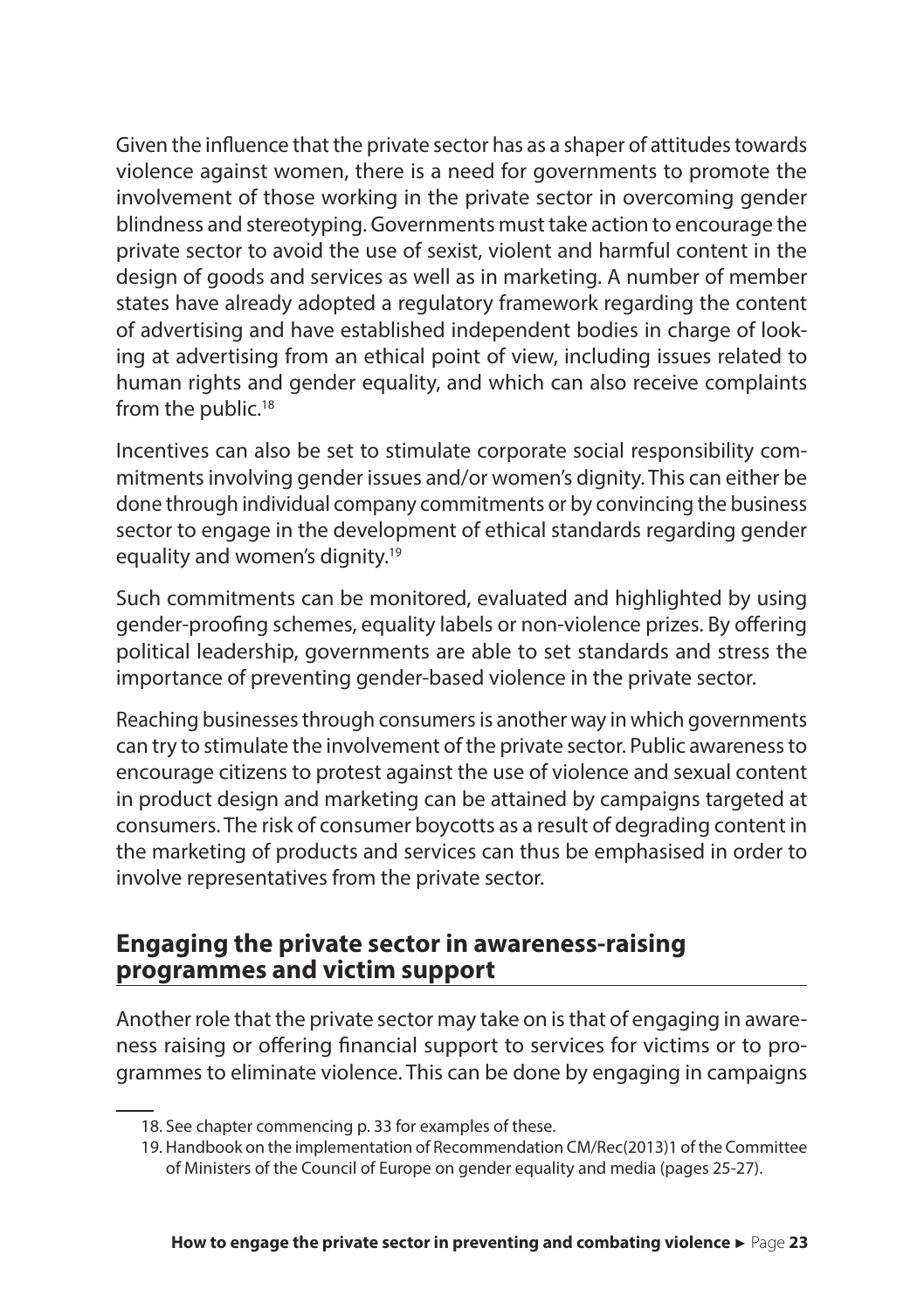and fundraising or through a non-profit branch such as a foundation. It is also possible for businesses to create partnerships at local or national levels in order to support appropriate organisations and services.

In order for the private sector to be able to successfully support programmes on the prevention of violence against women and domestic violence, a good infrastructure and expert knowledge of the issue are needed. Strong leadership in messaging and allocation of resources is another key component in addressing violence. It may be of importance for the private sector to have male and female spokespersons on gender-based violence and it should not only be victims to come forward to speak about violence. Women and girls are exposed to higher risks of gender-based violence but both men and women can be victims of domestic violence. The participation of men and boys in awareness raising about gender-based violence is important as both sexes suffer from its consequences. In addition, programmes are effective when men assume responsibility for male violence and are included as part of the solution.

#### **Creating partnerships with NGOs working on violence and raising awareness: The Kering PPR Foundation for Women's Dignity and Rights (France/International)**

**Intervention:** Kering is a French multinational retailing company that specialises in luxury and sporting goods. The majority of its employees and customers are women. Since 2008, the Kering Foundation has been committed to fighting violence against women through a holistic approach with the ambition to help before (prevention), during (care and support) and after (professional training and inclusion) violence. The foundation has initiated partnerships with an increasing number of NGOs committed to the cause of fighting violence against women. The initiative also involves accompanying social entrepreneurs and supporting sustainable projects involving local communities and public authorities. The main types of aid consist of financial support and human support by mobilising Kering Group employees. The foundation is also engaged in awareness and prevention initiatives concerning violence against women. The actions involve fundraising and support of photo exhibitions, films and campaigns raising public awareness of violence against women. In France, the Kering Group has signed the Charter for the Prevention and Fight against Domestic Violence.

**Results:** In 2013, the actions taken by the Kering Foundation were estimated to have reached 140 000 women worldwide through 47 long-term partnerships initiated with NGOs in Europe, Africa, Asia and the Americas.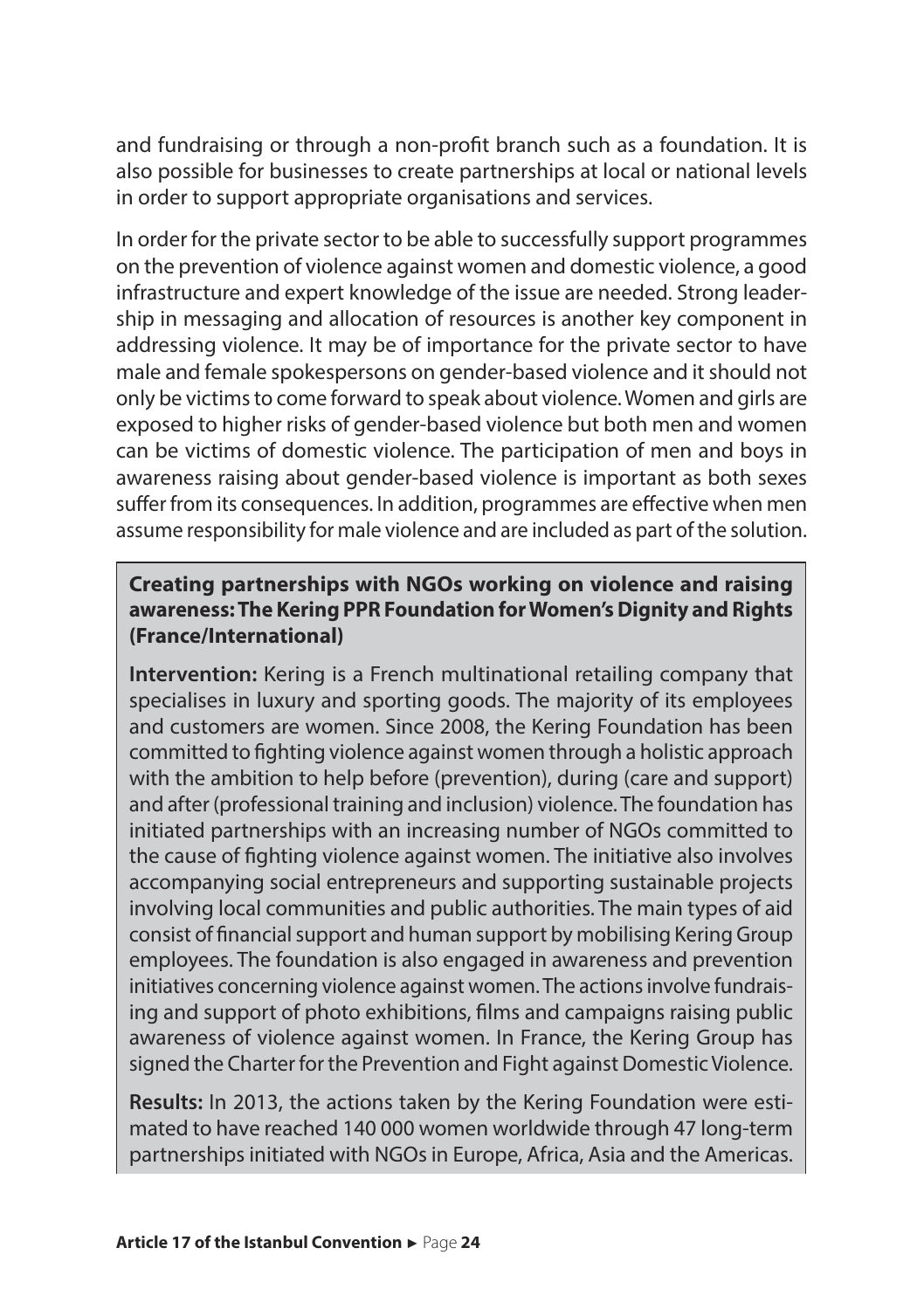**Lessons learnt:** Companies in the private sector can play an important role in the struggle to prevent and combat violence against women by providing resources, using their reputation and visibility and thus exerting a positive influence on governments. The Kering Foundation exercises significant leverage through the group's 33,000 employees and its global visibility. Experience has shown that in order for a project to be successful it must also ensure local skill transfer and work on the community as a whole, involving all relevant stakeholders. These criteria are thus considered when the foundation selects its partners and the projects to be supported. As a next step, the foundation envisages to engage work on changing behaviours and plans to focus more on prevention.

**How the approach works to prevent violence:** At a societal level, the foundation's support of campaigns has raised awareness and concern about violence against women. At the company level, the foundation has done work to sensitise and engage employees of the group on the topic of domestic violence.

The selling of products can also be used to contribute to the prevention of violence against women, through awareness raising and fund raising. By buying a product, the informed costumer can choose to make a contribution to an ethical cause. An example of this kind of initiative can be found at the international beauty and cosmetics company The Body Shop. The company aims to break the silence on domestic violence by engaging its employees in a global campaign to raise public awareness about violence against women. A portion of the sales of the campaign products have gone to the support of victims of domestic violence. The "Stop Violence in the Home" campaign was launched in 2003. By 2008, it had reached 56 markets and £3.6 million had been raised for domestic violence charities<sup>20</sup>

Avon is another example of an international beauty and cosmetics company involved in fund raising, lobbying and raising awareness about domestic and gender-based violence. The company strives to increase public awareness about the implications of gender-based violence on individuals and the community in order to change attitudes. Avon identifies and works with partners to present research and engage employers and funders in combating violence

<sup>20.</sup> The Body Shop International Plc Values Report 2009, available at www.thebodyshop-usa. com/pdfs/values-campaigns/Values\_report\_lowres\_v2.pdf. See also: www.thebodyshopusa.com/values-campaigns/stop-violence.aspx.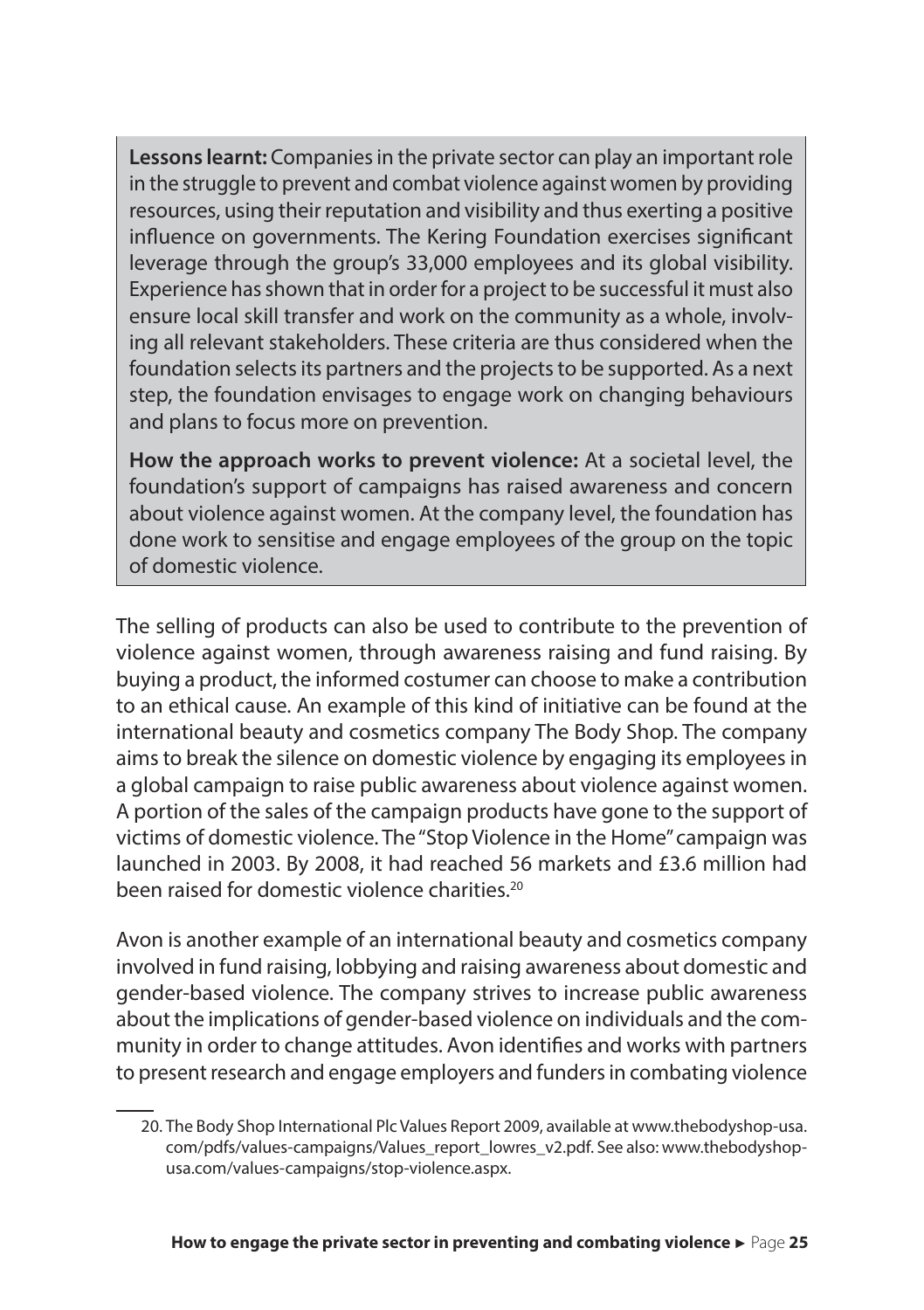against women. Since 2004, the Avon Foundation has donated US\$58 million to non-profit organisations in the field of awareness raising, support services and prevention programmes.<sup>21</sup>

It is also important to raise awareness about the need for a stronger engagement of the private sector in fundraising on issues of violence against women as part of their partnership activities and priorities.<sup>22</sup> Indeed, only 4.8%, of total grant monies awarded by 42 European foundations in 2009 benefited women and girls of which only one fifth focused on women's human rights (Mama Cash 2011). It is therefore crucial for private funders and foundations to engage more with creating partnerships and funding activities on violence against women, given the prevalence of the phenomenon, but also given the diminution of public funding for this issue.

<sup>21.</sup> www.avonfoundation.org/causes/domestic-violence/funding/, www.avonfoundation. org/causes/domestic-violence/funding/avon-communication-awards/.

<sup>22.</sup> According to the OECD-DAC reviews, globally, only 5% of all aid targeted gender equality as a principal objective in 2012-2013. More information: www.unwomen.org/en/news/ in-focus/financing-for-gender-equality#sthash.jnNJmK6g.dpuf.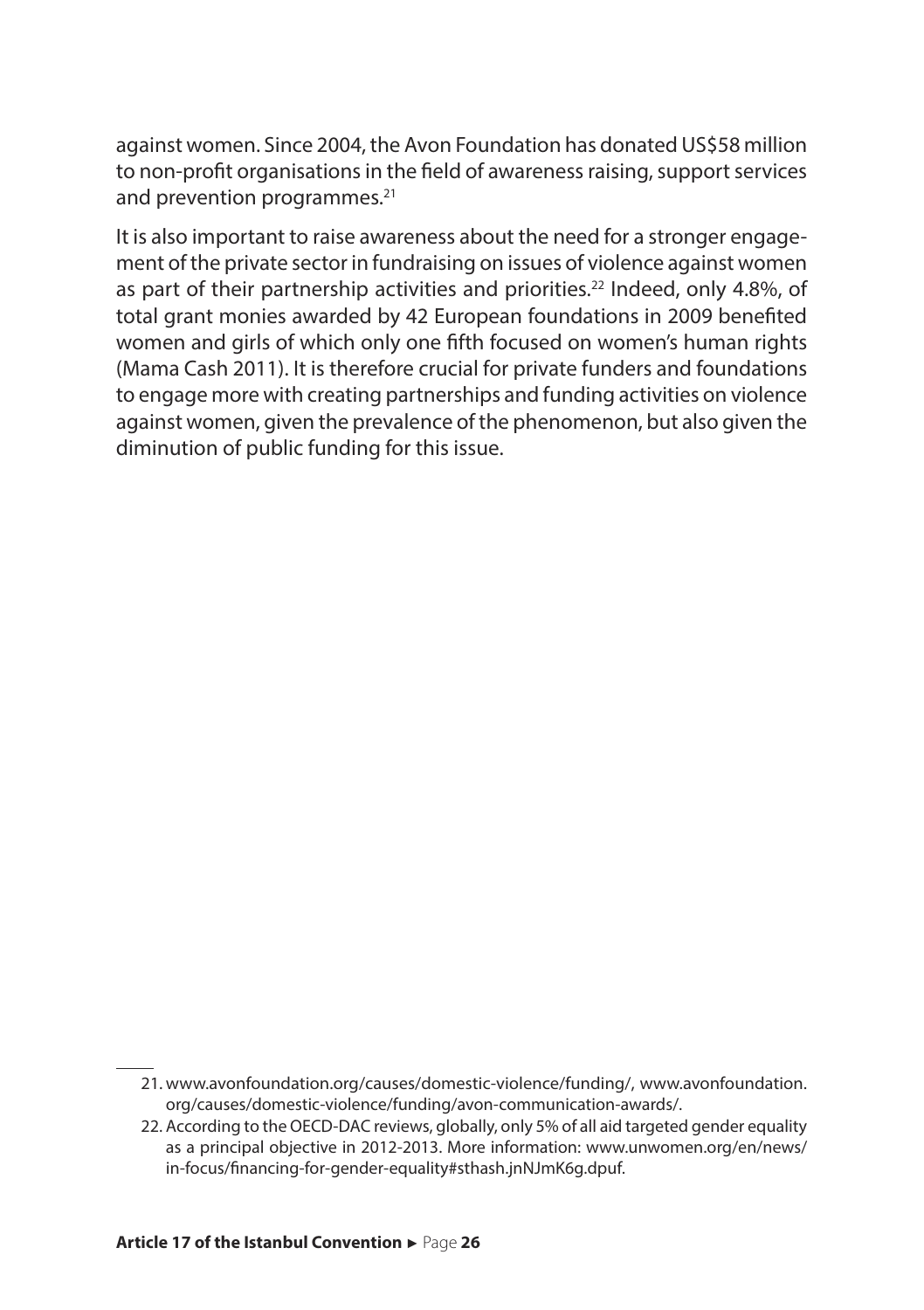## **Media and the prevention of violence against women**

**T** he provisions of the Istanbul Convention that require states parties to encourage the media to participate in the prevention of violence against women are usefully complemented by non-binding standards that give more detailed, practical recommendations on how these provisions can be put into practice. Recommendation CM/Rec(2013)1 of the Committee of Ministers to member States on gender equality and media advocates specific measures, $23$  in particular that:

Unless already in place, member States should adopt an appropriate legal framework intended to ensure that there is respect for the principle of human dignity and the prohibition of all discrimination on grounds of sex, as well as of incitement to hatred and to any form of gender-based violence within the media. (Paragraph A.1)

#### And that:

Media organisations should be encouraged to adopt self-regulatory measures, internal codes of conduct/ ethics and internal supervision, and develop standards in media coverage that promote gender equality, in order to promote a consistent internal policy and working conditions aimed at a non-stereotyped image, role and visibility of women and men, avoidance of sexist advertising, language and content which could lead to discrimination on grounds of sex, incitement to hatred and gender-based violence. (Paragraph B.4)

This recommendation focuses on the importance of the content of media coverage and reporting for the prevention of violence against women, as part of promoting gender equality. In addition, a number of member states have adopted a regulatory framework regarding gender equality, human dignity

<sup>23.</sup> See also Council of Europe Handbook on the implementation of Recommendation CM/Rec(2013)1 of the Committee of Ministers of the Council of Europe on gender equality and media.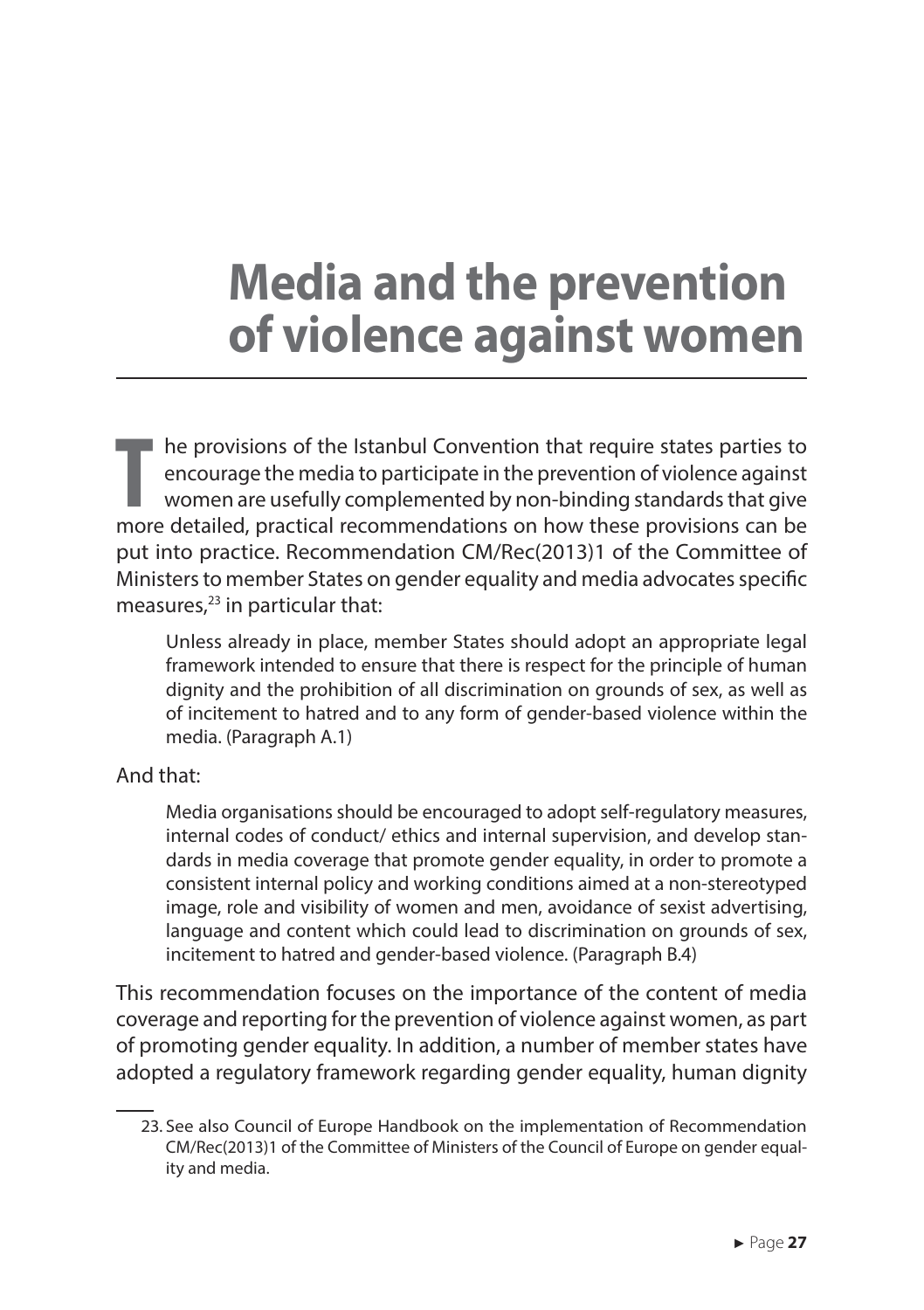and violence against women in media content.<sup>24</sup> Furthermore, the structural organisation of the media and communications sector, including the gender makeup of media professions and the presence of women among media decision makers, also influences the capacity and willingness of the media to take part in preventing violence against women.<sup>25</sup>Women's participation in the media has been shown to lead to positive changes with respect to the involvement of the media in preventing violence against women. In particular, women's own initiatives in the production of media, through networking and collective action on social media, have brought about increased reporting of rape and sexist attitudes.<sup>26</sup>

This section discusses the engagement of the media in the prevention of violence against women and possible measures that states parties can take to encourage their participation on two levels: using the media to prevent violence against women ("through media") and persuading the media to refrain from gender stereotypes and to adopt a gender-sensitive approach to reporting on violence against women ("in media content").

#### **Promoting a positive role of the media in preventing violence against women**

The media play an important role in how society perceives women and men. Consequently, all media (print, TV, radio and social media) also have a large influence on the public's awareness of domestic violence and violence against women. A number of research reports indicate that the media and popular television programmes have significant influence on the framing of public attitudes and on the acceptability of domestic violence across Europe (Seymour E. 2004). The media thus play an important role in raising the public's awareness of domestic violence as an unacceptable social situation as well as an economic issue.

25. Council of Europe (2013), "The Media and the Image of Women", p. 5.

26. Ibid, p. 11.

<sup>24.</sup> See chapter commencing on p. 33. In addition, European Union Directive 2007/65EC amending Council Directive 89/552/EEC on the coordination of certain provisions laid down by law, regulation or administrative action in Member States concerning the pursuit of television broadcasting activities provides: "Member States shall ensure by appropriate means that audio-visual media services provided by media service providers under their jurisdiction do not contain any incitement to hatred based on race, sex, religion or nationality." (Article 3a); and that "audio-visual commercial communications shall not: (…) include or promote any discrimination based on sex, racial or ethnic origin, nationality, religion or belief, disability, age or sexual orientation" (Article 3b).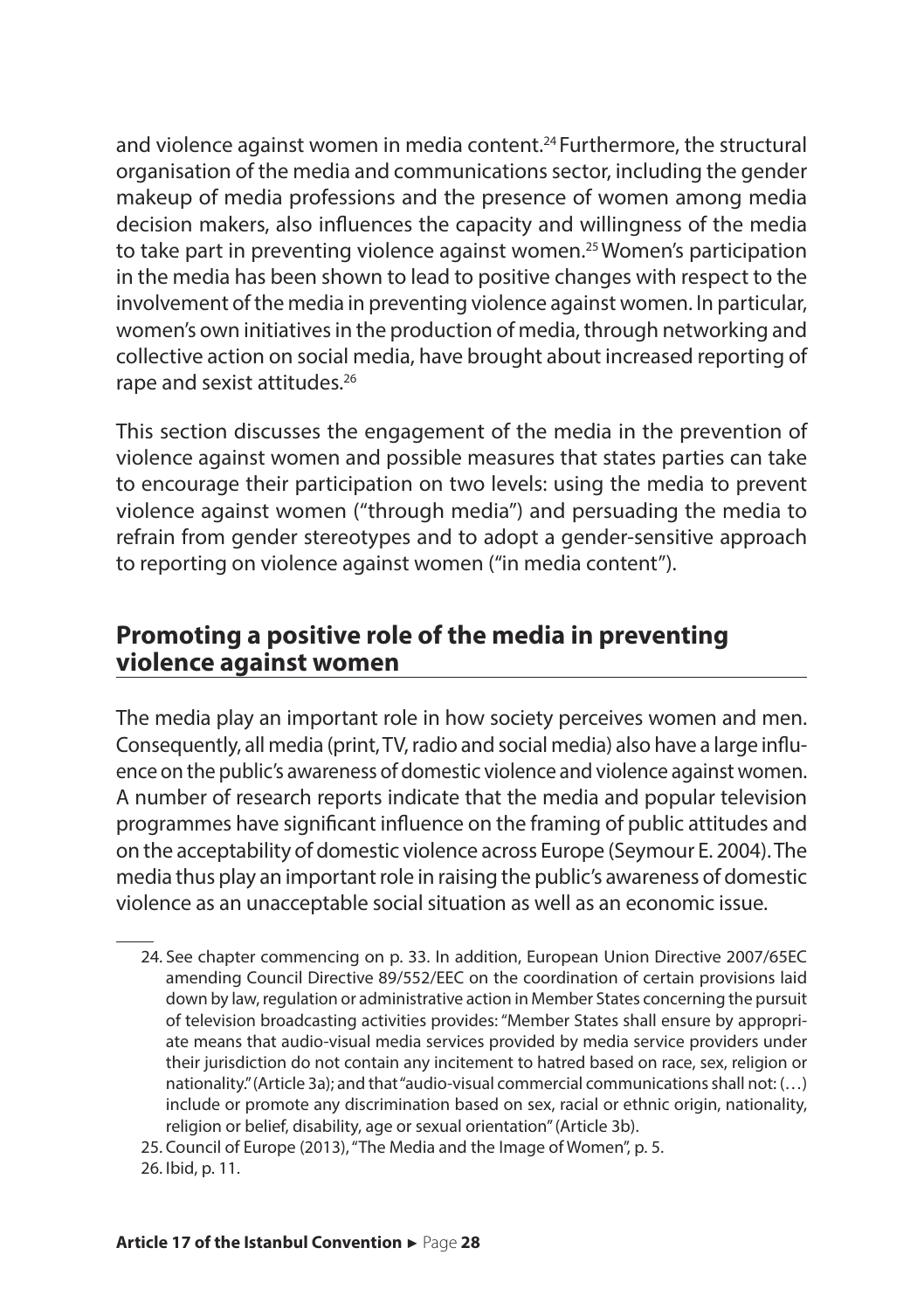The media are responsible for providing accurate and balanced accounts when reporting about domestic violence and violence against women. A number of surveys indicate that the awareness of gender-based violence has grown rapidly across Europe during the last decade. According to a Eurobarometer report in 2010, 98% of Europeans are aware of domestic violence as an important issue that must be tackled. This rising awareness has, to a large extent, been enhanced by media coverage of violence against women and domestic violence (Eurobarometer 2010).

When designing effective media campaigns on gender-based violence, evaluation and monitoring mechanisms need to be established early on. This will enhance the likelihood of campaign messages effectively reaching the intended audiences. As already pointed out, media reporting on this issue must also work towards raising awareness of the structural problems of gender inequality, which form an important part of the context of gender-based violence, as opposed to presenting violence against women as an issue affecting only women individually.

In addition, social media have an influence on individual and societal responses to gender-based violence. Alongside new communication technologies, new tools and platforms emerge where violence and sexual abuse can be perpetuated. Gender-based violence in social media can take the form of cyber bullying, cyber stalking, digital dating abuse, recording and distribution of sexual assault imagery or threats, hate speech against women, use of social networks in the recruitment for human trafficking of women and girls and online exploitation of minors. Social media do not create gender-based violence, but they can easily incite, condone or serve as a tool for abusive behaviour towards women and girls (Fairbairn J. *et al.* 2013), including sexist hate speech. Some groups of women constitute particular targets of sexist hate speech, notably young women, women journalists and women in media, women in gaming, women in politics and women human rights defenders. However, every woman who speaks out or writes is a potential target for online and offline sexist hate speech. This growing phenomenon whereby women receive threats and insults of a sexual character on a daily basis via emails, websites, social media or other means needs to be addressed by all stakeholders, including the media themselves. In addition, the anonymous character of social media can be a factor for the impunity of perpetrators. Media literacy campaigns, initiated in co-operation with media organisations, are essential in this respect. Examples of these are given in the next section.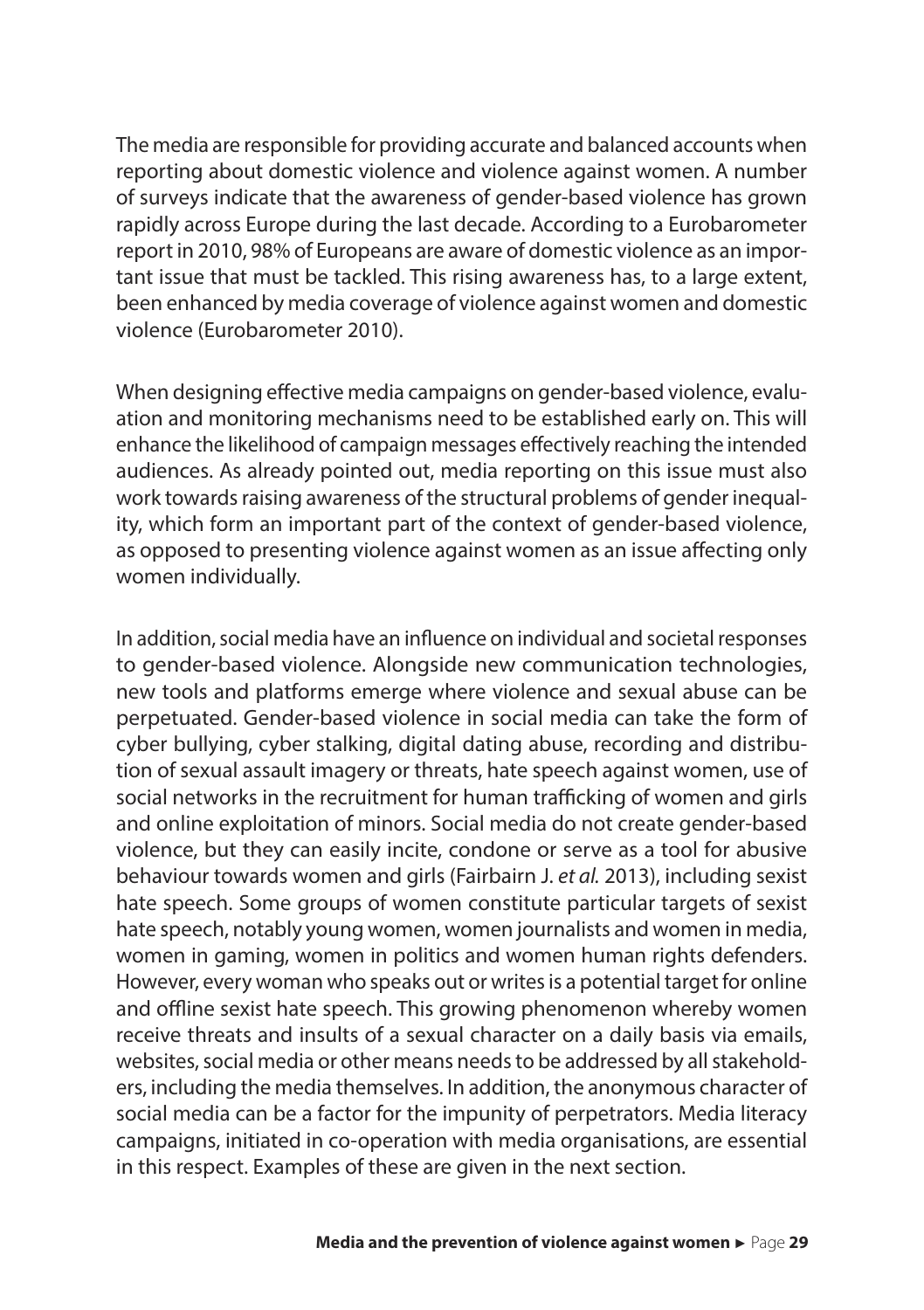However, social media do not only create challenges to combating genderbased violence, they also offer unique dynamics and new possibilities of mobilisation against violence in a digital environment. In Slovakia, for example, seven women's organisations have engaged in a media campaign, The Fifth Woman,<sup>27</sup> focusing on the use of information and communication technology in media campaigns concerning violence against women.

#### **Online sharing of experiences and support against sexism: The Everyday Sexism Project**<sup>28</sup> **(international)**

**Intervention:** the Everyday Sexism Project demonstrates that social media can be used to make a change in how women are portrayed to society. The project is constructed around an interactive online platform where women can share personal experiences of sexism and discrimination. Testimonies from 22 countries are recorded on the website in their original languages and English.

**Results:** The website has received testimonies from women around the world, addressing different forms of discrimination and violence against women. The aim is to create a critical mass of these testimonies in order to make it impossible for society to ignore the problem.

**Lessons learnt:** using the potential of online mobilisation and the anonymity provided by the Internet is a powerful way to both raise awareness and give people who have been confronted with sexism and violence an opportunity to come forward.

**How the approach works to prevent violence:** The Everyday Sexism Project aims to catalogue instances of sexism experienced by women on a dayto-day basis. They might be serious or minor, outrageously offensive or so normalised that women do not even feel they have the right to protest. By showing the structural nature of the phenomenon, through the accumulation of stories from around the world, it helps to change the perception of everyday sexism and empowers women to act against it.

28. See: http://everydaysexism.com/.

<sup>27.</sup> Final evaluation of the project: www.apcwomen.org/gemkit/en/practitioners/reports\_221f. htm#jump8.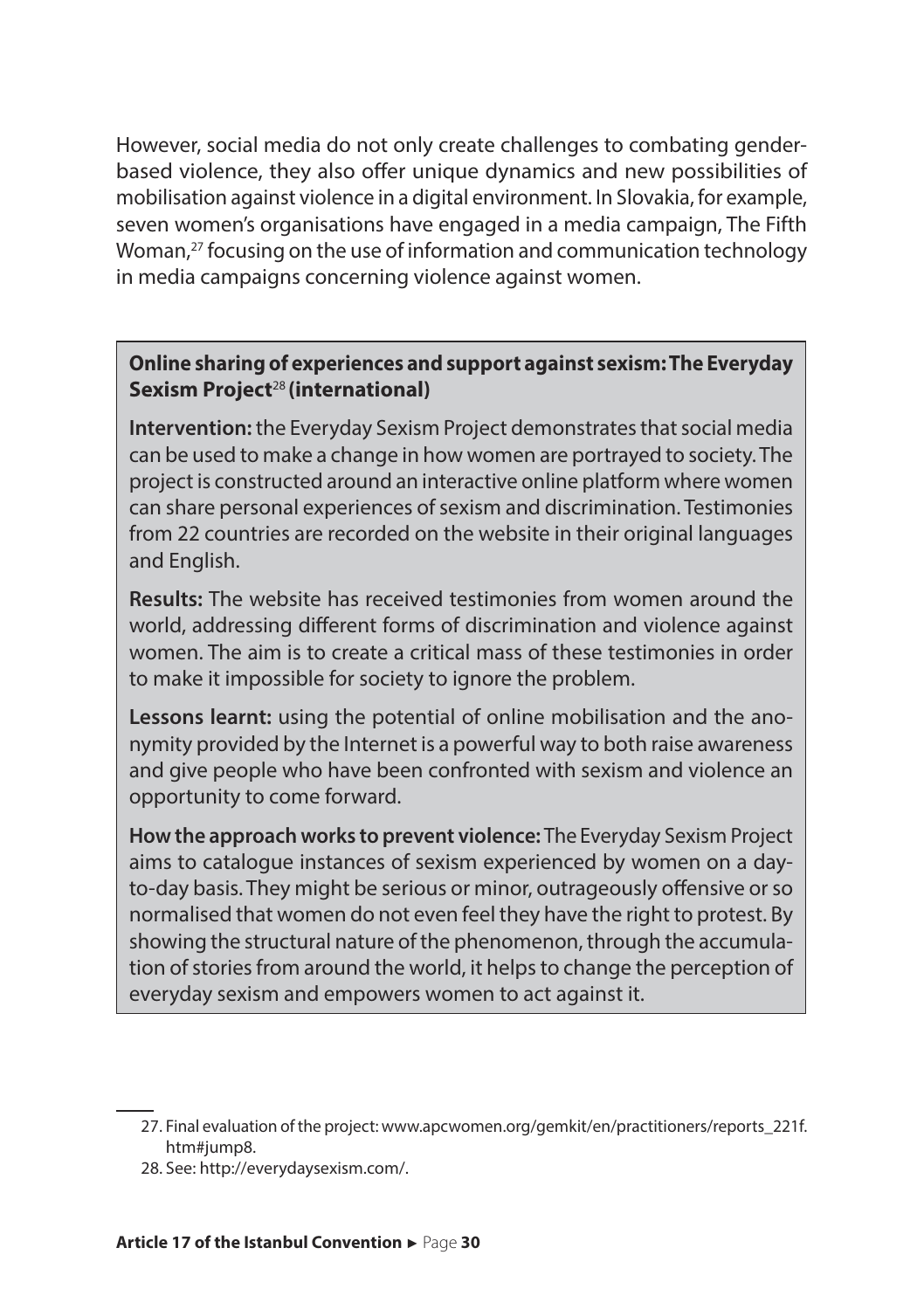#### **Preventing violence against women by eradicating gender stereotyping in media reporting**

The reporting on gender-based violence has increased in the media, but stereotyping is still very common. The portrayal of violence against women as well as domestic violence can be problematic, because media tend to prioritise negativity and the extraordinary. A thoughtful analysis of the causes of violence is often lacking in the media, as stories frequently misrepresent and sensationalise events and crimes such as rape. This form of sensationalist reporting risks creating a normalisation of violence within society.

Even well-intentioned reporting on domestic violence can exacerbate stereotyping. Research shows that the media can induce society to justify violence against women by focusing unduly on assumed "reasons" for the violence (Herrera C. and Exposito F. 2009). A report from Zero Tolerance (2012) suggests that distorted media coverage of domestic abuse can influence individuals' behaviour as well as their attitudes. Stereotypical reporting on domestic violence, for example by suggesting that it is a by-product of a messy and difficult relationship of equals rather than an expression of power and control by one person over another, might encourage a woman who is living with an abusive partner to stay for fear of not being taken seriously.

Although statistics show that the various forms of violence against women, including domestic violence, affect women across all social strata and irrespective of socio-economic status, this variety is not represented in most media reporting on the issue. An over-representation of certain groups of women as victims, such as those from disadvantaged social and economic backgrounds only nurtures stereotypes and obscures the fact that it is violence perpetrated against women because they are women, not because of their socio-economic class. At the same time, most media reporting tends to focus on women as victims rather than on the men who perpetrate the violence, leaving out an important piece of the puzzle. Engaging in ethical reporting on the various forms of violence against women must also mean exploring the views, identities and convictions of the men who rape and abuse women.

Studies on the role of the media in framing the perception of gender and violence against women indicate that women in many cases are objectified in reporting and that violence is explained way with superficial reasons. Each story tends to be presented as separate and unique. This lack of analysis of violence against women and domestic violence as a structural problem tends to normalise the issue. It implies that it is a sporadic and unusual problem of "others" rather than something common that concerns everyone in society.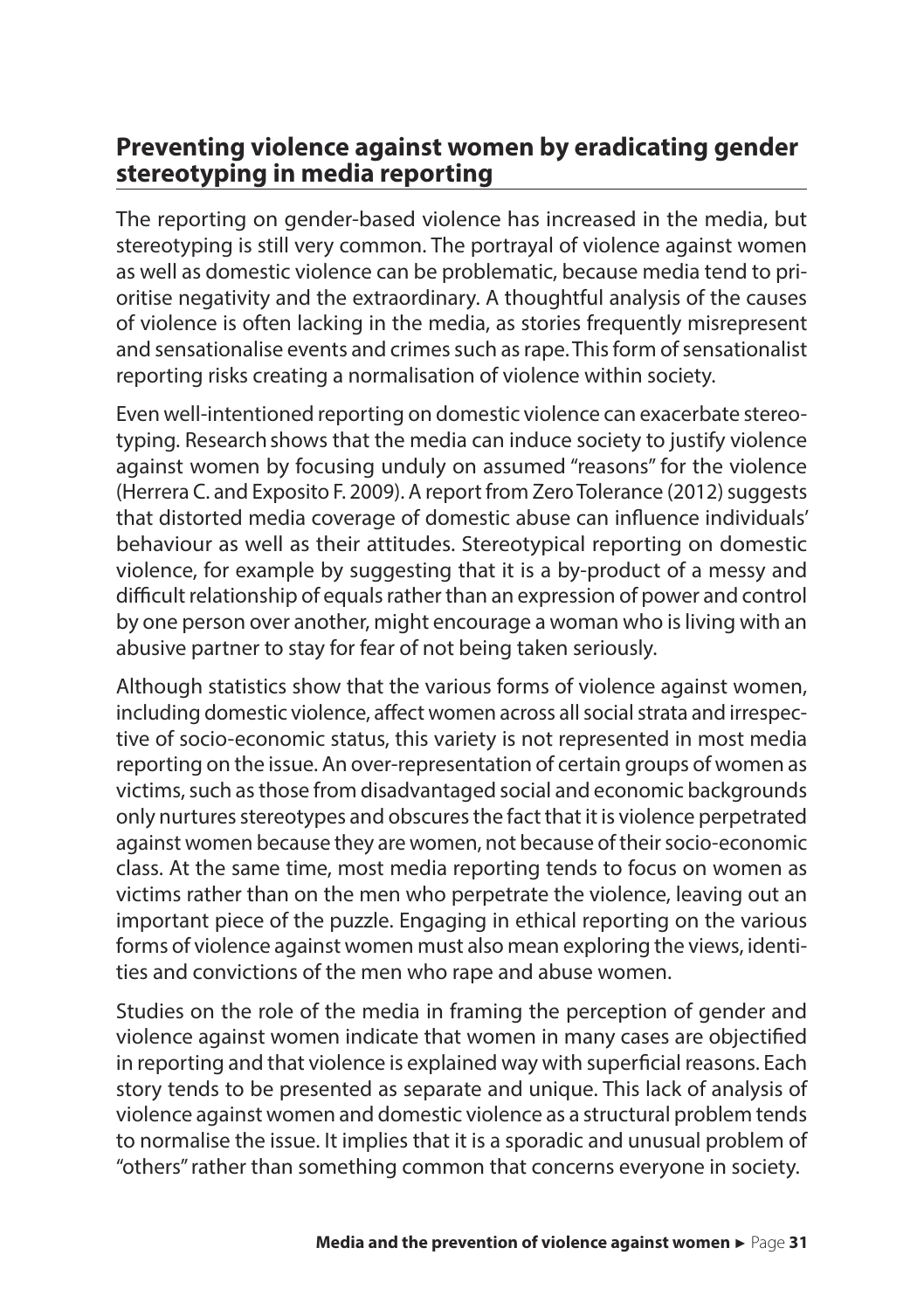The report "Just the Women" (Eaves *et al*. (2012) issued in the UK as part of the Leveson Inquiry<sup>29</sup> has analysed how crimes of violence against women were reported in 11 British national newspapers over a two-week period in 2012. According to this report, violence against women is reported in a way that reinforces myths and perpetuates stereotypes. The reporting is often inaccurate and minimises the actions of the perpetrator, whereas the blame is placed on the victim and others.

In order to prevent stereotyping, a gender-sensitive depiction of violence against women and domestic violence is needed in the media. News stories on gender-based violence should be presented in a larger context. Media organisations can contribute to a better understanding of gender-based violence as a structural problem linked to inequalities between women and men. Above all, they must also help to underline that this kind of violence it not a private matter.

An example of gender-sensitive reporting on violence against women is that of the Radiotelevisione Italiana (RAI) 3. This television channel has engaged in awareness raising about violence against women, by broadcasting a weekly programme entitled *Amore Criminale* (Criminal Love). The series aims to depict violence against women in a non-stereotypical way by featuring over 100 cases of women who have been killed or severely injured by their partners. In Belgium, the Media Emancipation Effect Report initiative aims for a fair gender portrayal in television programmes by introducing different genderassessment instruments suitable for television.

Furthermore, stereotyping can be avoided through the promotion of non-sexist language and the avoidance of sexist advertising and content. For example, the Giulia association of female journalists in Italy encourages the use of non-sexist language and strives towards making accurate information about gender-based violence available in the Italian media. In Scotland, the charity organisation Zero Tolerance has published a media guide with standards for good reporting on violence against women. Other organisations have produced guidelines on media reporting on violence against women which are useful tools that could be further disseminated and used  $30$ .

<sup>29.</sup> The Leveson Inquiry is a detailed inquiry into media ethics in the wake of the phone hacking scandal in the UK in 2011. The inquiry is split in to four modules assessing the relationship between the press and the public, the police and politicians.

<sup>30.</sup> The guidelines produced in 2014 by the International Federation of Journalists for reporting on violence against women is an example of this: www.ifj.org/fileadmin/images/Gender/ Gender\_documents/IFJ\_Guidelines\_for\_Reporting\_on\_Violence\_Against\_Women\_EN.pdf.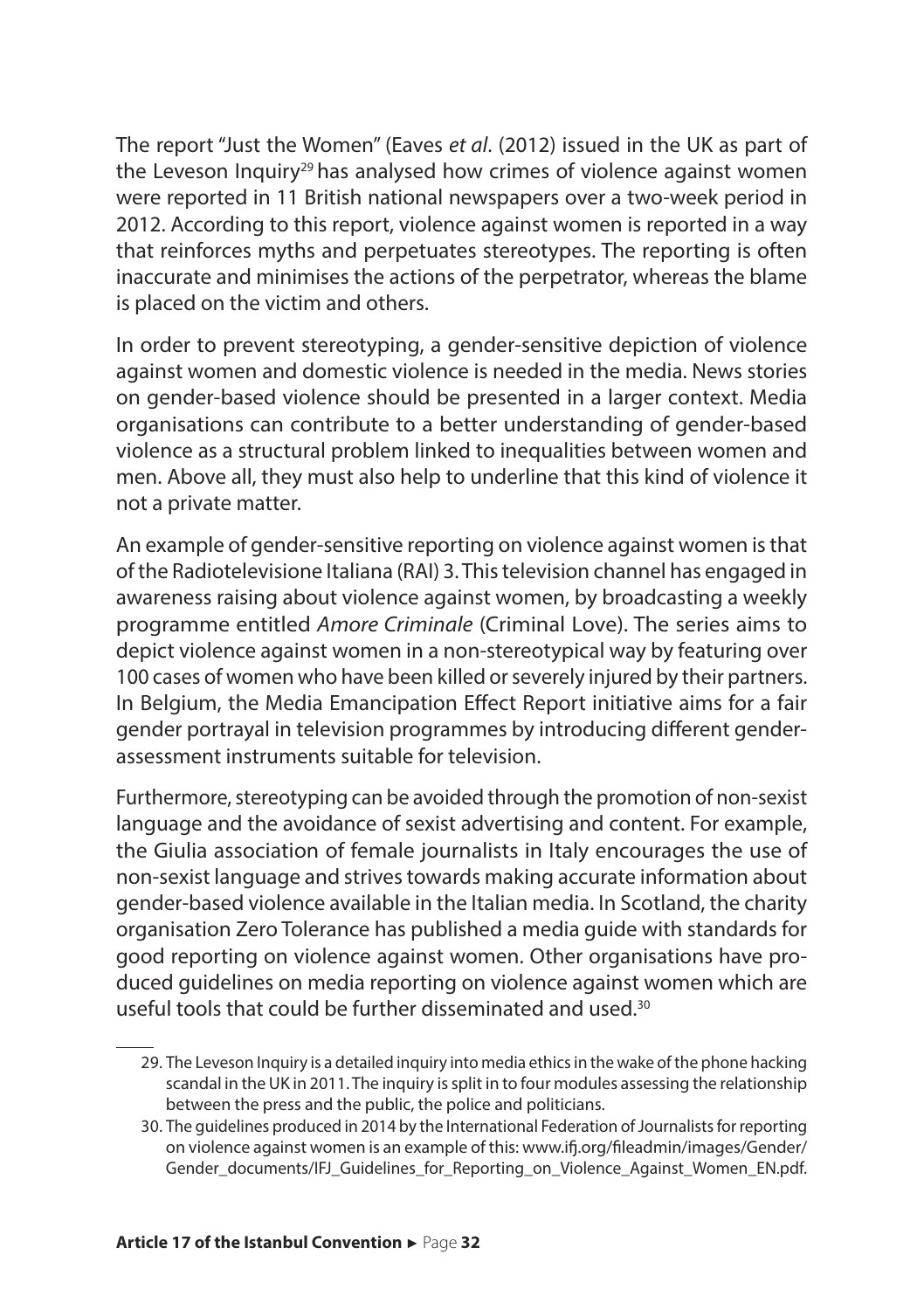### **Collaboration between governments, the private sector and the media to promote measures to prevent violence against women and domestic violence**

**T** he approach taken by governments regarding violence against women and domestic violence is important as it will have an influence also on how the media report on these issues and on the overall involvement of the private sector in this area. Government leadership can encourage or discourage active prevention of violence in the private sector and media through their methods and standpoints. Governments thus have the opportunity to drive forward social change in how violence against women is perceived in society by collaborating with media organisations on the issue of gender-based violence. For example in the United Kingdom, the Home Office has launched a television campaign entitled "This is Abuse", which is aimed to help teenagers recognise abusive relationships.<sup>31</sup>

Moreover, the language used by the government for communicating policies and information about violence against women has an impact on how violence and women are perceived in society, as this language might be echoed in the media. For example, within a cultural context that identifies people with their roles and positions within society rather than with their personal characteristics, women are often presented in the context of the family, instead of being portrayed as individuals with rights and responsibilities.

<sup>31.</sup> See: http://thisisabuse.direct.gov.uk/.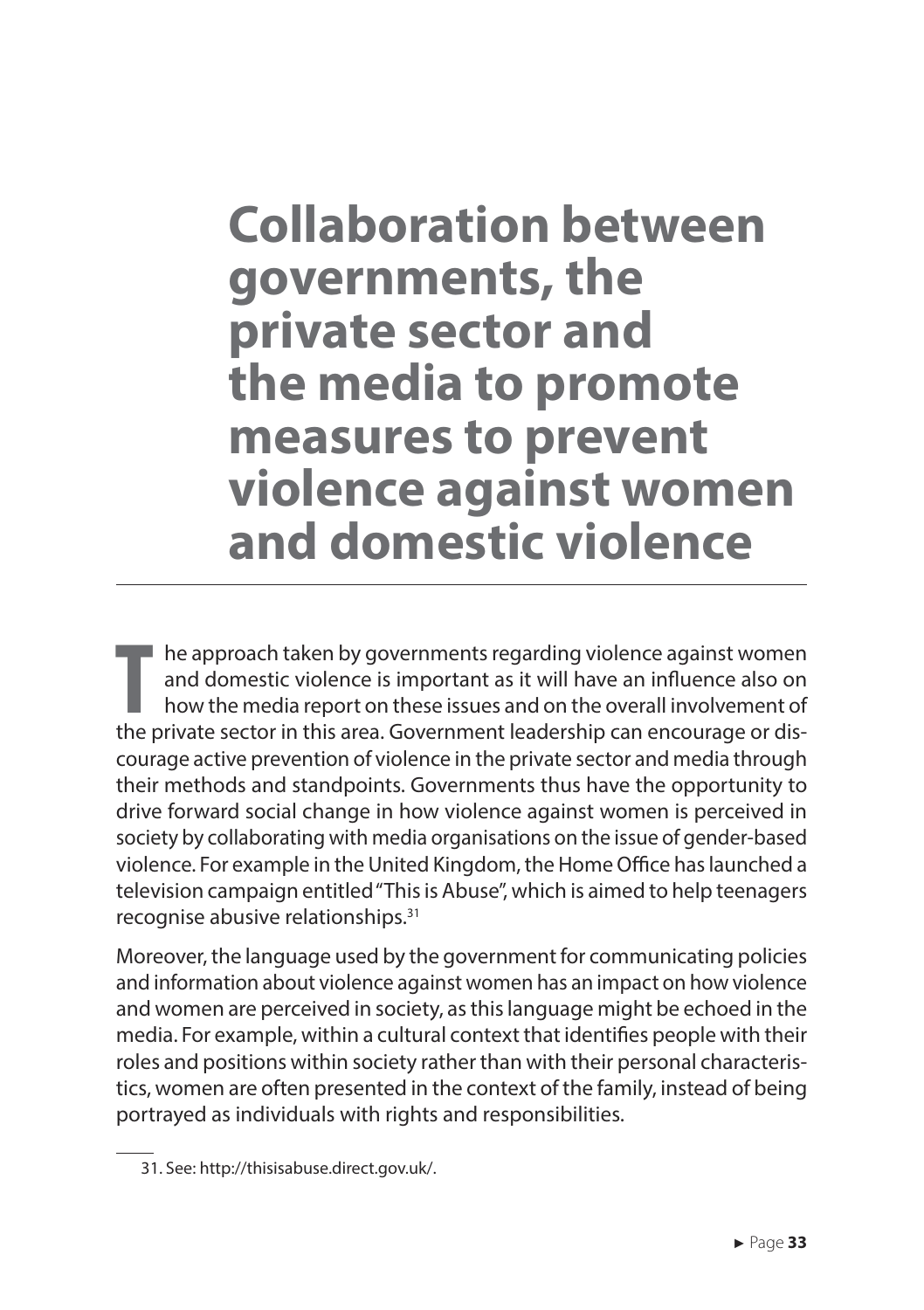#### **Enhancing the training of media professionals on issues related to gender equality and violence against women**

Through the education of journalists, governments can support the use of non-sexist and non-discriminatory language and a less-stereotyped portrayal of women and men in the media. In Sweden, this has been done by training the journalists at the Sveriges Television (SVT) public broadcasting company in gender awareness. In Portugal, the Portuguese public television company (RTP), in collaboration with the Commission for Equality in Labour and Employment, has trained their staff in gender equality, the use of non-sexist language, reporting on gender-based violence, female genital mutilation, domestic violence as a form of gender-based violence and media coverage of homicides in the context of intimate relationships.

In the same way, governments could suggest the introduction of this topic as part of the training of journalists through specialised interventions in schools or through creating links between professionals working with violence against women (NGOs, legal professionals) and educational professionals in the media sector.

#### **Promoting media self-regulation and regulation of discriminatory and violent content**

Avoidance of sexist and harmful content and advertisements using sexual and violent imagery can be achieved by encouraging the media to use selfregulation standards. Independent, self-regulatory bodies exist in many countries to monitor the media's compliance with a set of agreed standards that typically include non-discrimination, promotion of gender equality and gender-sensitive reporting on violence against women and domestic violence. Regulation regarding sexist and violent content through legislation and regulatory bodies is also in place in a number of European countries, as well as co-regulation whereby the media sector co-operates with the government to set rules regarding media content.

An example of partnership in this regard is that between the Italian Ministry of Labour and Social Policies in charge of Equal Opportunities and the Italian Advertising Self-Regulation Institute, concluded in January 2013 with the aim of ensuring that commercial communication "does not use images representing violence against women or inciting violence against women".<sup>32</sup>

<sup>32.</sup> Council of Europe (2014), "Compilation of good practices in media", p. 21.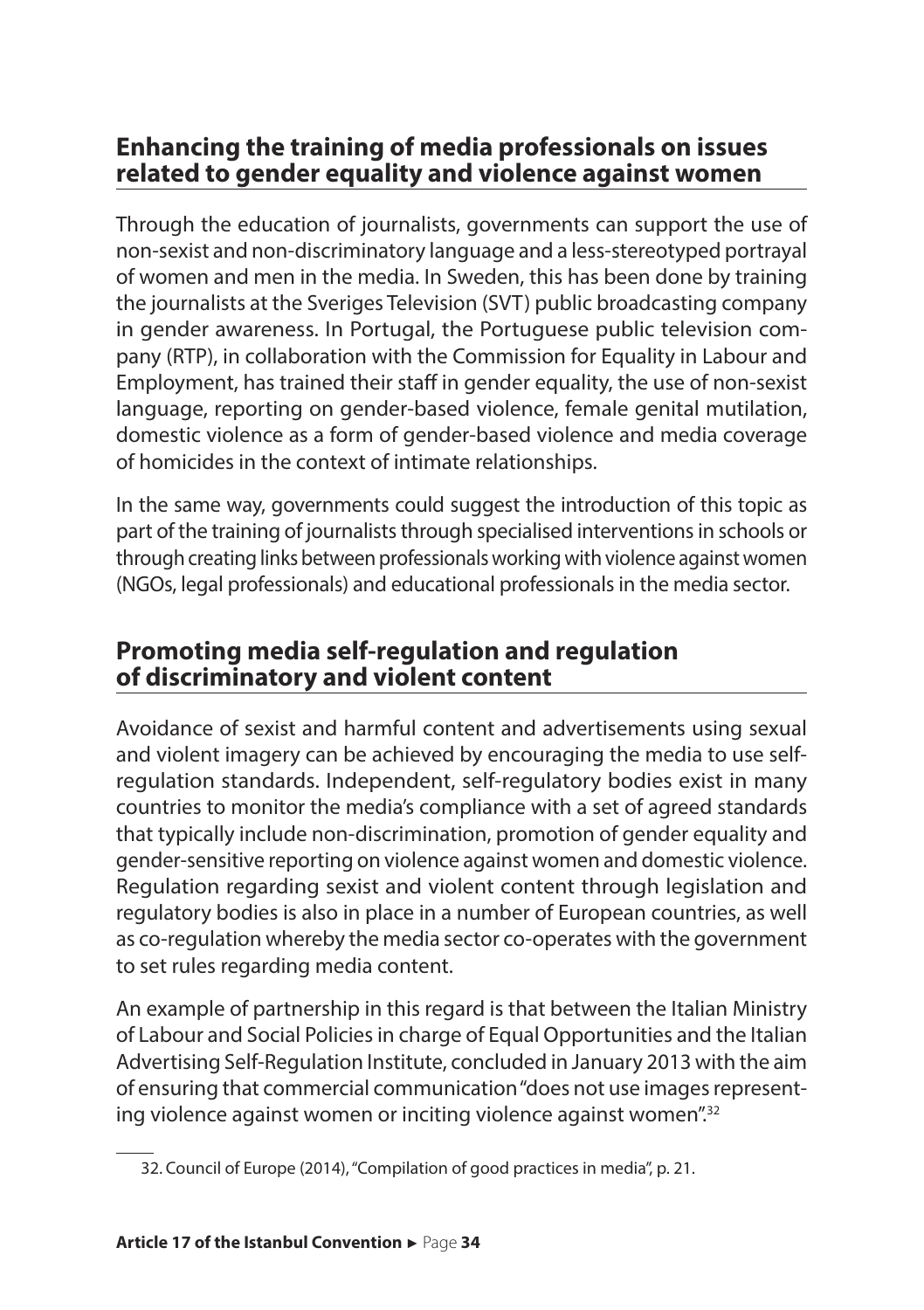In Cyprus, the Radio Television Authority is an independent body, which is responsible, among other things, for the regulation of content broadcast over private radio television channels, based on the provisions of the Radio and Television Stations Regulation 10/2000 on reporting that addresses issues of violence against children, women or the elderly.<sup>33</sup> This authority examines media content either on its own initiative or following complaints lodged by the public. Avoiding any kind of discrimination on the grounds of sex, among others, in programming is one of the main priorities of the authority's work.

Spain was a forerunner in measures to combat violence against women. In 2004, the country passed a law on measures for comprehensive protection against gender-based violence. The law takes a multidisciplinary approach to the prevention and handling of violence, focusing in particular on education, advertising and media coverage of violence, and requiring respect for dignity and equality in this context. The 2004 Spanish legislation on gender-based violence declares unlawful any advertising that uses the image of women in a degrading or discriminatory way (Article 10). Article 14 of the law also regulates media treatment of violence against women.<sup>34</sup>

The 2014 French Law on Gender Equality<sup>35</sup> establishes the role of the National Audiovisual Council (CSA) as regards respect for women's rights in all audiovisual communication. The CSA must ensure that women and men are fairly represented in all audio-visual communication services and pay special attention to the way in which women are portrayed in programmes, with a view in particular to combating stereotypes, sexist prejudice, degrading images and violence against women.<sup>36</sup>

It is important not only for standards against harmful content and sexist advertising to be adopted and accepted, but also for complaint mechanisms to be in place and used. In December 2013, the first judgment about sexist, cross-border advertising was delivered in Europe, against the "Girls of Ryanair" calendar, produced by Ryanair since 2007. In December 2012, after the calendar had been published each year, the consumer advocacy association *Alianza para la Defensa de Consumidores y Usuarios Activos* (Adecua) in Spain

- 35. *Loi du 4 août 2014 sur l'égalité réelle entre les femmes et les hommes* (France), available at: www.gouvernement.fr/action/la-loi-pour-l-egalite-reelle-entre-les-femmes-et-les-hommes.
- 36. Handbook on the implementation of Recommendation CM/Rec(2013)1 of the Committee of Ministers of the Council of Europe on gender equality and media.

<sup>33.</sup> Ibid, p. 14.

<sup>34.</sup> For more information (in Spanish) see http://noticias.juridicas.com/base\_datos/Admin/ lo1-2004.t1.html#c2.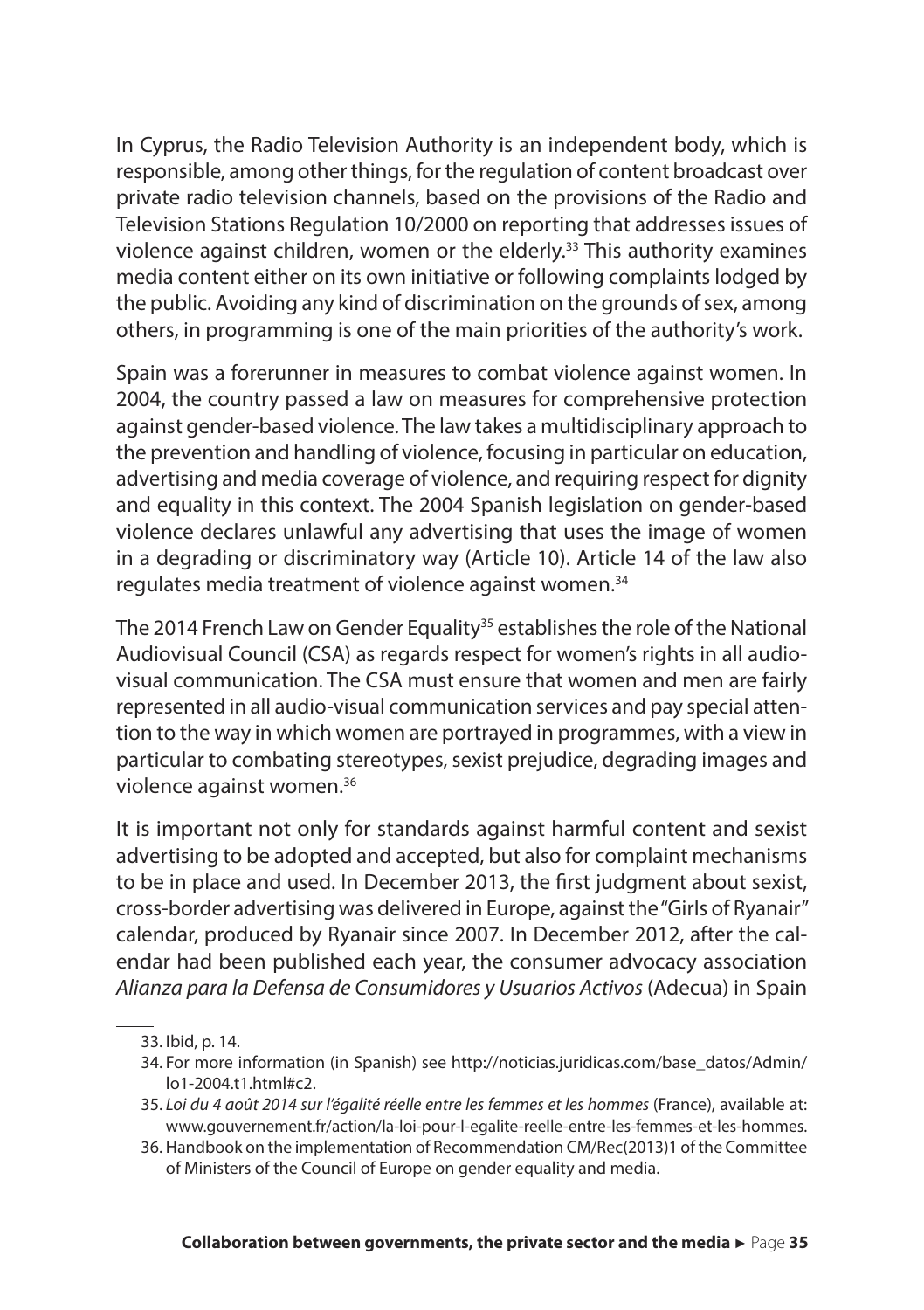filed a lawsuit against the campaign. They were joined by the Office of the Prosecutor, the Women's Institute, the Observatory of Women's Image, and the feminist advocacy organisation "*Federación de Mujeres Progresistas*". The Second Commercial Court of Malaga found both the online campaign (in which the calendar was advertised as a charitable fundraiser) and the calendar's use in an airfare promotion unlawful, since the female flight attendants were depicted "in sexually suggestive poses" and "the female body was used as a mere object to draw attention to the advertisement". The airline was ordered to suspend the campaign and not repeat it in the future.<sup>37</sup>

#### **Partnerships to increase media coverage of gender equality and violence against women**

Governments can also try to actively increase the awareness of genderbased violence by increasing the media coverage on the issue in its national public service media. In the UK, the British Broadcasting Corporation (BBC) has launched an initiative for monitoring gender equality on and off screen. The aim is to achieve a fair balance between the representation of men and women of different ages in broadcasting. Also in Belgium, the Flemish Radio and Television Network has introduced diversity policies aiming to bring diversity to the attention of the programme makers. The Extraordinary Action Plan against Sexual and Gender-based Violence in Italy aims, *inter alia*, at increasing the awareness of media operators in order to ensure that information and (commercial) communication respects gender representation and, in particular, women's image.

#### **Promoting co-operation on media literacy**

Government leadership and partnership with the media and private sectors are also important for promoting measures that help children, parents and educators deal with degrading content of a sexual and violent nature in the media. The hypersexualisation of images and use of social media for the objectification of women constitute a new context within which women and men, and especially young people, construct and express their identities. Bullying, hypersexualisation and sexism are on the rise in universities and

<sup>37.&</sup>quot;Ryanair case", available at: www2.womenslinkworldwide.org/wlw/sitio/caso-interna. php?idcaso=387&idi=en.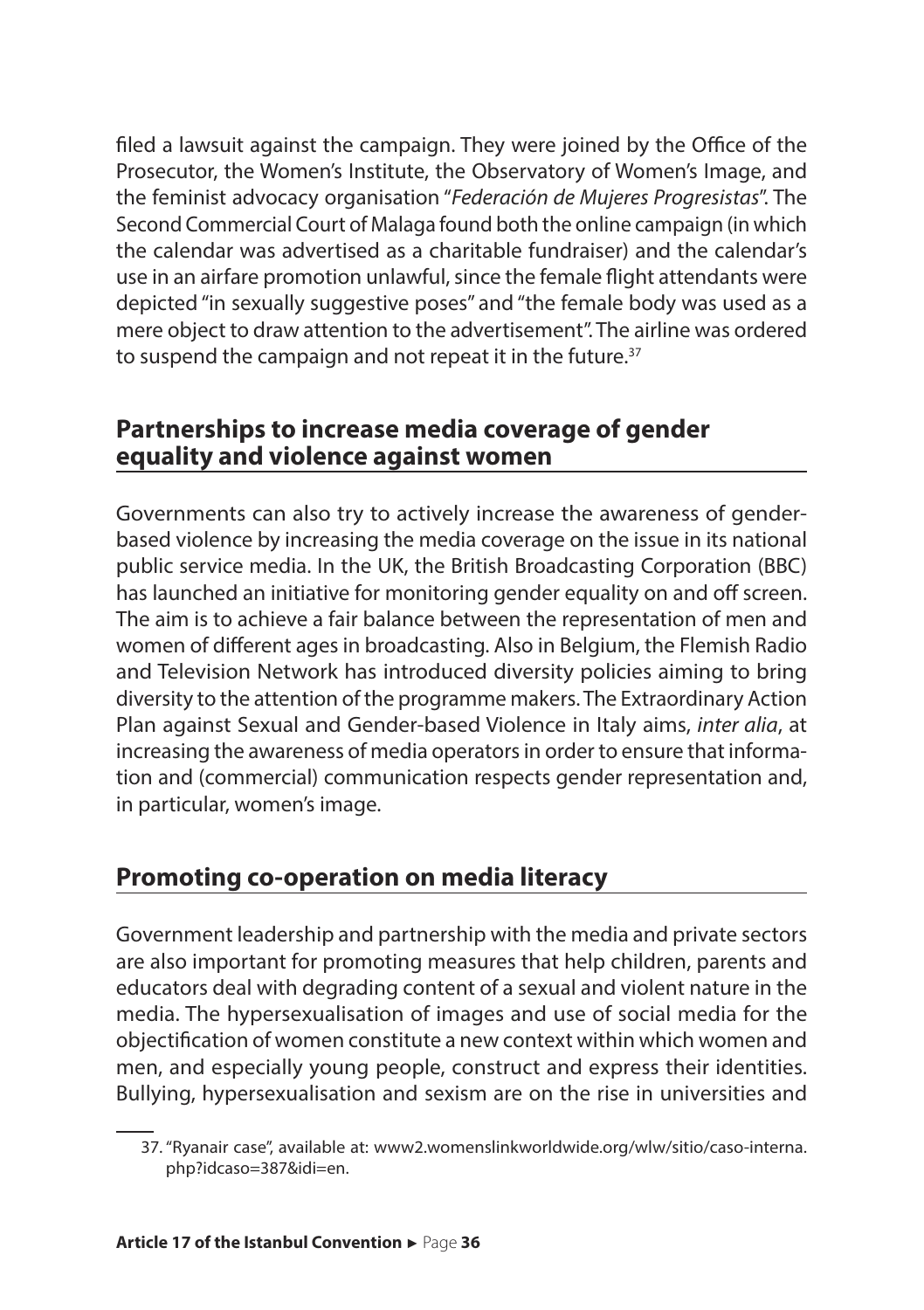schools and have spread rapidly through new media and social media.<sup>38</sup> For this reason, Article 17 of the Istanbul Convention encourages states parties to co-operate with the ICT sector in raising awareness of risks and helping children and their parents to manoeuvre the potential harm that lies in using new technologies.

The objective is to promote social media awareness and literacy by developing and promoting skills among children, parents and educators to deal with harmful information and abusive behaviour found in social media. This should be done with the aim of empowering young people online by developing their capacity to consciously, independently and safely navigate the information society (Richardson J. 2010, p. 292). The online safety of youth is above all dependent on Internet literacy and their awareness of the need to protect their own personal and sensitive data rather than on messages of safety and caution.<sup>39</sup> The advantages of investing in prevention must be highlighted, as tech-savvy children grow up to be less vulnerable users of modern communications.

Many member states of the Council of Europe have taken various measures to promote children's safety when using the Internet, electronic communications and social media. Such measures range from creating codes of conduct for parents and children in Albania;<sup>40</sup> developing and maintaining various information websites, in co-operation with partners in the private sector, to provide information to children and parents on the safe use of the Internet and electronic communications, such as in Italy;<sup>41</sup> or providing parents with filtering software options, such as in Turkey.<sup>42</sup>

<sup>38.</sup> Council of Europe (2013), "Media and the Image of Women", p. 9.

<sup>39.</sup> Council of Europe (2009), Internet Literacy Handbook.

<sup>40.</sup> Code of conduct for parents and children on safe and responsible use of electronic communication. The code (in Albanian) can be accessed here: http://plus.al/download/Kodii-sjelljes-07-02-2013.pdf.

<sup>41.</sup> The portal *Vita de social* (in Italian) (www.commissariatodips.it/vita-da-social.html) was developed by companies to inform Internet users about protection software systems, monitoring mechanisms and how to make a complaint. The portal was developed and maintained in partnership by the Ministry of Education, Facebook, Fastweb, Google, 3(H3G), Libero, Microsoft, Poste Italiane, Telecom, Symantec, Skuola.net, Vodafone, Virgilio.it, Wind, Youtube, and Gruppo Eventi. In addition to the portal, outreach events have been organised, such as an info truck that has been placed outside primary and secondary schools to host debates and raise awareness among students, parents, and teachers. These debates focus on the responsible use of social networks. See: www.facebook.com/unavitadasocial.

<sup>42.</sup> See for example: www.guvenlinet.org/gb/.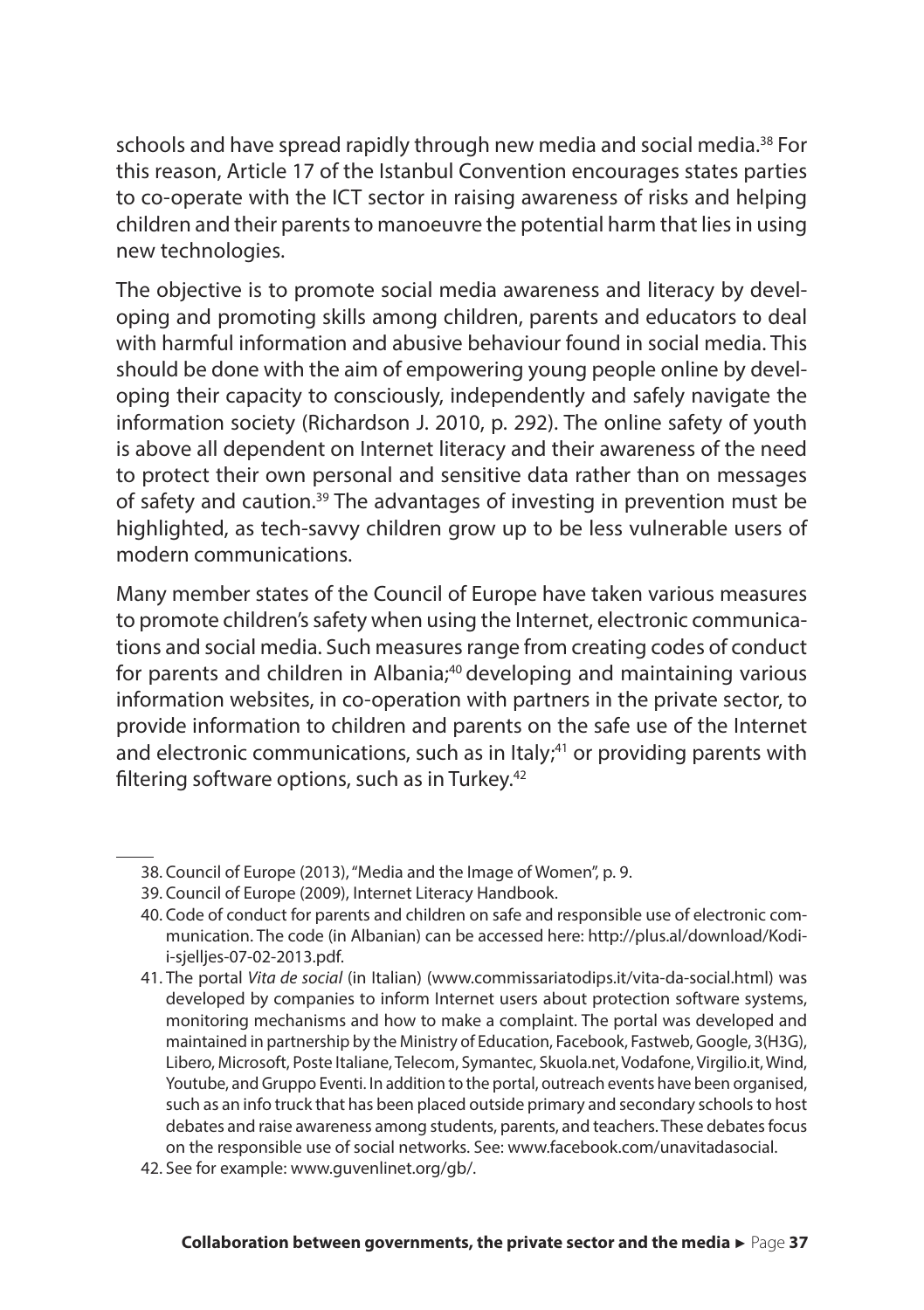#### **Golden rules "Taking a safe approach to the digital media" (Switzerland)**<sup>43</sup>

**Intervention:** In Switzerland, the Youth and Media – National Programme for the Promotion of Media Skills (2011-2015) has developed a comprehensive website.<sup>44</sup> where parents, teachers and others can find advice on the ways in which they can mitigate the risks present in the media and help young children between the ages of 0 and 13<sup>45</sup> use electronic media safely. A wealth of information is available on the website, such as presentations and animated films for families, as well as leaflets and advice.

#### **The 10 golden rules on how to use the media safely**

1) Support is better than prohibition. In their forays into the digital world, children need their parents' support. Talk to your children about their experiences with the digital media.

2) Children need media-competent role models. When it comes to using digital media, key carers act as role models for children and adolescents. It is therefore helpful to reflect on your own media habits.

3) The 3-6-9-12 rule. No screens under the age of 3, no gaming consoles under the age of 6, no Internet under the age of 9 and no unsupervised Internet under the age of 12.

4) Observe the age ratings. Both for films (jugendundmedien.ch) and computer games (pegi.ch).

5) Make joint decisions on screen time. Involve your children in the decision on how much time they may spend in front of screens per day or per week. Set clear limits and make sure that the children comply with your joint decisions.

6) Screens are not babysitters. Ensure that your child engages in leisure activities that do not involve digital media.

7) TVs, PCs and gaming consoles should not be kept in children's rooms. Install such appliances in a common room. Keep an eye on smart phones and tablets.

<sup>43.</sup> Swiss Federal Social Insurance Office: "Taking a Safe approach to the digital media", at www.jugendundmedien.ch/fileadmin/user\_upload/Chancen\_und\_Gefahren/Flyer\_goldene\_Regeln\_13\_Sprachen/engl\_goldene\_Regeln\_JuM.pdf.

<sup>44.</sup> www.jeunesetmedias.ch/fr/programme-national.html.

<sup>45.</sup> A number of rules are also applicable to adolescents.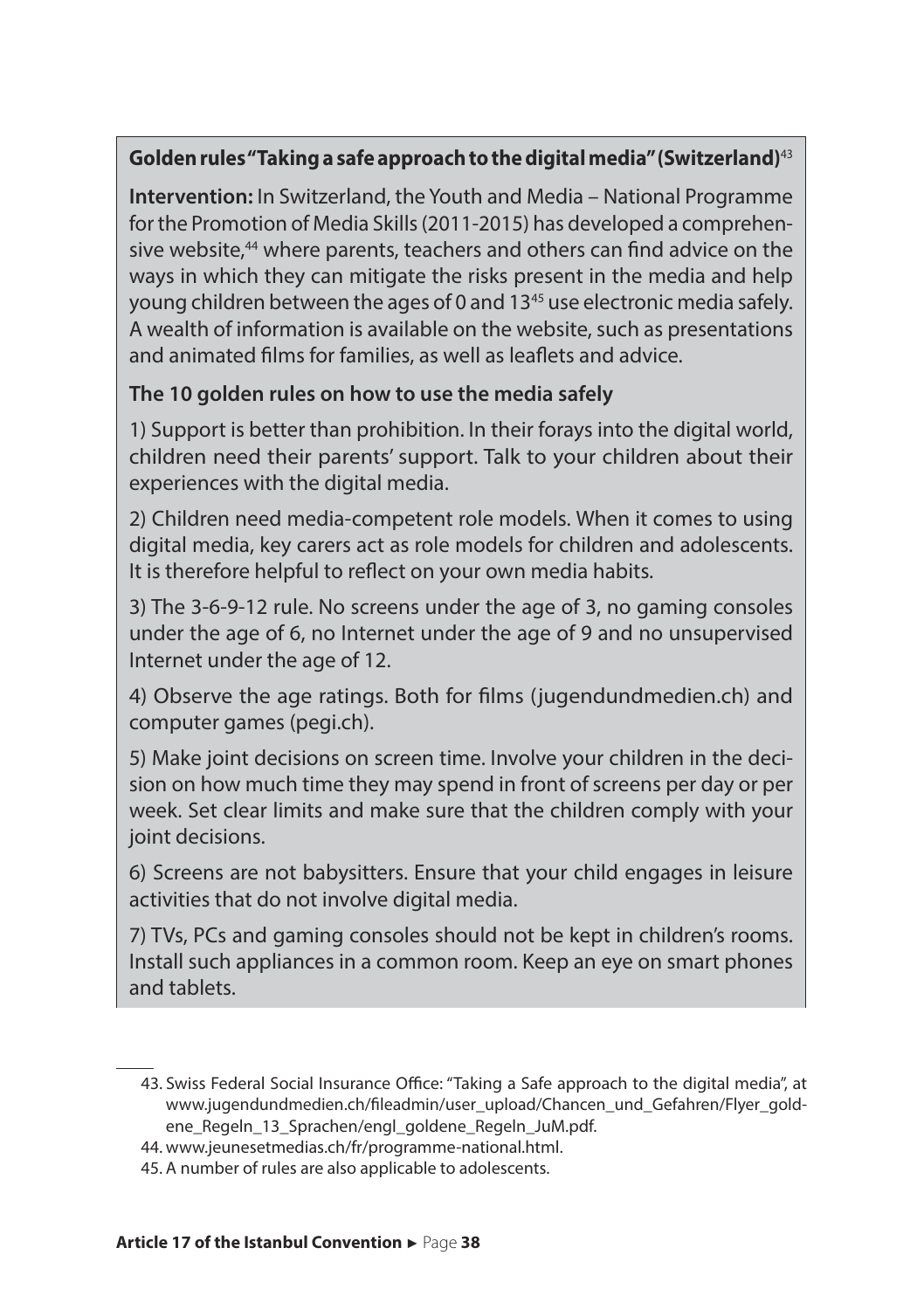8) Check who your child is chatting with. Children should meet online acquaintances only in public places and in the presence of their parents.

9) Warn your child not to enter personal data on the Internet. Tell your child that he/she may not enter any personal data, such as name, address, age and telephone number, unless this has been discussed with you.

10) Open discussions are better than filter software.Have age-appropriate discussions with your child on topics such as sexuality and violence. Filter software is sensible but does not guarantee complete protection.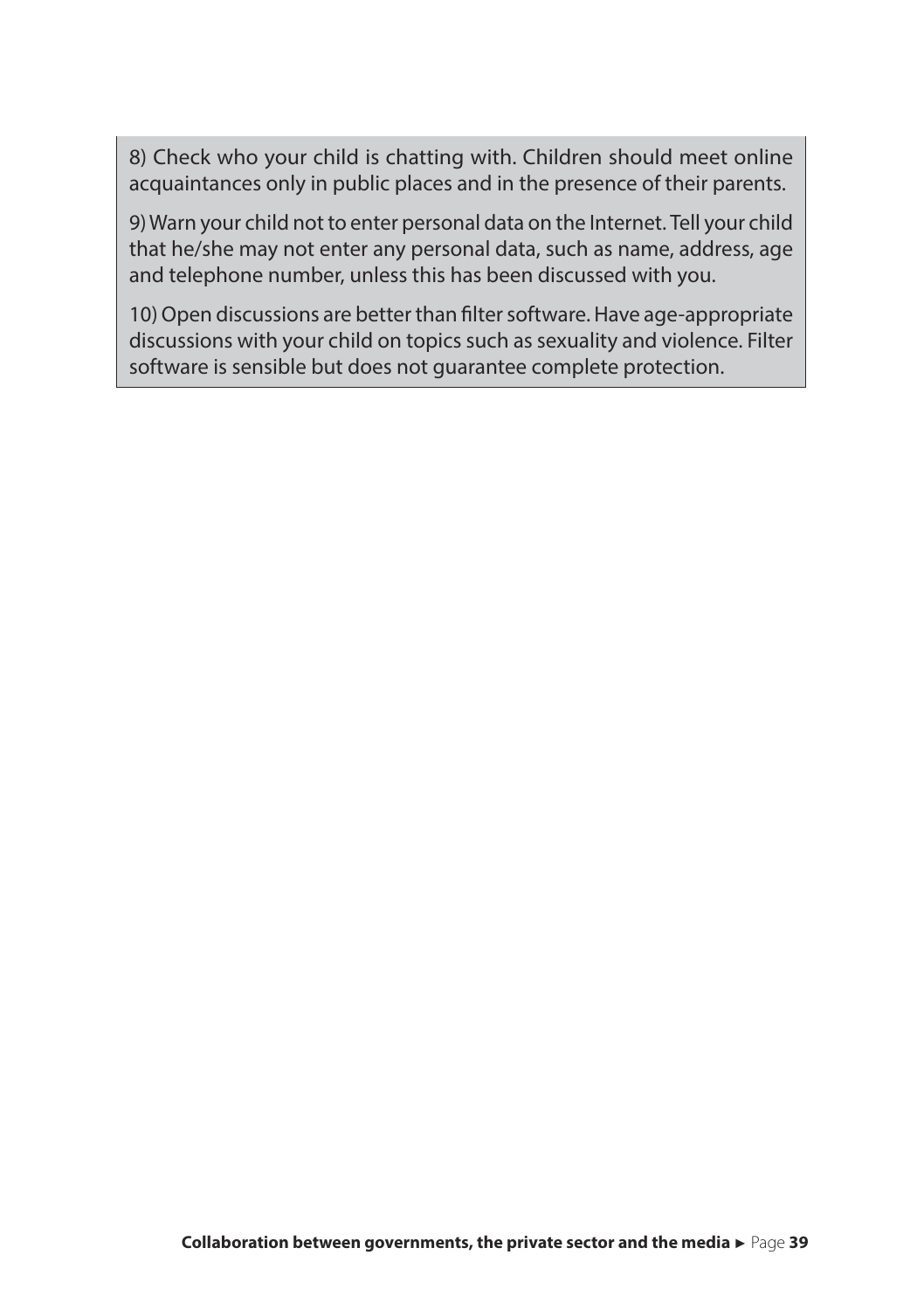## **Conclusion**

**T**  $\blacksquare$  he private sector and the media play an important role in the everyday lives of most women and men: as employers, as workplaces and as producers of goods, services, media content and information technology. Among the women and men who work in the private sector and who are the consumers of goods and services there are likely to be victims, perpetrators, witnesses and others affected by the different forms of violence against women. The workplace and the media can also be spaces where violence against women is perpetuated, encouraged or, on the contrary, actively prevented, depending on the attitudes and actions taken by the different stakeholders. A multi-sectoral approach to preventing and combating violence against women and domestic violence must therefore involve the private sector, including the information technology sector and the media.

The Istanbul Convention is a new tool for states parties to encourage the private sector, the information technology sector and the media to make use of their potential and participate in the prevention of violence against women and domestic violence. There are many good reasons for the private sector to get involved and many good examples to follow. Media reporting on domestic violence, rape, stalking and sexual harassment that is free of gender stereotypes and less sensationalist would help shed light on the real issue at stake, which is the inequality of women and men and the resulting unequal power dynamics in private and professional relationships.

Building on existing examples and expertise, and bearing in mind the roles and obligations of private versus public actors, as well as with due respect to the independence of the media, it is possible to design effective schemes and incentives to encourage the private sector to play its part in preventing violence against women and domestic violence.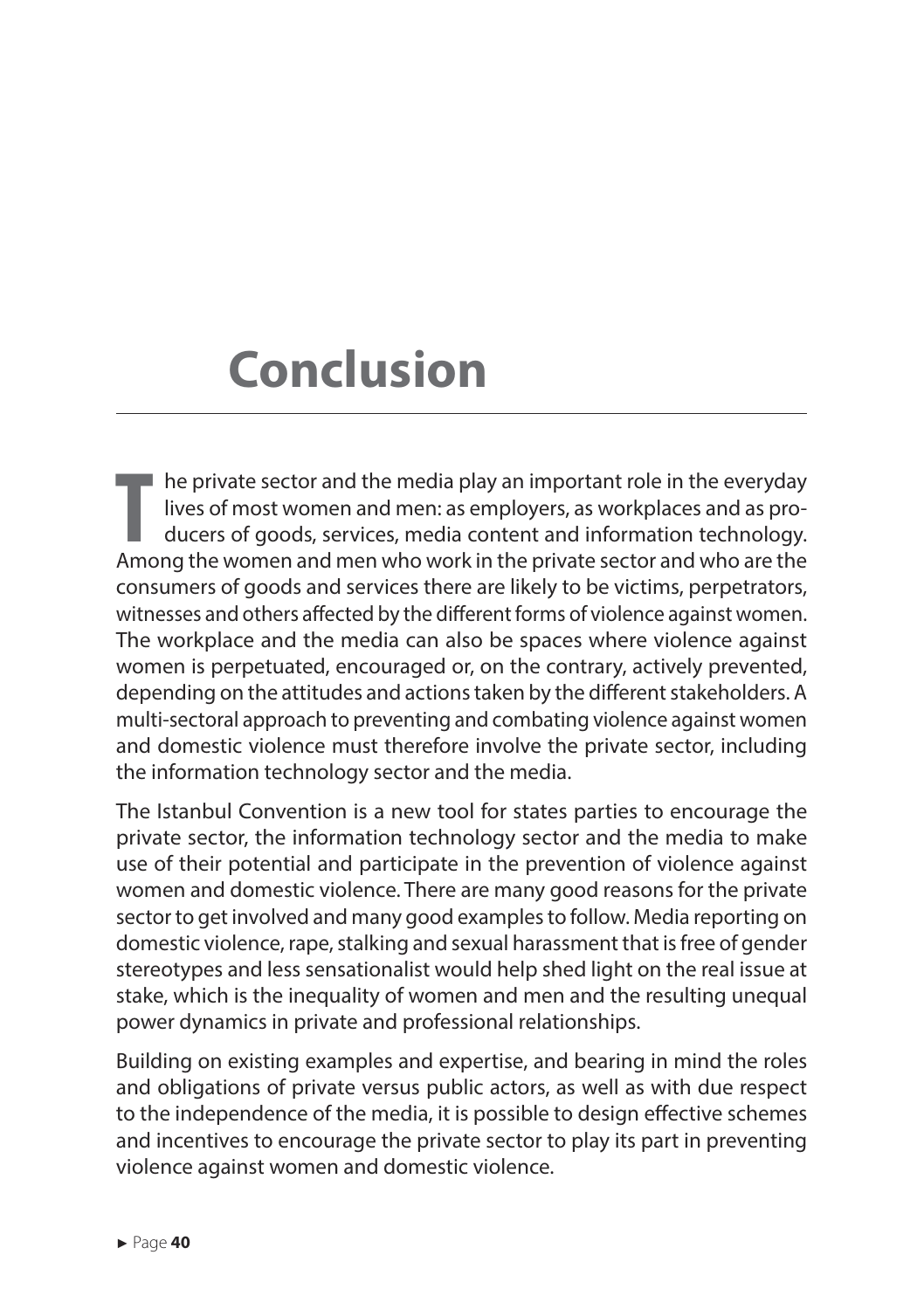## **Checklist**

**A** rticle 17 requires states parties to encourage a broader involvement of private companies and the media in preventing and combating vio- $\blacksquare$  lence against women and domestic violence. The following checklist can be of help in designing and implementing comprehensive strategies to achieve this aim.

- ❏ Have strategies and measures been introduced and implemented in order to encourage the private sector and media organisations to take an active role in preventing violence against women and domestic violence?
	- o Are the private sector and the media encouraged to engage in the prevention of violence against women as a part of their branding, ethical standards or corporate social responsibility?
	- o Are there political and leadership initiatives to engage with private stakeholders in violence prevention?
	- o Is the language of communication adapted to address the private sector's role in preventing and combating violence against women with a "business approach"?
	- o Do the incentives targeting the private sector and the media take into account the different roles that these stakeholders may have? Are they targeted at businesses in their roles as employers, producers of goods and services, advertisers, shapers of attitudes, as well as members of the wider community?
	- o Do government policies and communications give guidance/provide tools on how to avoid sexist and stereotypical language?
	- o Is financial support made available to develop strategies and raise awareness on violence prevention within the private sector and the media?
	- o Are clear policy frameworks and complaint mechanisms in place to ensure the withdrawal of sexist and harmful content in the media?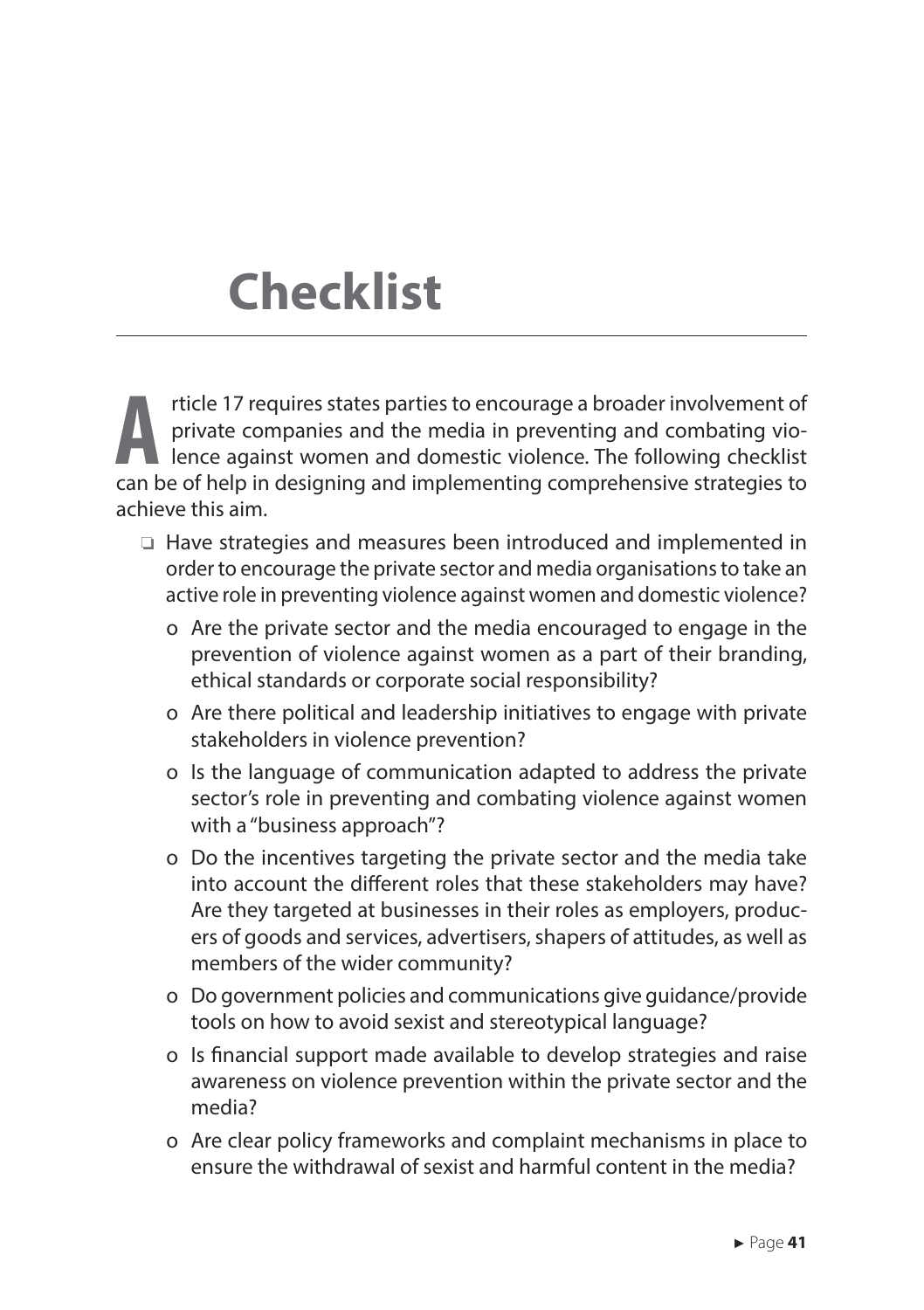- ❏ Have incentives been set to encourage the private sector and the media to take part in the prevention of violence against women?
	- o Have incentives been introduced such as tax breaks, award schemes, non-violence prizes or gender equality labels to stimulate violence prevention in the private sector and in media/advertising?
	- o Do mechanisms exist to supervise, monitor, follow up and evaluate employer initiatives regarding violence prevention?
- ❏ Are there government measures to raise awareness about violence against women targeted at the private sector as well as media organisations?
	- o Is government-generated data on the frequency and costs of violence against women and domestic violence as well as government strategies to prevent it produced and made available to the public and disseminated specifically to the private sector and the media?
	- o Are information and figures produced and provided on how employees are affected by gender-based violence in the workplace and to what extent?
	- o Are information and figures produced and provided on how genderbased violence negatively affects business, productivity and economic growth in the form of direct and indirect costs?
	- o Does awareness raising include information on the economic and social advantages for the private sector and the media to combat violence?
	- o Do the private sector and the media have easy access to information about good practices in combating violence against women and domestic violence at work, at home and in the wider community?
	- o Are violence against women and domestic violence presented as an issue of workplace safety?
- ❏ Are measures taken to encourage employers to introduce workplace policies to prevent and respond to violence against women?
	- o Is targeted information material on violence against women, especially workplace-related violence, made available to employers?
	- o Are employers encouraged to make information and support available for employees who are victims of forms of violence against women, such as sexual harassment, stalking or domestic violence?
	- o Are employers encouraged to introduce workplace policies against sexual harassment (taking into consideration the provisions of the applicable legal framework)?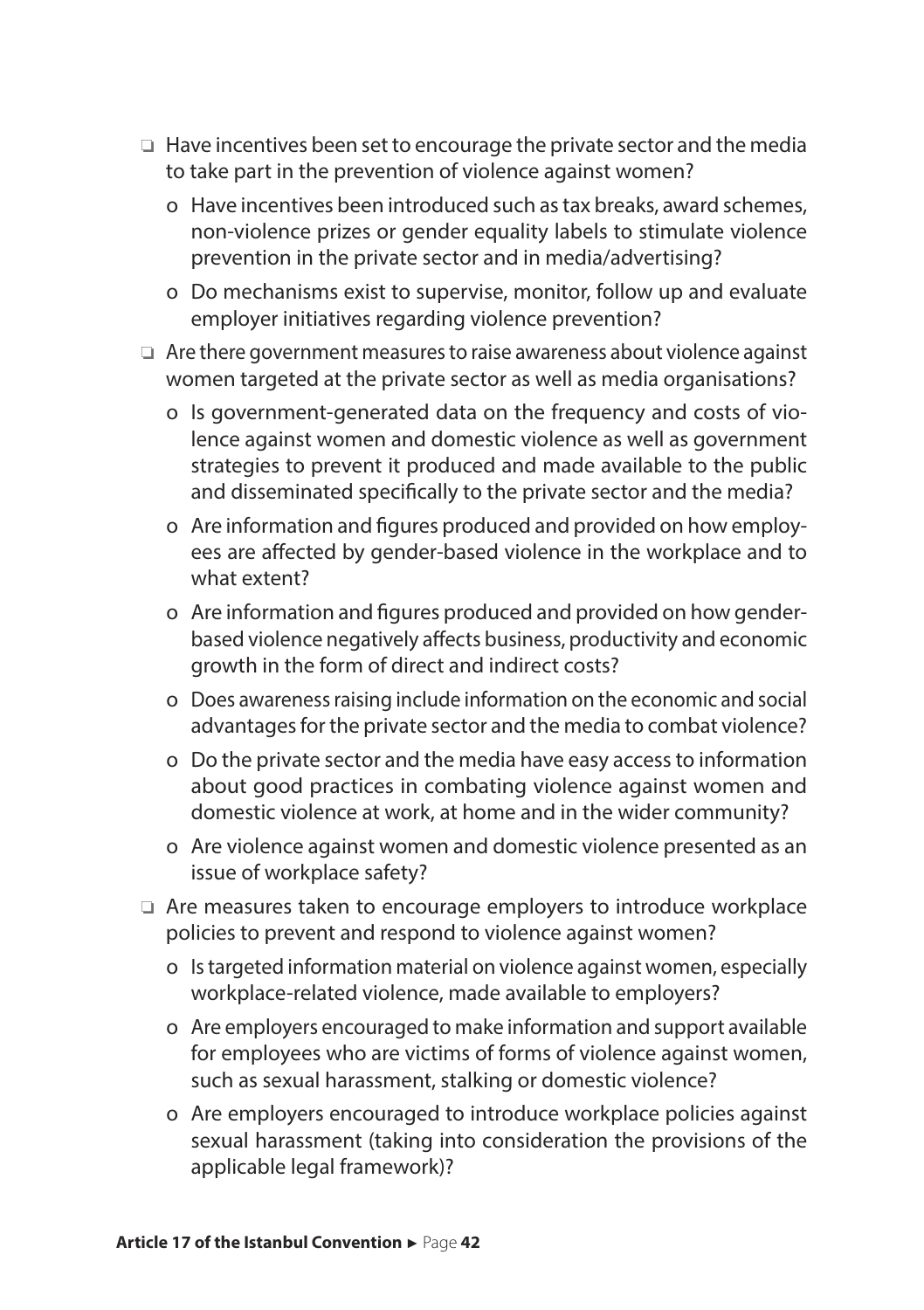- o Are examples given to employers of how to counsel victims of sexual harassment, stalking or domestic violence to seek professional help through human resources, posters, Intranet, etc.?
- o Are examples given to employers on how to integrate victim support services into the employees' benefits scheme, such as psychological, medical, legal and economic support?
- ❏ Is training on the prevention of violence against women encouraged and made available for the private sector and the media?
	- o Are employers made aware of the fact that the private sector is concerned by violence within as well as outside the workplace?
	- o Are employers provided with skills to encourage their employees to discuss violence at work? (This can be done, for example, through training on how to have a conversation about violence and on recognising signs of violence at the workplace or that a colleague may be suffering at home).
	- o Is the importance of engaging both men and women in violence prevention emphasised?
	- o Is the training aimed to focus not only on victims of gender-based violence but also on the possibility of perpetrators within the organisation?
- ❏ Is the creation of partnerships, networks and alliances between the private sector, the public sector and the media encouraged?
	- o Are employers' unions and trade unions encouraged to engage in the prevention of violence against women and domestic violence?
	- o Have links and partnerships been facilitated between the private sector and the media and state and non-state organisations working specifically on violence against women?
	- o Is the exchange of good practices, as well as effective methods, tools and policies, encouraged?
	- o Have round tables or conferences been organised to facilitate this kind of networking?
	- o Are private actors encouraged to take part in fundraising and providing financial support for services for victims of violence and other initiatives to address violence against women?
	- o Is the business sector encouraged to develop products and marketing strategies with the purpose of directly or indirectly contributing to violence prevention or awareness raising?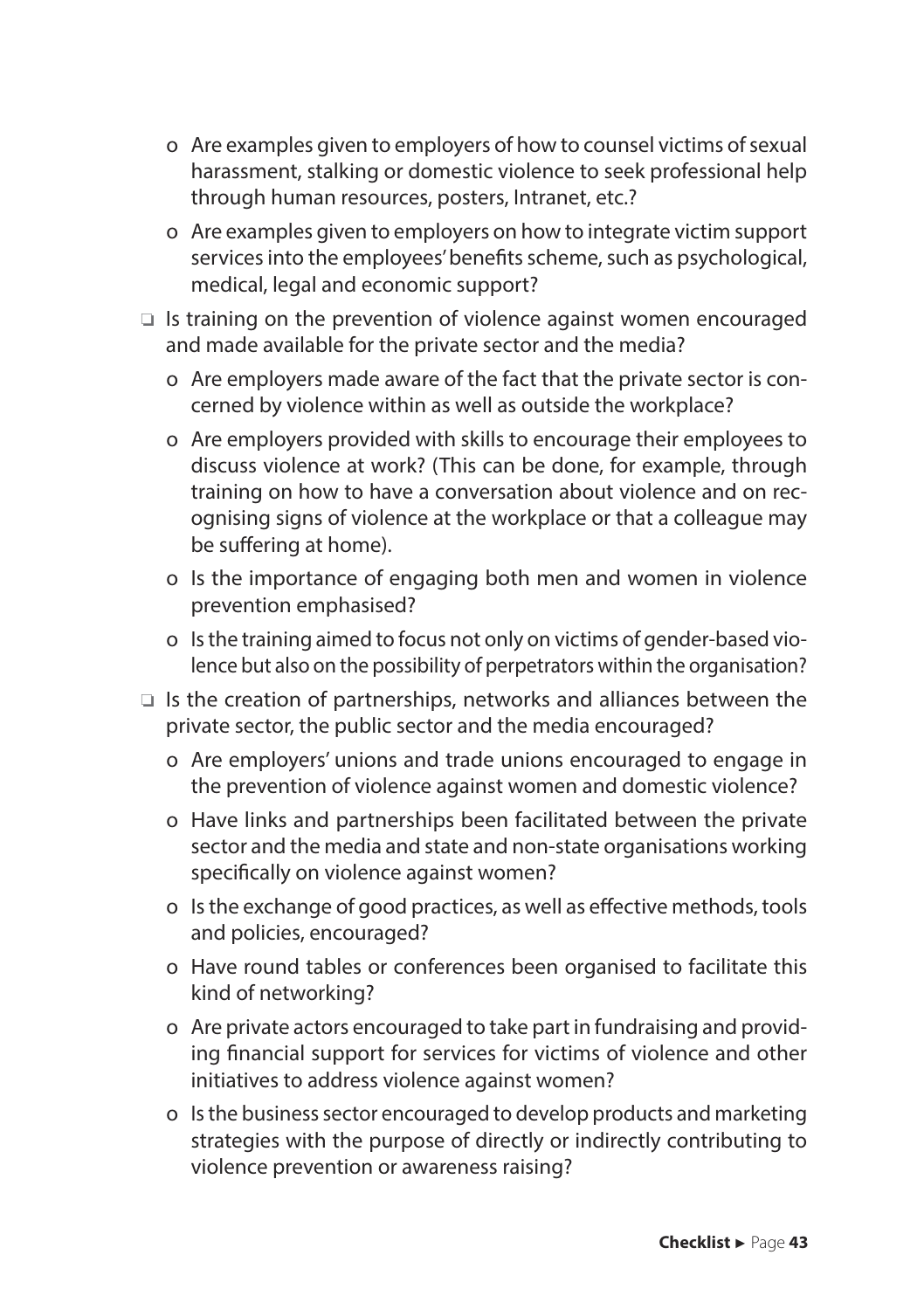- ❏ Is the importance of the private sector and the media as shapers of attitudes in society stressed in government efforts to combat genderbased violence?
	- o Are the private sector and the media encouraged to overcome stereotyping and gender blindness?
	- o Are companies encouraged to adhere to regulated and self-regulated standards to refrain from the use of sexist content in media and advertising?
	- o Are actors in the private sector made aware of the fact that goods and services themselves can contribute to the perpetuation of violence and to a distorted picture of gender roles and violence against women?
	- o Do government initiatives involve reaching the private sector and the media through awareness-raising campaigns and complaint mechanisms among consumers?
- ❏ Do government initiatives to combat violence specifically target media organisations and encourage them to become involved?
	- o Is media reporting on violence against women encouraged to contextualise the crimes and analyse gender-based violence as a structural problem at societal level?
	- o Are the media encouraged to adhere to regulated and self-regulated standards regarding the depiction of violence against women?
	- o Are measures taken to establish and strengthen independent media regulatory bodies?
	- o Do awareness-raising measures and training target journalists and journalists' training institutions and associations in order to promote a non-sensationalist and non-stereotypical reporting on violence against women?
	- o Is the use of non-stereotypical and non-sexist language in journalism encouraged?
	- o Is the avoidance of violent and sexual advertising through self-regulation encouraged?
	- o Is the design of effective media campaigns on gender-based violence encouraged in addition to the use of the media to raise awareness about violence prevention?
	- o Do government initiatives recognise the potential of social media as a platform for mobilisation against gender-based violence?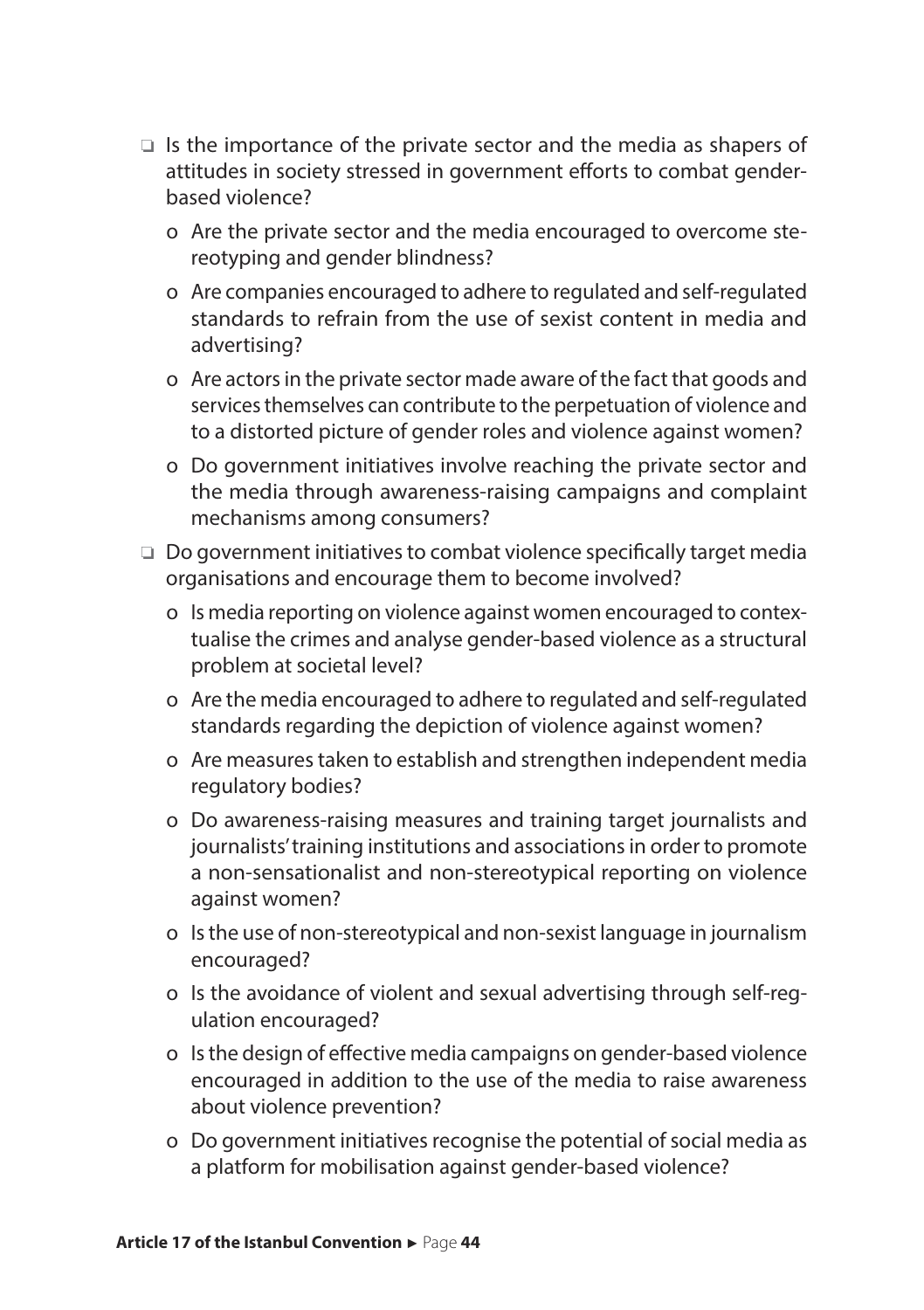- o Do government initiatives encourage media organisations to cooperate with state bodies to promote (social) media awareness and literacy, in order to promote skills among children, parents and educators on how to deal with degrading content of a sexual or violent nature in the media?
- o Are different stakeholders encouraged to take part in research and awareness raising about harmful information and abusive behaviour in social media and online?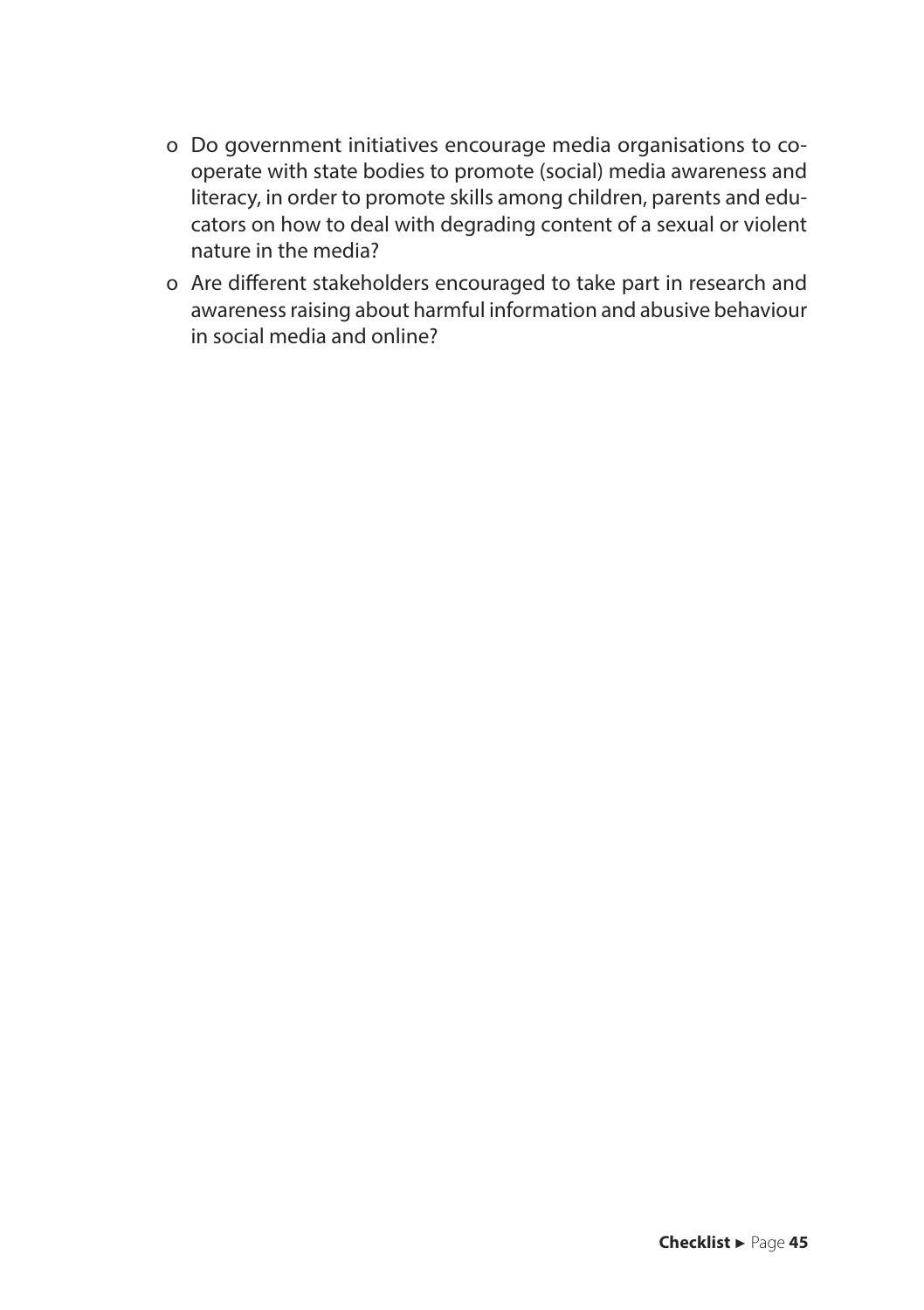## **Key resources**

#### **United Nations**

Convention on the Elimination of All Forms of Discrimination against Women. Adopted and opened for signature, ratification and accession by General Assembly resolution 34/180 of 18 December 1979 entry into force 3 September 1981.

Handbook for Legislation on Violence against Women (2009).

Handbook for National Action Plans on Violence against Women (2012).

#### **Council of Europe standards and resources**

Council of Europe Convention on Preventing and Combating Violence against Women and Domestic Violence (Istanbul Convention, CETS No. 210, 2011).

Council of Europe Convention on the Protection of Children against Sexual Exploitation and Sexual Abuse (Lanzarote Convention, CETS No. 201, 2007).

The Council of Europe, through its Committee of Ministers and its Parliamentary Assembly, have issued the following **recommendations** regarding equality between women and men, eliminating violence against women and regarding gender equality in the media:

Recommendation Rec (2006)12 of the Committee of Ministers to member States on empowering children in the new information and communications environment.

Recommendation Rec (2002)5 of the Committee of Ministers to member States on the protection of women against violence.

Recommendation No. R (84) 17 of the Committee of Ministers to member States on equality between women and men in the media.

Parliamentary Assembly Resolution 1751 (2010) and Recommendation 1931 (2010) on combating sexist stereotypes in the media.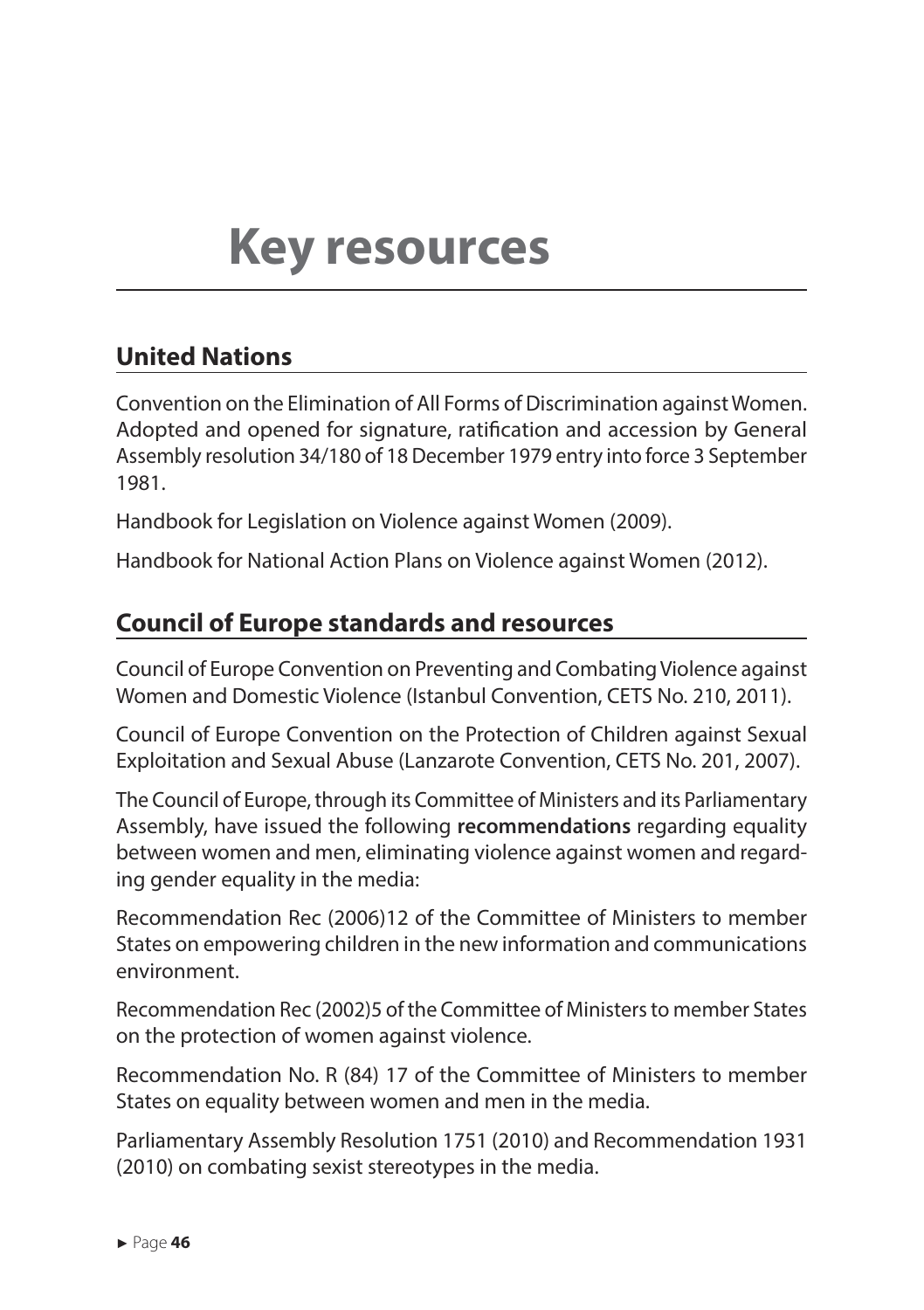Parliamentary Assembly Recommendation 1882 (2009) on the promotion of Internet and online media services appropriate for minors.

Parliamentary Assembly Recommendation 1799 (2007) on the image of women in advertising.

Parliamentary Assembly Recommendation 1555 (2002) on the image of women in the media.

Council of Europe information leaflet on the Istanbul Convention.

Overview of Studies on the Costs of Violence against Women and Domestic Violence (2012).

Council of Europe Internet Literacy Handbook (2009).

#### **Other international legal obligations and recommendations**

#### **Employment**

There are various international legal obligations and recommendations concerning gender equality as well as health and safety where employment is concerned. The well-being of employees in the workplace is particularly targeted by these international instruments. The promotion of equality at work involves violence prevention as well as the improvement of rights and support for women and girls who are subjected to violence.

#### **European Union**

Directive 2006/54/EC of the European Parliament and of the Council of 5 July 2006, amending Council Directive 76/73/ECC on the implementation of the principle of equal opportunities and equal treatment of men and women in matters of employment and occupation.

#### **International Labour Organization**

Convention concerning Decent Work for Domestic Workers (Convention No. 189), 2011.

Convention concerning Indigenous and Tribal Peoples in Independent Countries (Convention No. 169), 1989.

Recommendation concerning HIV and AIDS and the World of Work (Recommendation No. 200), 2010.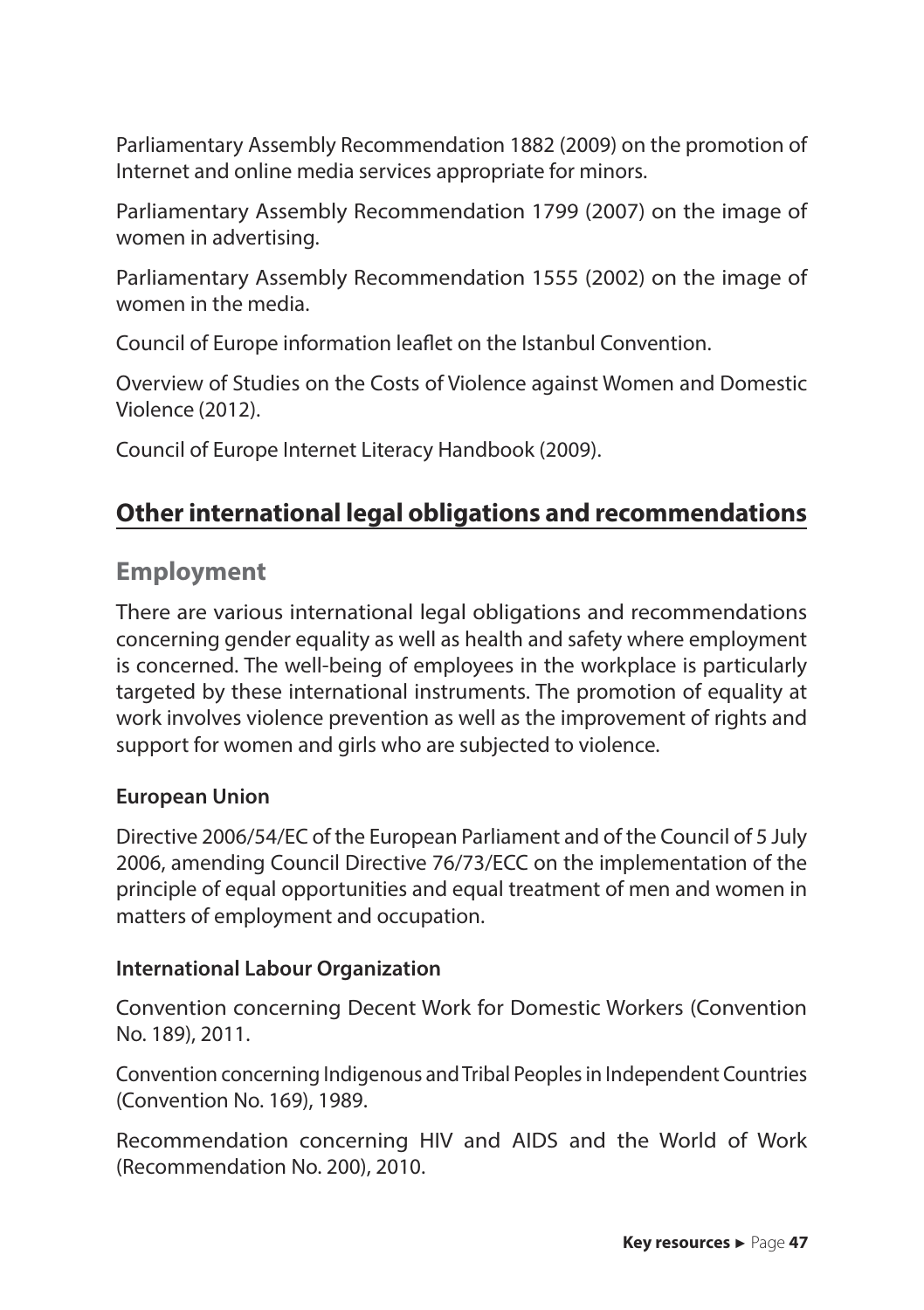Code of practice on workplace violence in services sectors and measures to combat this phenomenon, 2003.

Resolution on equal opportunity and equal treatment for men and women in employment, 1985.

International Women's Day 2013: Stop Violence at Work. Background paper.

Statement by the ILO at the 57th Session of the Commission on the Status of Women.

#### **European Agency for Safety and Health at Work**

Workplace Violence and Harassment: a European Picture (2010 Report).

#### **Goods and services and audiovisual media**

#### **European Union**

Directive 2004/113/EC of the European Parliament and of the Council of 13 December 2004 implementing the principle of equal treatment between men and women in the access to and supply of goods and services.

Directive 2007/65EC of the European Parliament and of the Council amending Council Directive 89/552/EEC on the coordination of certain provisions laid down by law, regulation or administrative action in Member States concerning the pursuit of television broadcasting.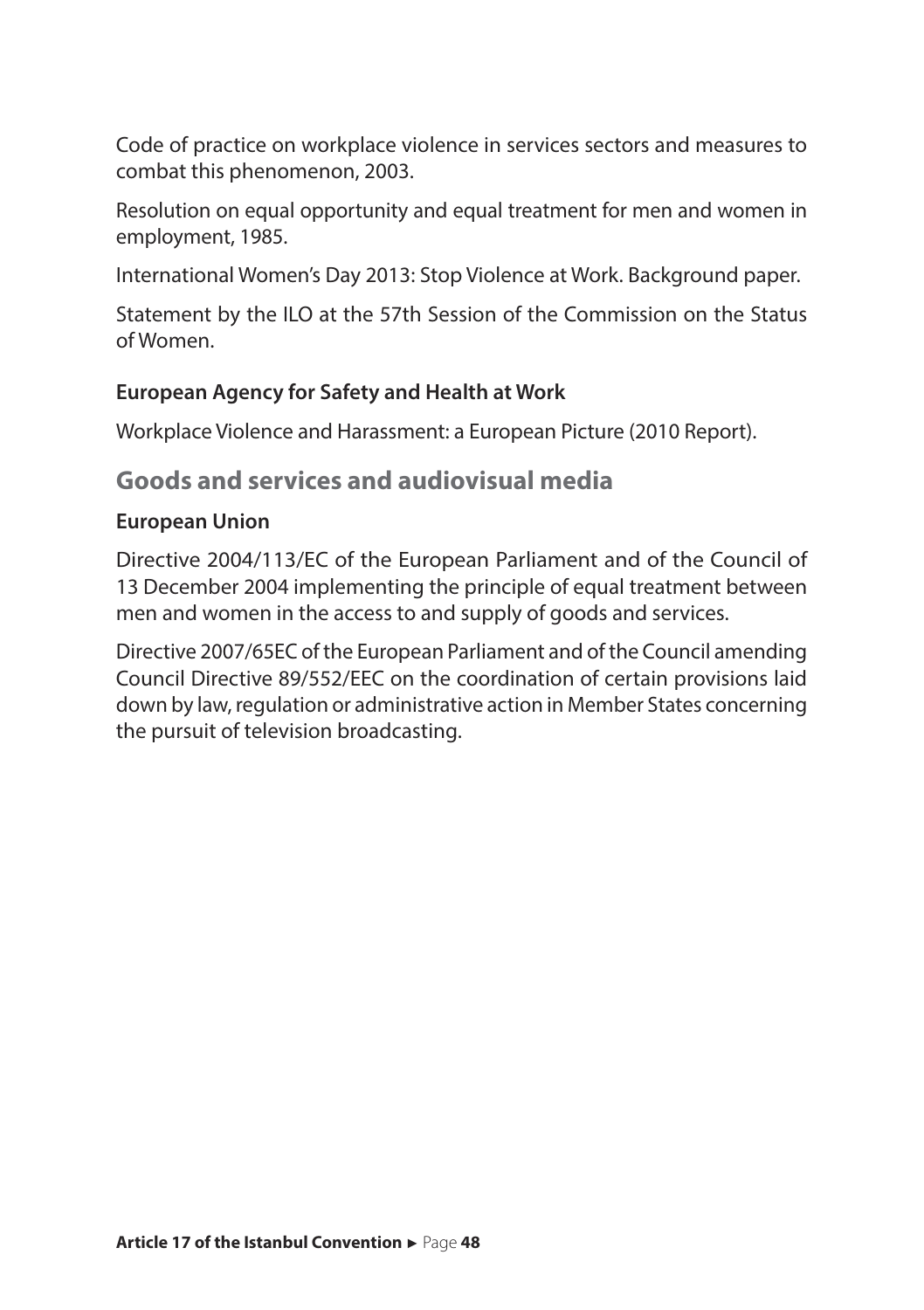# **Bibliography**

Bott S. *et al*. (2005), "Preventing and Responding to Gender-based Violence in Middle and Low-Income Countries: A Global Review and Analysis", *Policy Research Working Paper 3618, World Bank Gender and Development Group,* Washington DC.

Capella M. L. *et al*. (2010), "The Impact of Violence against Women in Advertisements", *Journal of Advertising*, Vol. 39, No. 4, pp. 37-51.

Coy M. and Kelly L. (2011), "Islands in the Stream. An Evaluation of Four London Independent Domestic Violence Advocacy Schemes", Trust for London and Harry Smith Charity.

Dill K. E. *et al.* (2008), "Effects of exposure to sex-stereotyped video game characters on tolerance of sexual harassment", *Journal of Experimental Social Psychology,* vol. 44, No. 5, pp. 1402-1408.

Eaves, End Violence against Women Coalition, Equality Now, OBJECT (2012), *Just the Women. An evaluation of eleven British national newspapers' portrayal of women over a two week period in September 2012, including recommendations on press regulation reform in order to reduce harm to, and discrimination against, women*.

Eurobarometer (2010), *Domestic Violence against Women Report.*

European Commission (2012), "Harassment related to Sex and Sexual Harassment Law in 33 European Countries, Discrimination versus Dignity", Ann Numhauser-Henning and Sylvaine Laulom, Report by the European Network of Legal Experts in the Field of gender equality.

European Institute for Gender Equality (2014), "Estimating the costs of genderbased violence in the European Union", report prepared by Sylvia Walby and Philippa Olive, Publications Office of the European Union, Luxembourg.

European Union Agency for Fundamental Rights (2014), "Violence against Women: an EU-wide Survey".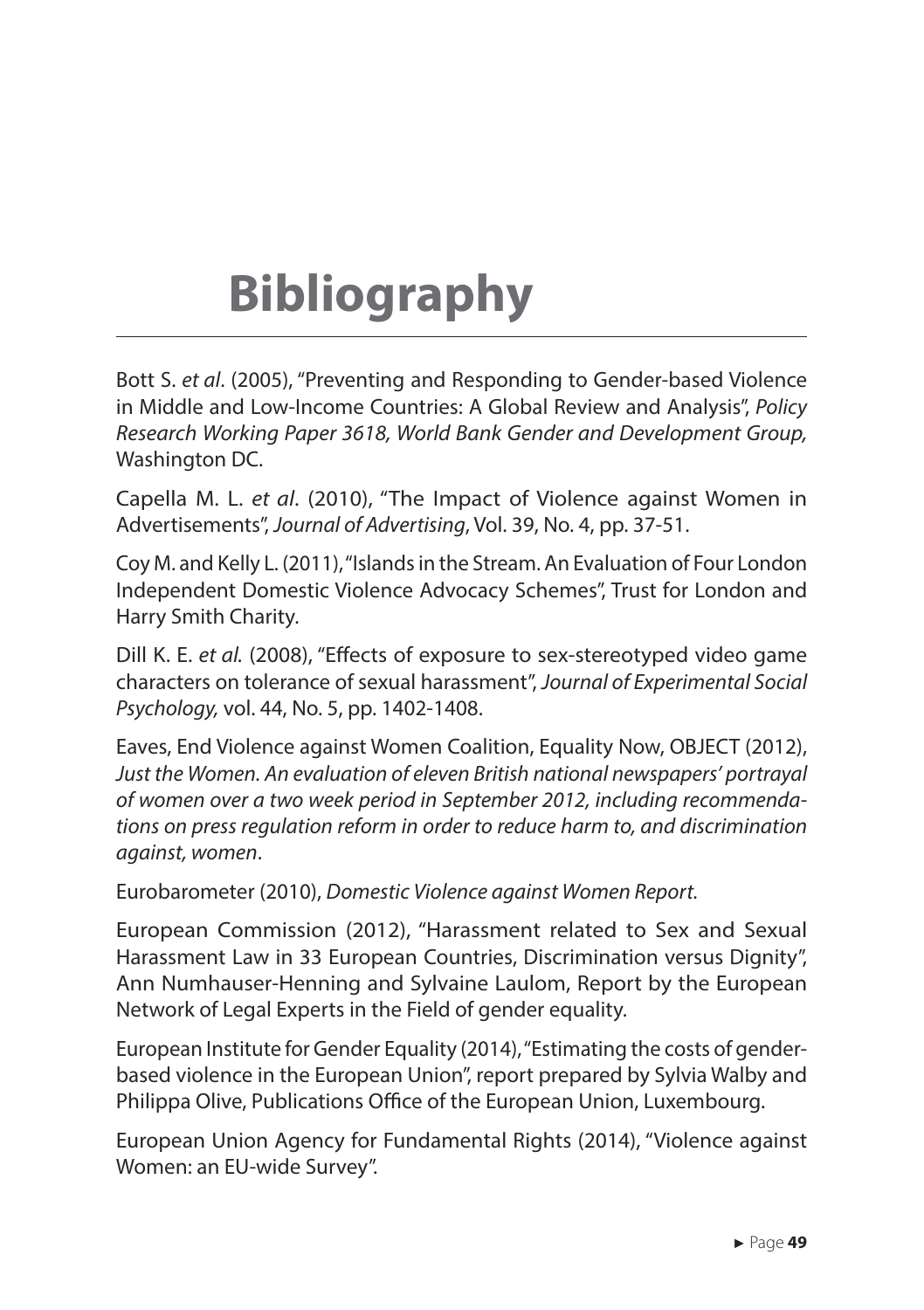Fairbairn J. *et al*. (2013), *Sexual Violence and Social Media. Building a Framework for Prevention*, Crime Prevention Ottawa.

Farmer E. and Callan S. (2012), *Beyond violence – Breaking cycles of domestic violence*, The Centre for Social Justice, UK.

Fulu E. *et al*. (2013), *Why Do Some Men Use Violence against Women and How Can We Prevent It? Quantitative Findings from the United Nations Multi-Country Study on Men and Violence in Asia and in the Pacific*.

HAPI (2012), "Readiness for work" in Working for equity in health – The role of work, worklessness and social protection in health inequalities*.* 

Herrera C. and Exposito F. (2009), abstract from "Mass Media influence on the attribution of culpability and the justification of gender violence", University of Granada. Paper presented at the 32nd Annual Scientific Meeting of the International Society for Political Psychology, Trinity College, Dublin, Ireland.

International Labour Organization (2005) "Report Sexual harassment at work, national and international responses", McCann D. (2005), p.27.

Johnson P.R. and Gardner S. (2000), "Domestic violence invades the workplace", in *Women in Management Review,* vol. 15(4), pp. 197-203.

Mama Cash (2011), *Untapped Potential, European Foundation Funding for Women and Girls.* 

Marmot M. (2010), *Fair Society, Healthy Lives – The Marmot Review: Executive Summary*.

McKee M. *et al*. (2012), "Health systems, health and wealth: The argument for investment applies now more than ever", *Social Science and Medicine,* vol. 74, pp. 684-687.

Pattison G. (2006), "Tackling domestic violence – at work", *BBC News.* 

Richardson J. (2010), "Awareness to Combat Online Sexual Violence" in *Protection Children from Sexual Violence – A Comprehensive Approach,* Council of Europe Publishing Editions, pp. 289-299.

Seymour E. (2004), "Taboo?" Cited in the article *Soaps aid domestic abuse battle.*

United Nations (2006), Report of the independent expert for the United Nations study on violence against children. A/61/299.

Walby S. (2009), *The Cost of Domestic Violence: Up-date 2009*. Project of the UNESCO Chair in Gender Research, Lancaster University.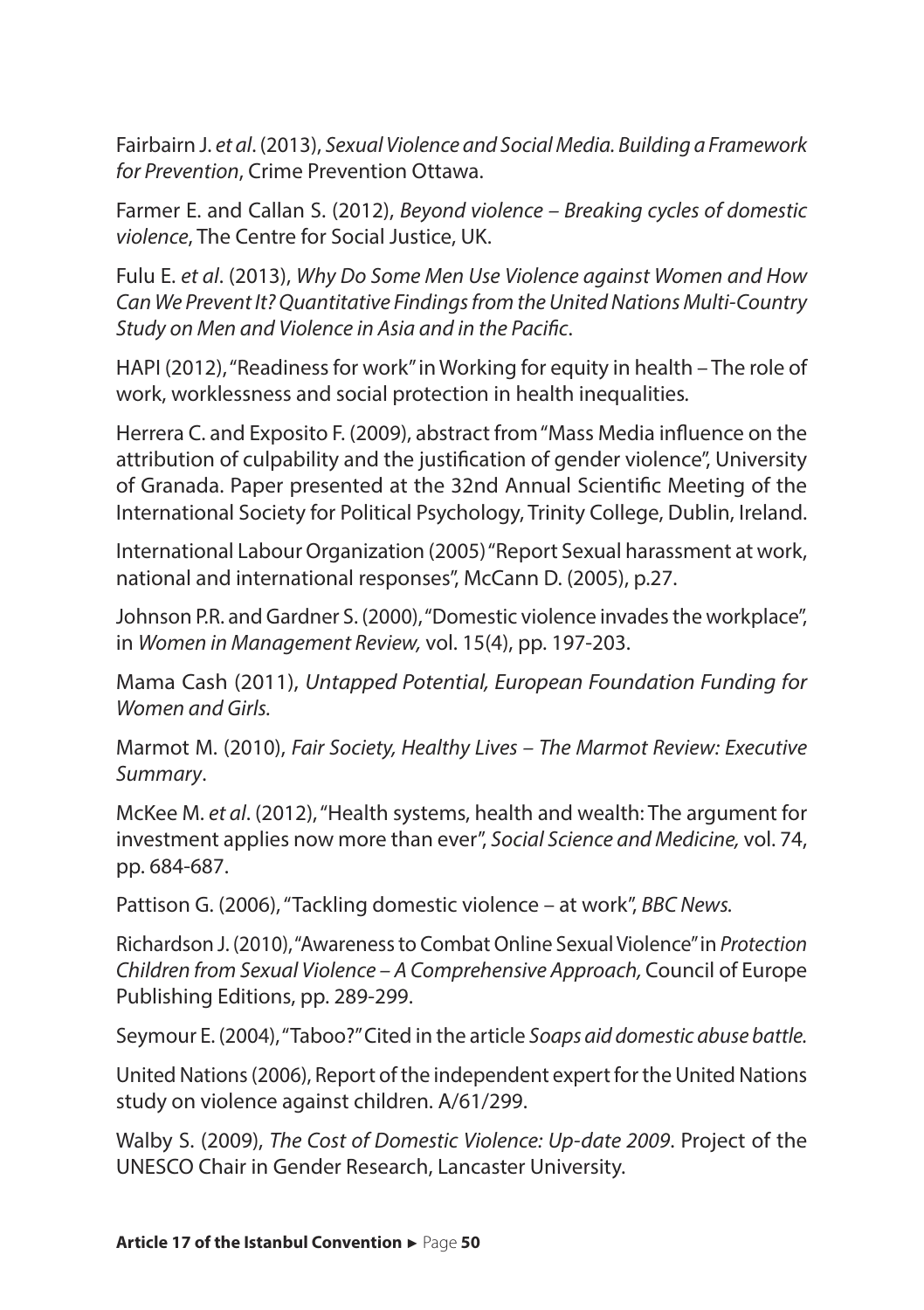Walby S., Allen J. and Simmons J. (2004), *Domestic violence, sexual assault and stalking: Findings from the British Crime Survey*, London, Home Office Research, Development and Statistics Directorate.

Zero Tolerance (2012), *Handle with Care: A guide to responsible media reporting of violence against women.* 

#### **Cited websites**

www.avonfoundation.org www.apcwomen.org www.caadv.org.uk/ http://everydaysexism.com/ http://feministfrequency.com/ www.ifj.org/fr/themes/egalite-des-sexes/ www.takebackthetech.net/ www.thebodyshop-usa.com www.vodafone.com